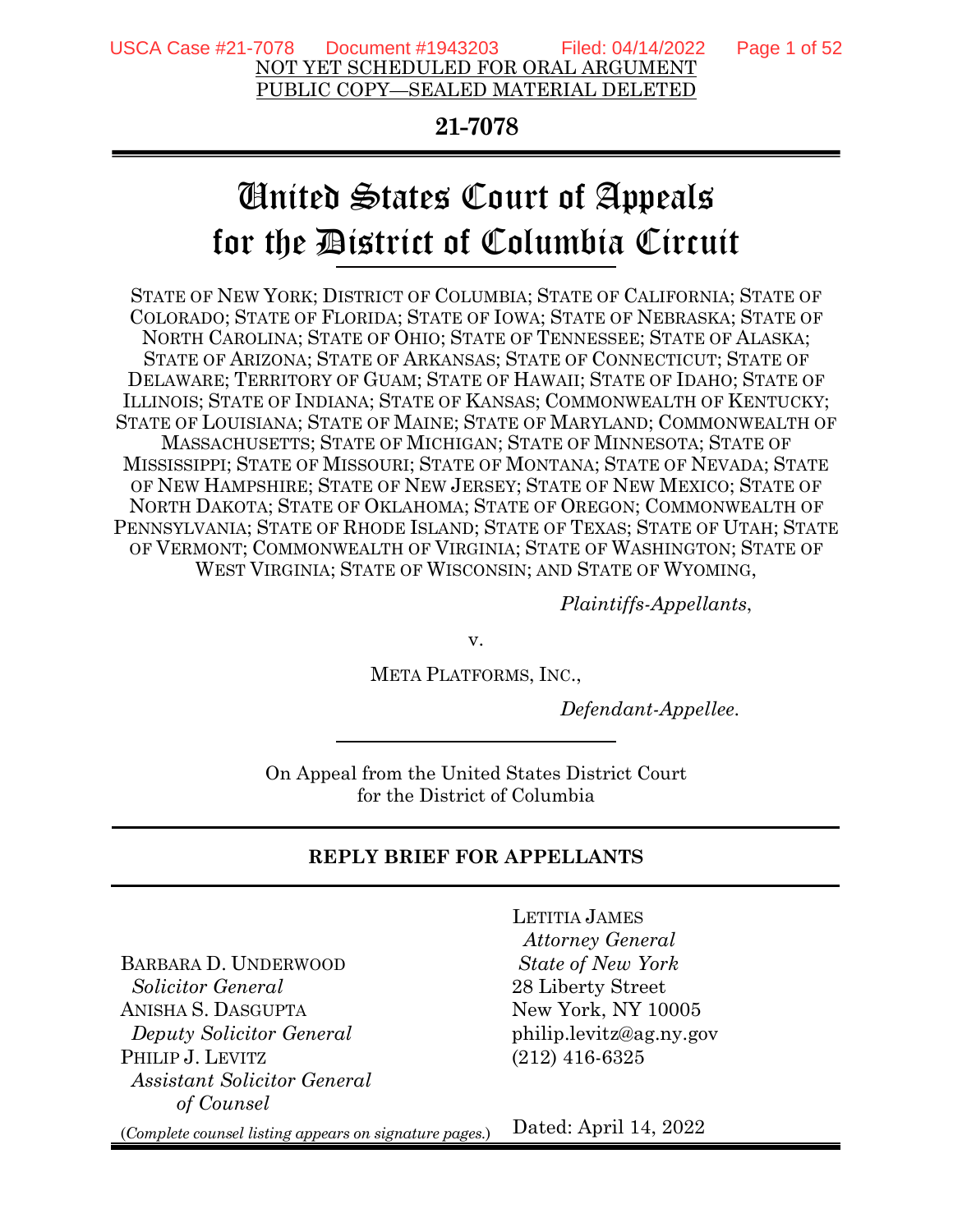# **TABLE OF CONTENTS**

# **Page**

| POINT I   |                                                                                                             |
|-----------|-------------------------------------------------------------------------------------------------------------|
|           | LACHES DOES NOT BAR THE STATES' ACQUISITION-BASED CLAIMS  3                                                 |
| A.        | Laches Does Not Apply to States Suing to Protect Public                                                     |
| <b>B.</b> | Even If Laches Could Apply Against the States, the                                                          |
|           | The district court improperly presumed prejudice12<br>1.                                                    |
|           | 2.<br>The district court improperly assumed                                                                 |
| POINT II  |                                                                                                             |
|           | THE STATES' COMPLAINT SUFFICIENTLY ALLEGED THEIR                                                            |
|           | A. Injunctive Relief Is Available to Remedy Facebook's<br>Platform-Related Misconduct and That Misconduct's |
| Β.        | The District Court Disregarded Properly Pleaded<br>Allegations Regarding Facebook's Platform Policy and     |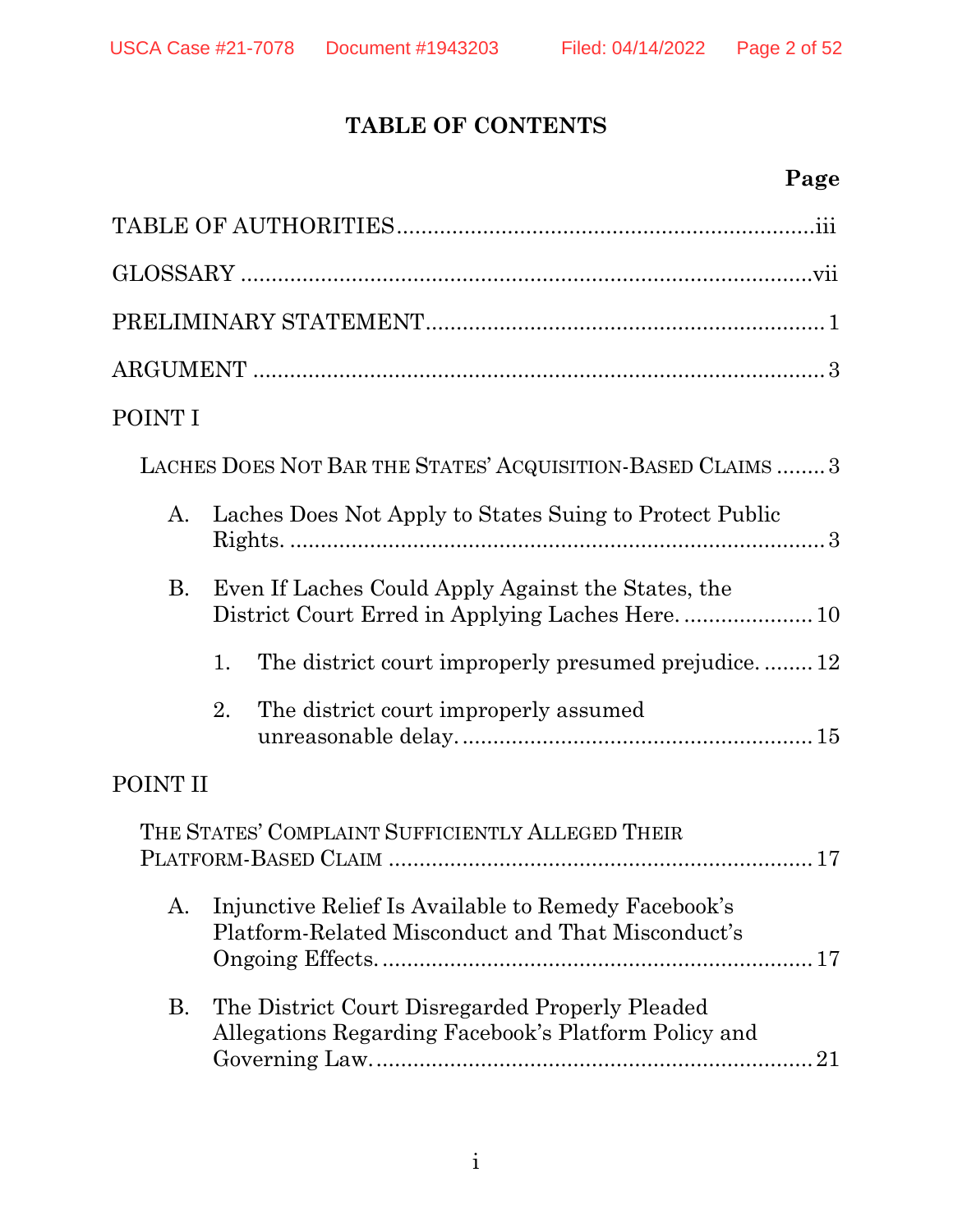# **Page**

|    | C. The States Plausibly Alleged That Facebook's Platform- |  |
|----|-----------------------------------------------------------|--|
| 1. | The components of Facebook's unified course of            |  |
| 2. | Facebook engaged in misconduct that cannot be             |  |
|    |                                                           |  |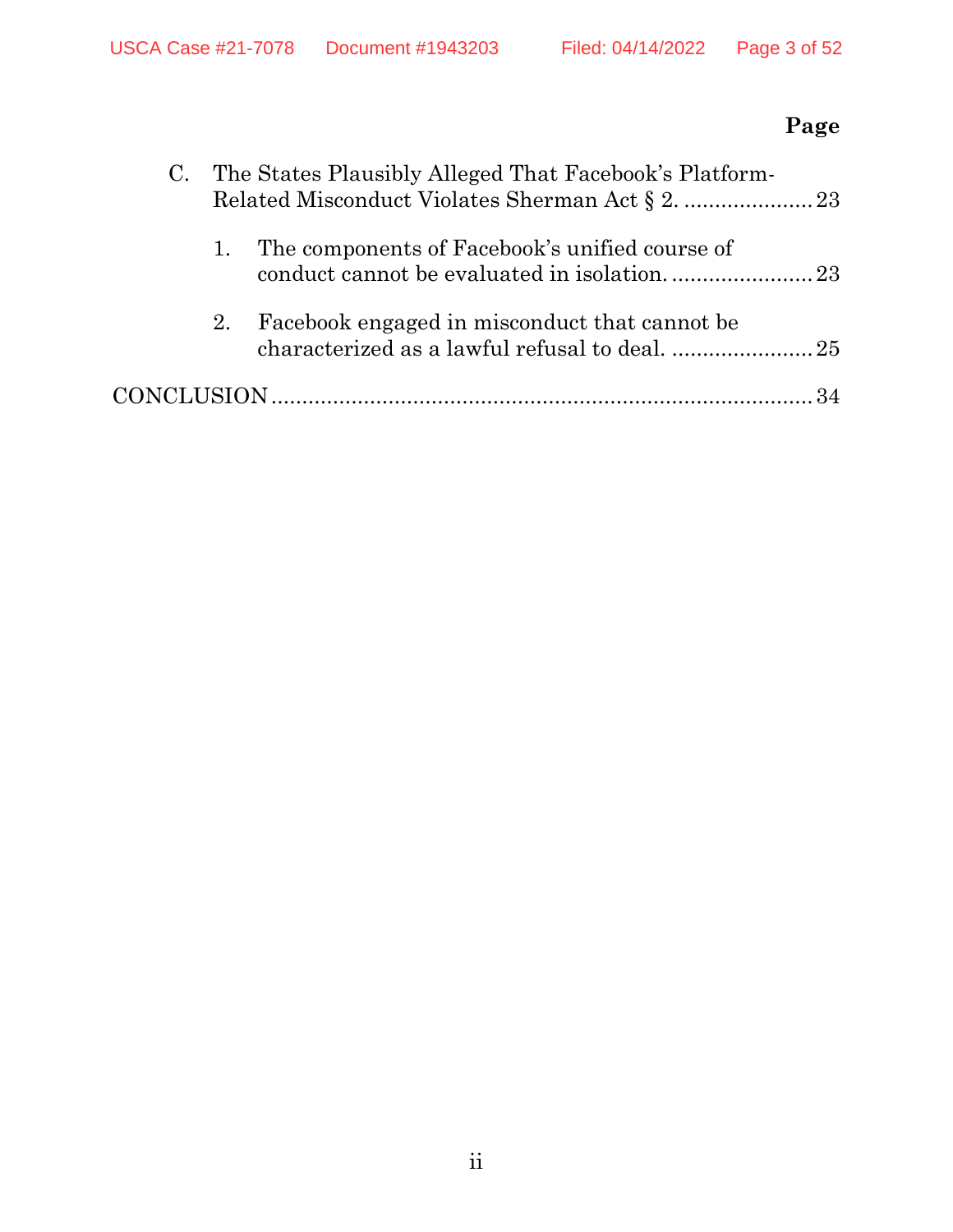## **TABLE OF AUTHORITIES**[1](#page-3-1)

<span id="page-3-0"></span>

| Cases                                                                            | Page(s) |
|----------------------------------------------------------------------------------|---------|
| Alfred L. Snapp & Son, Inc. v. Puerto Rico ex rel. Barez,                        |         |
| Antoine L. Garabet, M.D., Inc. v. Autonomous Techs. Corp.,                       |         |
| *Aspen Skiing Co. v. Aspen Highlands Skiing Corp.,                               |         |
| Banneker Ventures, LLC v. Graham,                                                |         |
| Bridgestone/Firestone Rsch., Inc. v. Automobile Club<br>de l'Ouest de la France. |         |
| California v. American Stores Co.,                                               |         |
| Clearfield Tr. Co. v. United States,                                             |         |
| *Continental Ore Co. v. Union Carbide & Carbon Corp.,                            |         |
| Covad Comme'ns Co. v. Bell Atl. Corp.,                                           |         |
| *Daingerfield Island Protective Soc'y v. Lujan,                                  |         |
| *Eastman Kodak Co. v. Image Tech. Servs., Inc.,                                  | 29      |

<span id="page-3-1"></span> $^{\rm 1}$  Authorities upon which we chiefly rely are marked with asterisks.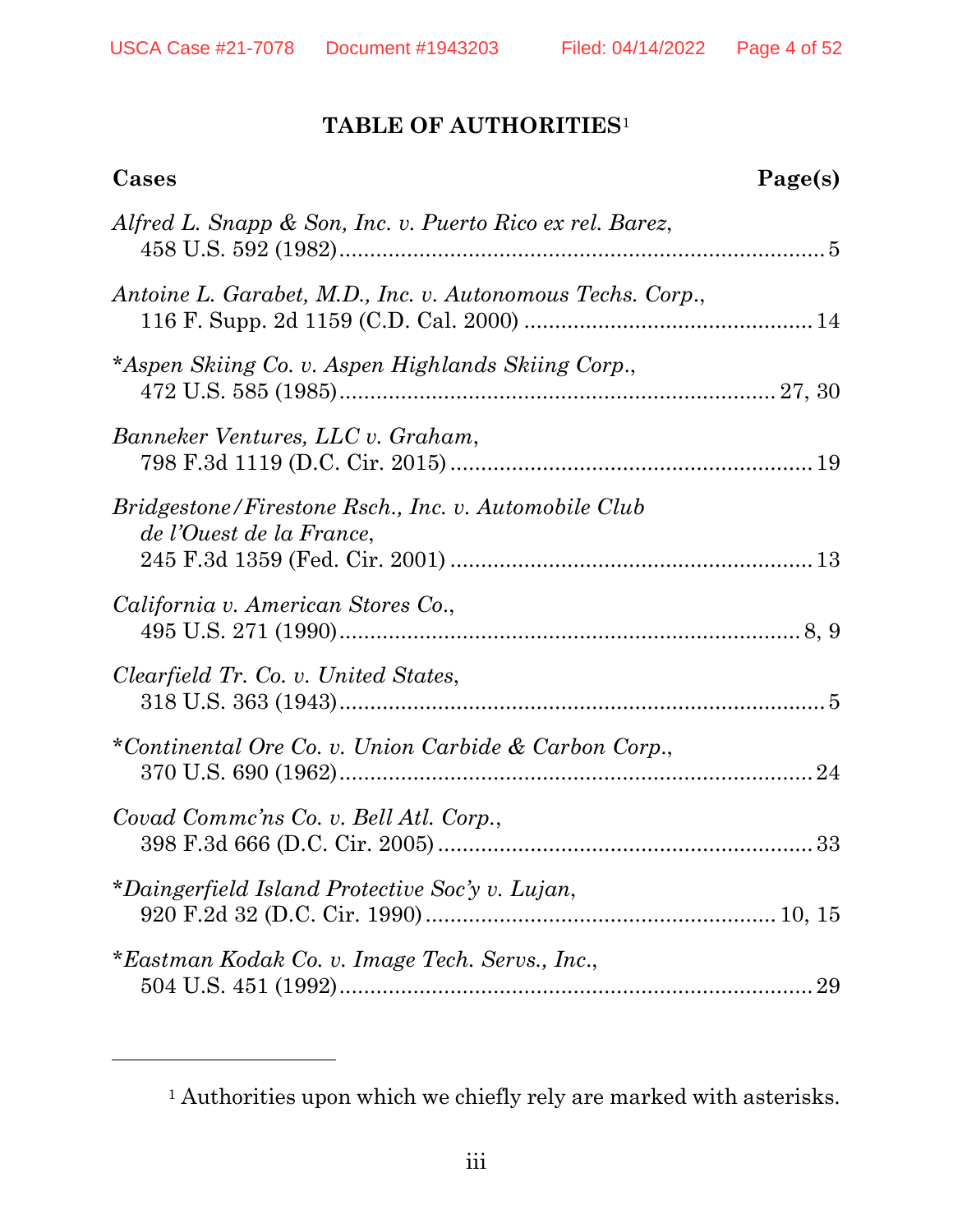| Cases                                                            | Page(s) |
|------------------------------------------------------------------|---------|
| Evergreen Safety Council v. RSA Network Inc.,                    |         |
| *Friends of the Earth, Inc. v. Laidlaw Env't Servs. (TOC), Inc., |         |
| Ginsburg v. InBev NV/SA,                                         |         |
| *Guaranty Tr. Co. of N.Y. v. United States,                      |         |
| Hanover Shoe, Inc. v. United Shoe Mach. Corp.,                   |         |
| International Tel. & Tel. Corp. v. General Tel. & Elecs. Corp.,  |         |
| Kansas v. Nebraska,                                              |         |
| Kickflip, Inc. v. Facebook, Inc.,                                |         |
| Koch v. Cox,                                                     |         |
| *Lorain Journal Co. v. United States,                            |         |
| Love v. Stevens,                                                 |         |
| Maryland-Nat'l Cap. Park & Plan. Comm'n v. U.S. Postal Serv.,    |         |
| Massachusetts ex rel. Bellotti v. Russell Stover Candies, Inc.,  |         |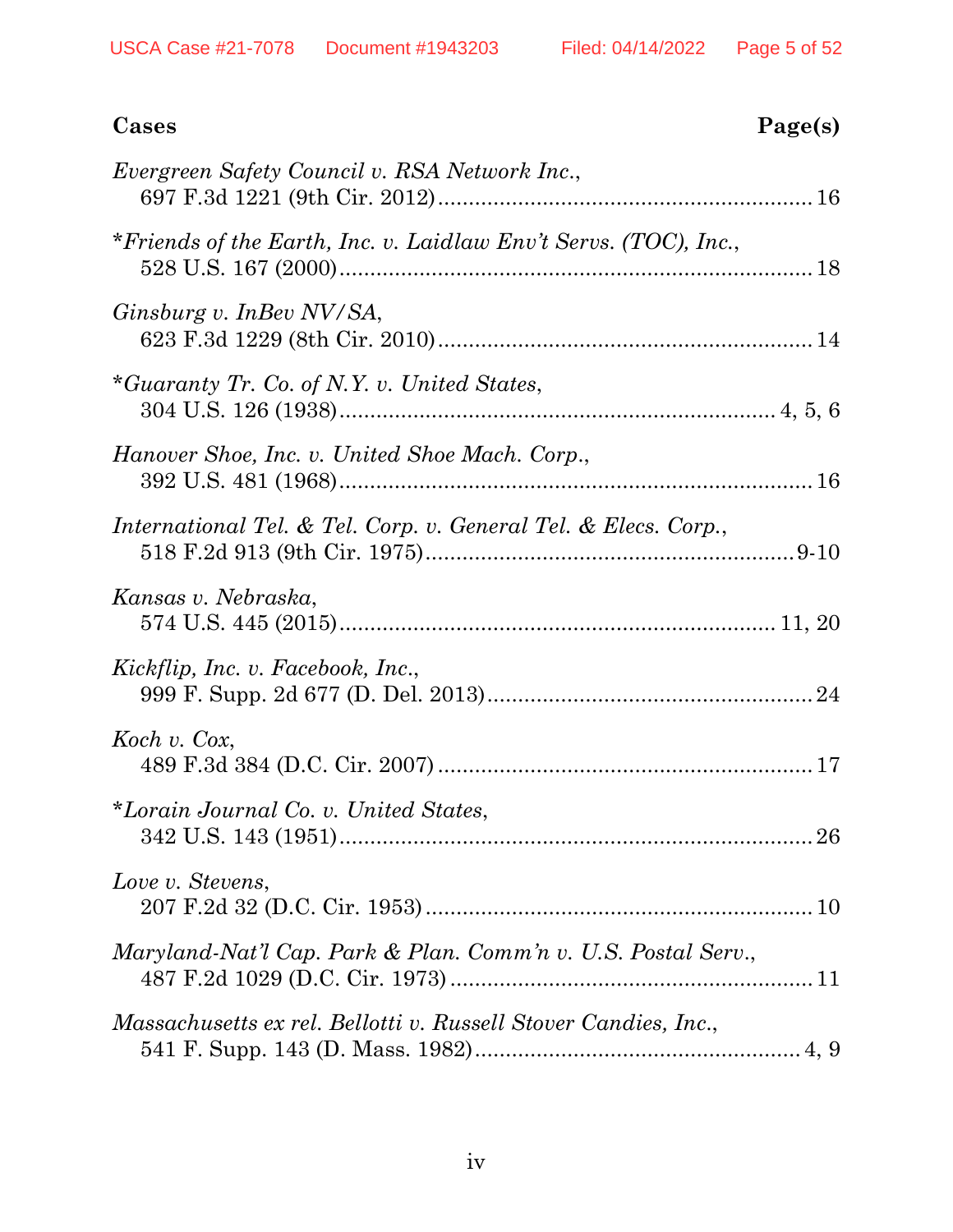| Cases                                                                                | Page(s) |
|--------------------------------------------------------------------------------------|---------|
| McKinney v. Waterman Steamship Corp.,                                                |         |
| *Menominee Indian Tribe of Wisconsin v. United States,                               |         |
| National Soc'y of Pro. Eng'rs v. United States,                                      |         |
| Nebraska ex rel. Nelson v. Central Interstate Low-Level<br>Radioactive Waste Comm'n, |         |
| Nebraska ex rel. Nelson v. Central Interstate Low-Level<br>Radioactive Waste Comm'n, |         |
| Pacific Bell Telephone Co. v. linkLine Commc'ns, Inc.,                               |         |
| Pro-Football, Inc. v. Harjo,                                                         |         |
| Puerto Rico v. Carpenter Co.,                                                        |         |
| *Ralls Corp. v. Committee on Foreign Inv. in the U.S.,                               |         |
| Reveal Chat Holdco LLC v. Facebook, Inc.,                                            |         |
| Reveal Chat Holdco LLC v. Meta Platforms, Inc.,                                      |         |
| Taleff v. Southwest Airlines Co.,                                                    |         |
| United States Forest Serv. v. Cowpasture River Pres. Ass'n,                          |         |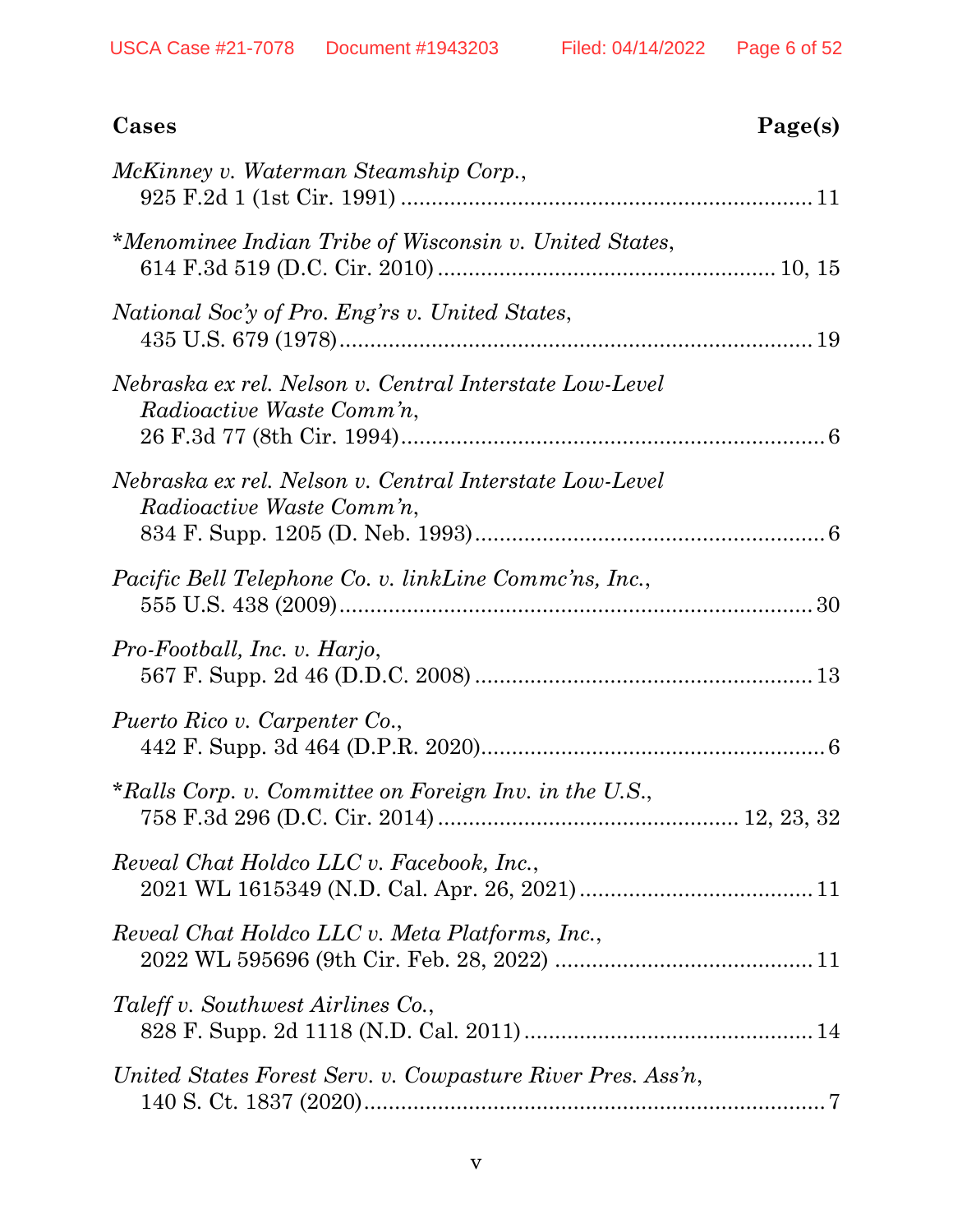| Cases<br>Page(s)                                               |
|----------------------------------------------------------------|
| United States v. Dentsply Int'l, Inc.,                         |
| United States v. Microsoft Corp.,                              |
| *United States v. Microsoft Corp.,                             |
| United States v. Mottolo,                                      |
| Verizon Comme'ns Inc. v. Law Offices of Curtis V. Trinko, LLP, |
| Viamedia, Inc. v. Comcast Corp.,                               |
| Will v. Michigan Dep't of State Police,                        |
| Zenith Radio Corp. v. Hazeltine Rsch., Inc.,                   |
| Zuckerman v. Metropolitan Museum of Art,                       |

### Laws

| 15 U.S.C. |  |
|-----------|--|
|           |  |
|           |  |
|           |  |
|           |  |
| 42 U.S.C. |  |
|           |  |
|           |  |
|           |  |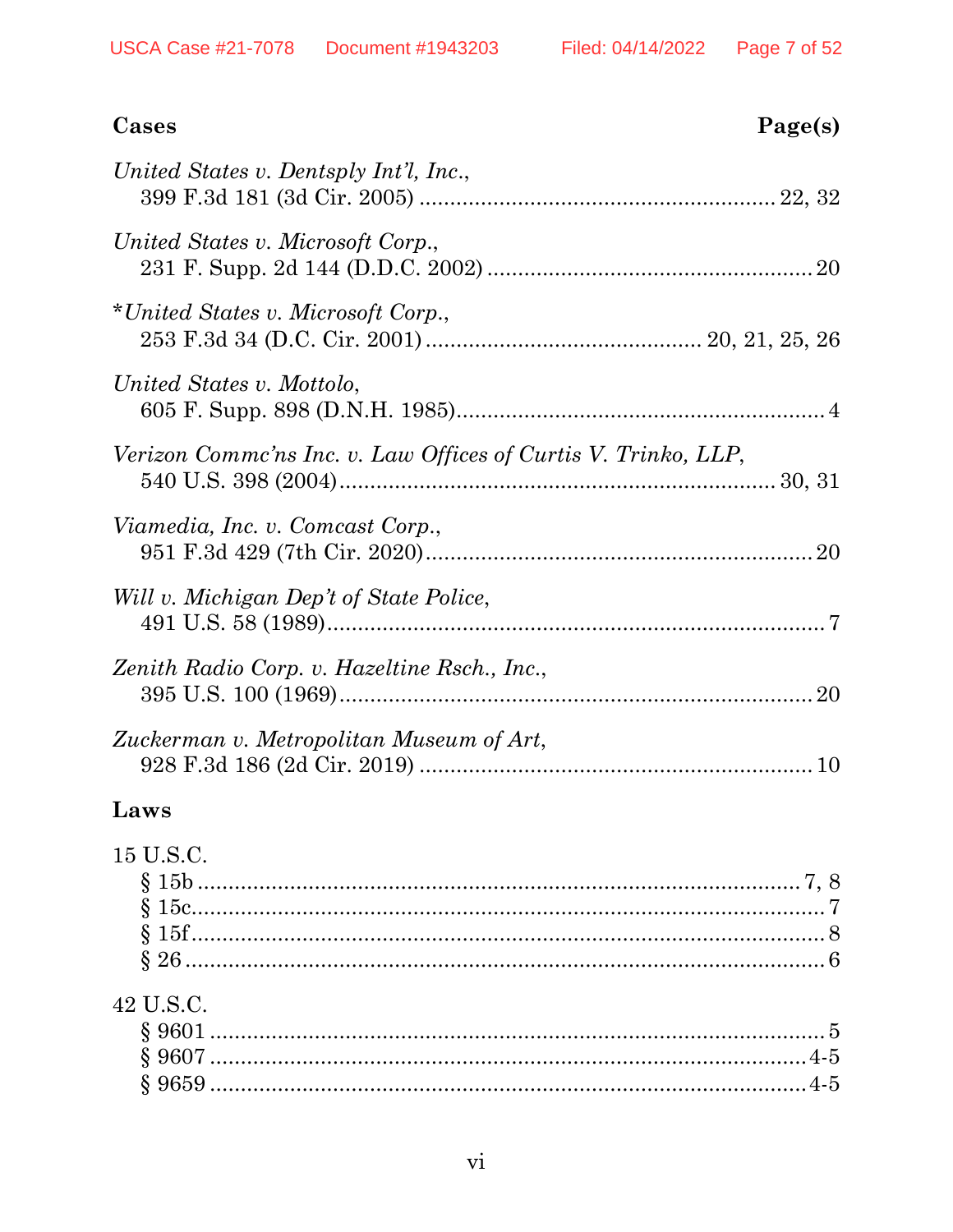# **GLOSSARY**

<span id="page-7-0"></span>

| <b>API</b>    | application programming interface                                                                                    |
|---------------|----------------------------------------------------------------------------------------------------------------------|
| <b>CERCLA</b> | Comprehensive Environmental Response,<br>Compensation, and Liability Act of 1980,<br>42 U.S.C. § 9601 <i>et seq.</i> |
| Dkt.          | Docket in case number 20-cv-3589 (D.D.C.)                                                                            |
| <b>FTC</b>    | <b>Federal Trade Commission</b>                                                                                      |
| FTC Dkt.      | Docket in case number 20-cv-3590 (D.D.C.)                                                                            |
| <b>NEPA</b>   | National Environmental Policy Act of 1969,<br>42 U.S.C. $\S$ 4321 <i>et seq.</i>                                     |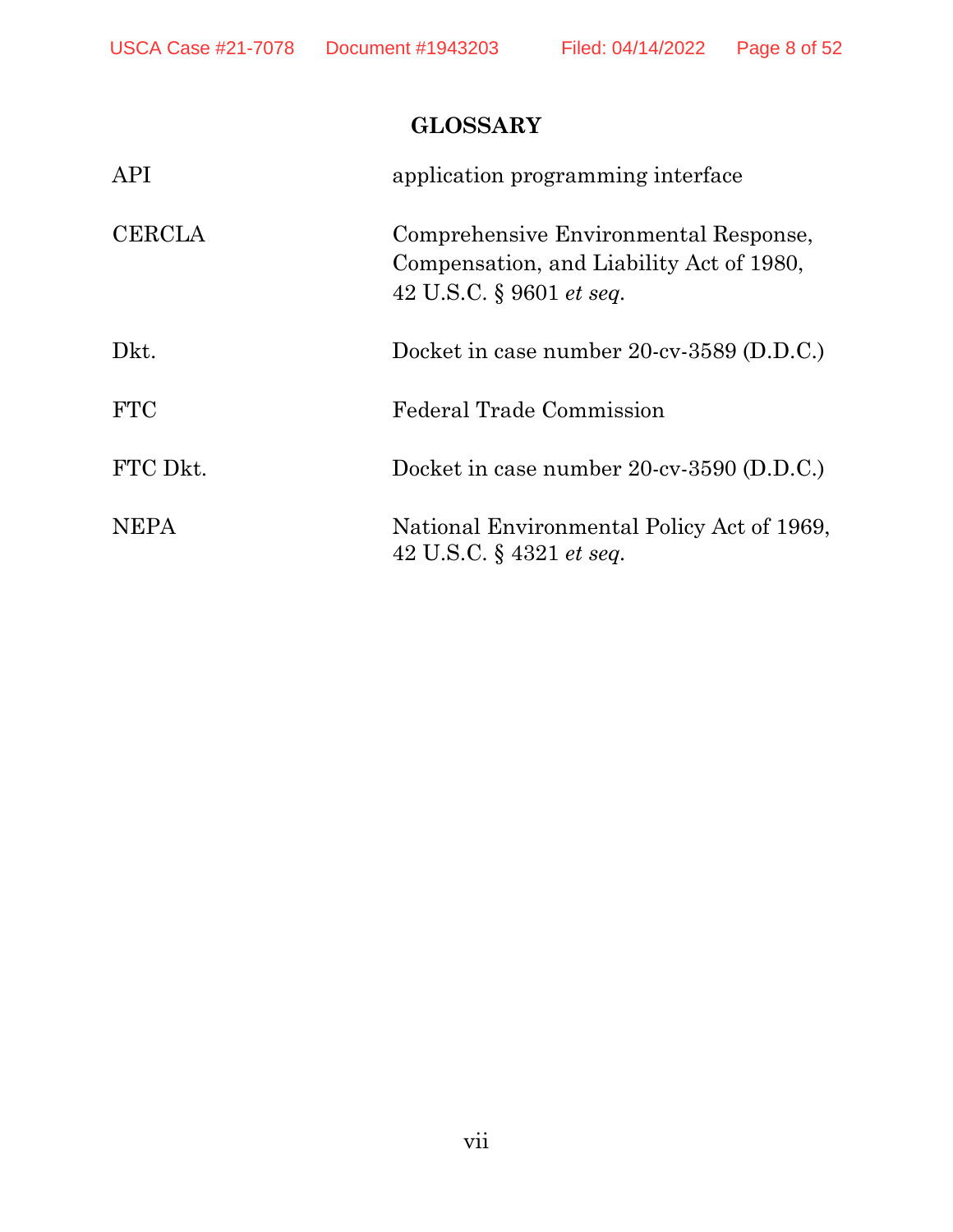#### **PRELIMINARY STATEMENT**

<span id="page-8-0"></span>Facebook has engaged in an unlawful course of conduct to, in CEO Mark Zuckerberg's words, "build a competitive moat" around its monopoly. (JA46.) Facebook's efforts to buy or bury nascent competitors continue to harm consumers, and the district court erred in dismissing the complaint of the forty-eight plaintiff States without discovery.

*First*, as Facebook acknowledges, laches does not apply against sovereigns suing to protect public rights. Facebook is wrong to contend that the States are not acting as sovereigns merely because they are enforcing federal law. It is not the statutory source of the States' claims, but their having sued to protect public rights, that makes laches inapplicable. And even if a laches defense were in theory available when the States sue under federal antitrust law to protect public rights, that defense would not apply here. The facts alleged do not prove unreasonable delay by the States or undue prejudice to Facebook, particularly when giving due weight in the equitable analysis to the States' vital role protecting the public interest.

*Second*, Facebook fails to rebut the States' showing that the district court made multiple independent errors in dismissing the portion of the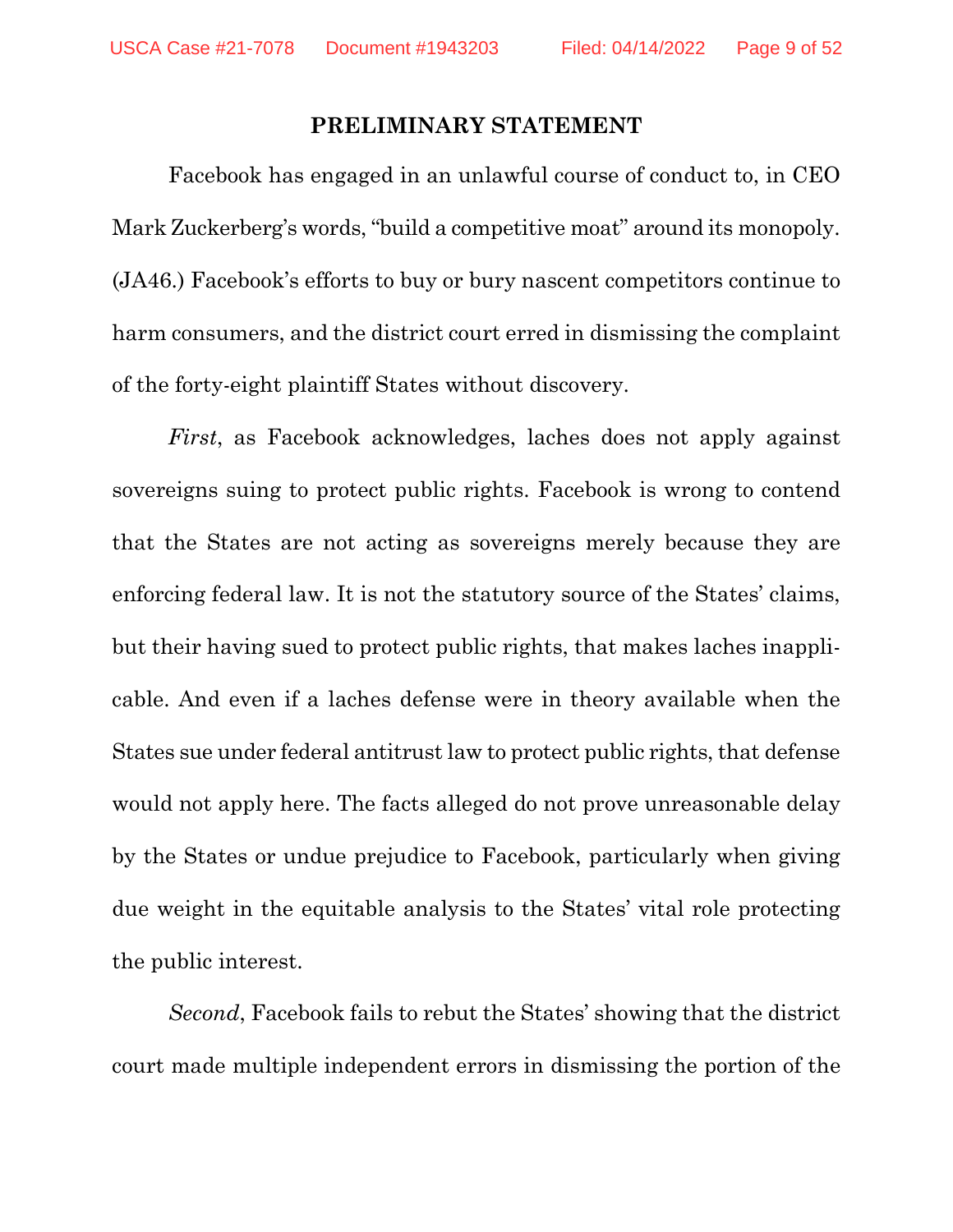States' Sherman Act § 2 claim based on Facebook's exploitation of its platform to bury potential competitors. For one thing, Facebook has not shown that injunctive relief is unavailable, as the district court mistakenly assumed. The States alleged that Facebook's anticompetitive course of conduct is ongoing. And in any event, their allegations show that injunctive relief would meaningfully address Facebook's past anticompetitive conduct and its ongoing effects.

The district court erred in accepting Facebook's assertion that its conduct was exclusively a lawful refusal to deal. Facebook does not dispute that the States alleged a wide-ranging anticompetitive buy-or-bury course of conduct. Yet the district court did not address, as a whole, that misconduct and its reinforcing effects. The district court also failed to address substantial platform-related misconduct that cannot be construed as a refusal to deal, such as covertly degrading the functionality and distribution of rivals' content, and imposing conditions to induce third parties not to compete with Facebook or transact with Facebook's rivals. And because Facebook's attempts to justify its conduct as a mere refusal to deal depend on factual disputes that cannot be resolved against the plaintiffs at this stage, the district court erred in cutting off necessary fact development.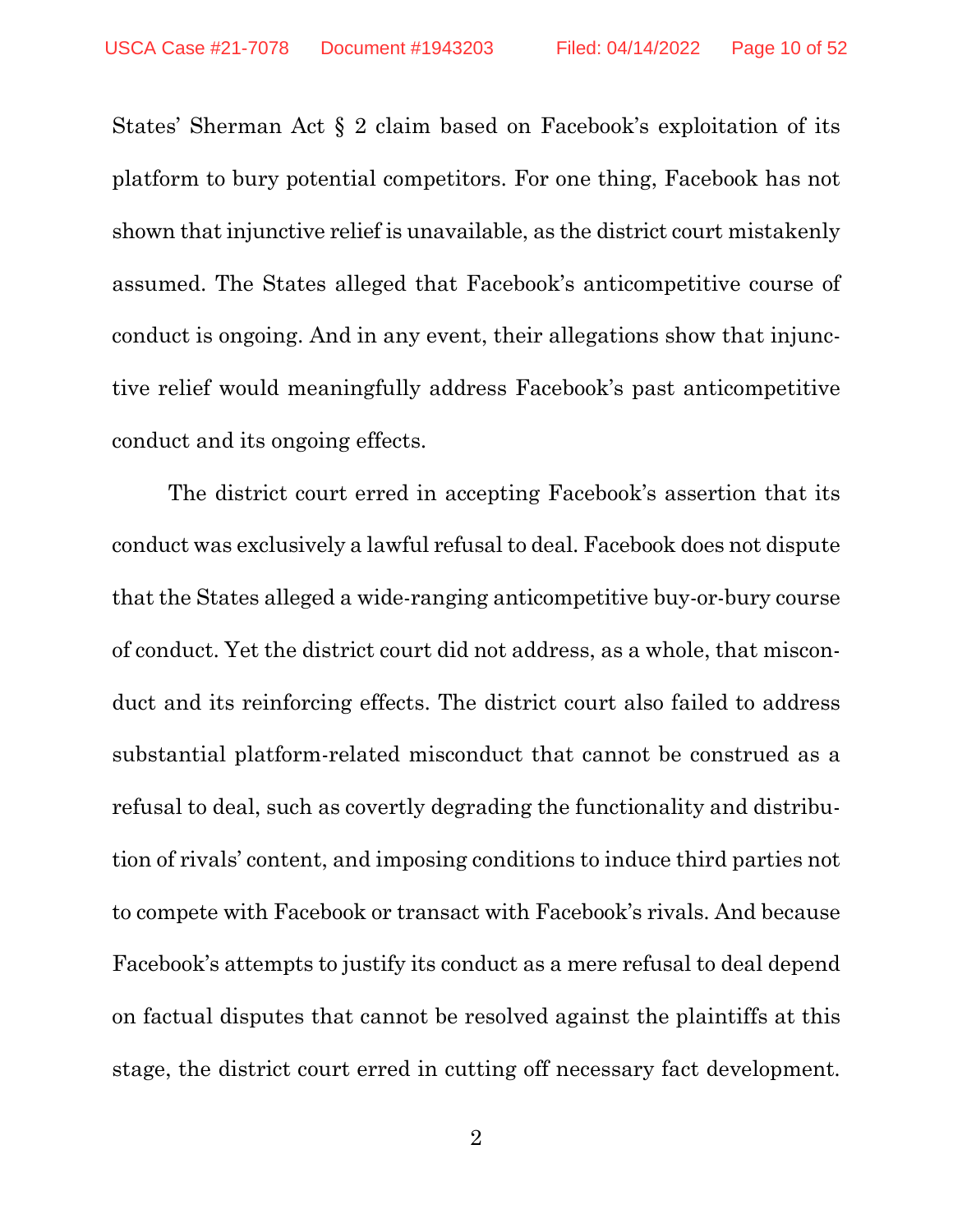<span id="page-10-0"></span>That fact development is particularly appropriate here, given the novelty of the digital ecosystem in which Facebook operates.

#### **ARGUMENT**

#### **POINT I**

<span id="page-10-2"></span><span id="page-10-1"></span>**LACHES DOES NOT BAR THE STATES' ACQUISITION-BASED CLAIMS** 

#### <span id="page-10-3"></span>**A. Laches Does Not Apply to States Suing to Protect Public Rights.**

As the States explained in their opening brief (at 22-28), laches does not apply against States suing to protect the public rights advanced by government enforcement actions like this one. Facebook does not dispute this long-settled rule. Rather, it contends (Br. 13-20) that an exception permits the application of laches here because the States are suing under Section 16 of the Clayton Act and the States are supposedly equivalent to private parties when suing under that federal statute. That contention is meritless for two reasons.

*First*, it is not the statutory source of the States' claims, but the capacity in which they sue—to protect public rights—that makes laches inapplicable. The rule that laches does not apply against States is rooted in "the great public policy" that States, like the federal government,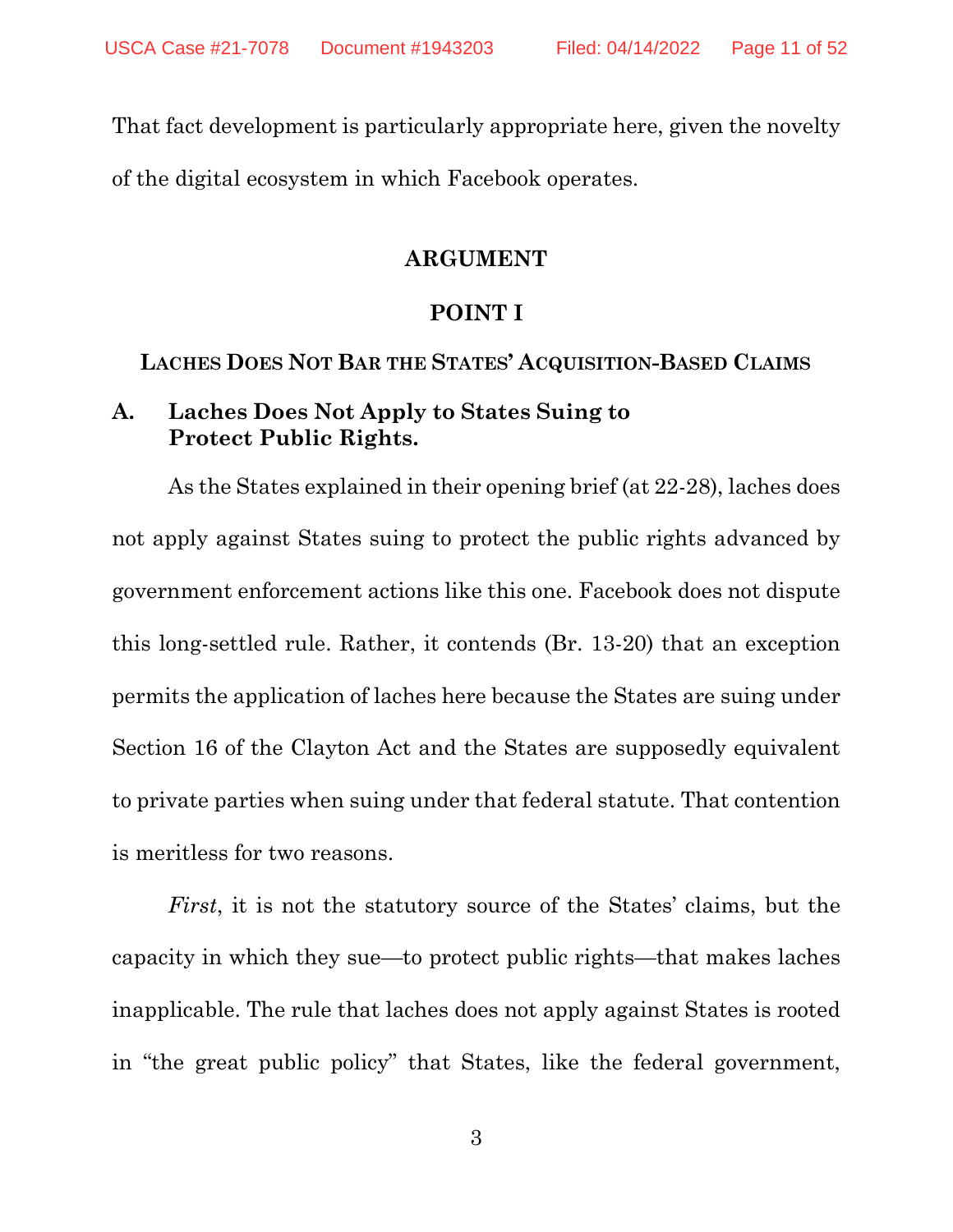should be allowed broad latitude when protecting public rights. *Guaranty Tr. Co. of N.Y. v. United States*, 304 U.S. 126, 132 (1938). Facebook does not contest that the States brought this suit to protect public rights.

It is immaterial that the States are suing under a federal law rather than their own state laws. The public policy that the States should be permitted to protect public rights applies regardless of the law the States seek to enforce. As one court explained in rejecting the same argument Facebook makes here, where a State suing as parens patriae is "protecting its citizens and economy from violations of the [federal] antitrust laws," it is "acting in its sovereign capacity . . . to vindicate the public interest" and thus is not subject to laches. *Massachusetts ex rel. Bellotti v. Russell Stover Candies, Inc*., 541 F. Supp. 143, 144-45 (D. Mass. 1982). Similarly, a State sues "in its sovereign capacity," and therefore is not subject to laches, when the State enforces federal environmental law under CERCLA. *See, e.g.*, *United States v. Mottolo*, 605 F. Supp. 898, 909 (D.N.H. 1985). See also Opening Br. 23-24.[2](#page-11-0)

<span id="page-11-0"></span><sup>2</sup> Facebook is incorrect to suggest (at 19) that CERCLA is inapposite because CERCLA provides that a State can seek recovery. Like Clayton Act § 16, CERCLA permits any "person" to seek recovery, *see* 42 U.S.C.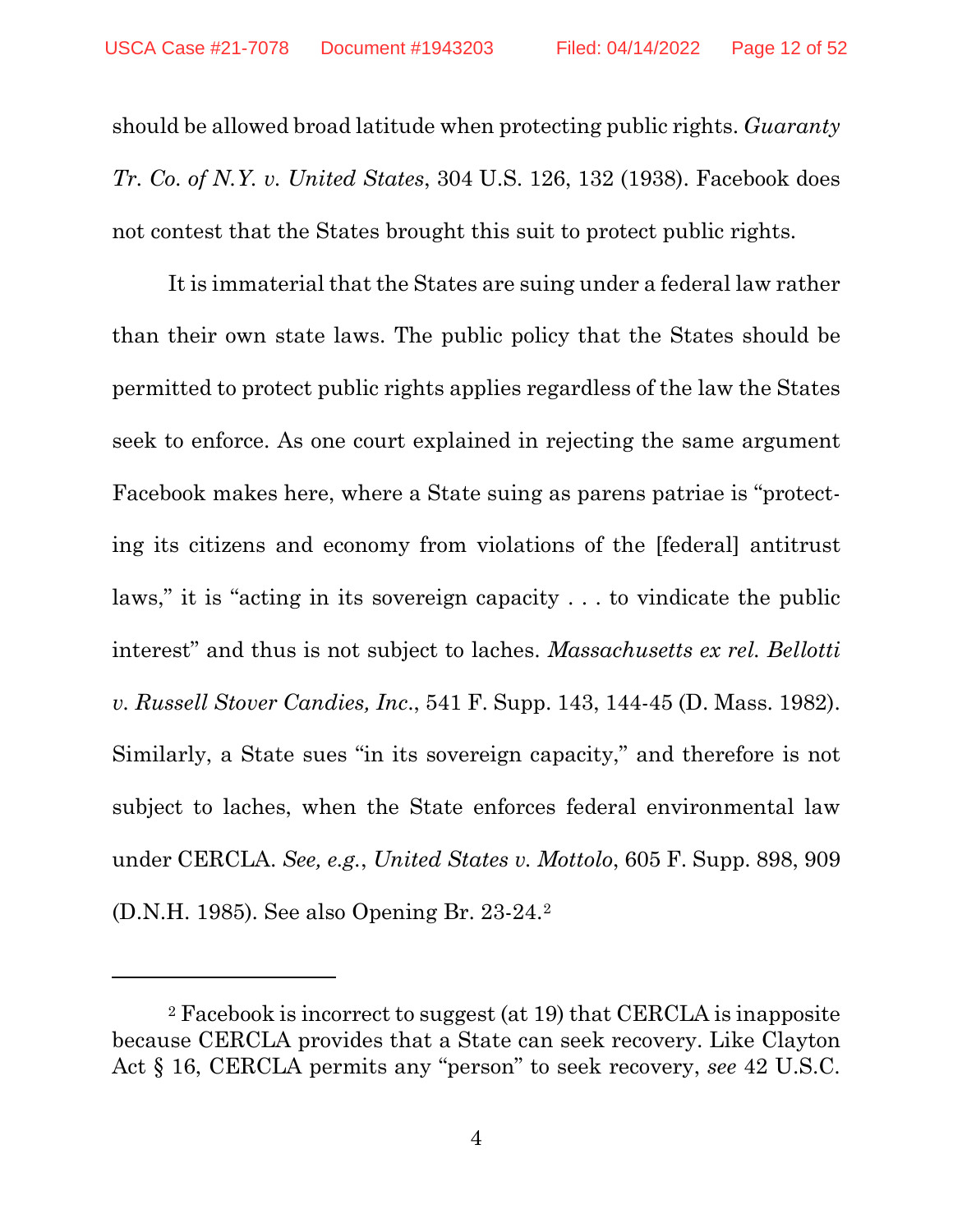Contrary to Facebook's contention, when the States sue as parens patriae, they are not simply "standing in for private citizens" (Br. 15). Instead, they sue to protect a public interest "apart from the interests of particular private parties." *Alfred L. Snapp & Son, Inc. v. Puerto Rico ex rel. Barez*, 458 U.S. 592, 605, 607 (1982). Here, that public interest is the economic well-being of the community. *See id.* at 607. (JA49 (¶¶ 17-20).) The fact that such an interest has been labeled "quasi-sovereign" rather than simply "sovereign" in the standing context has no relevance to the laches analysis, which rests on the separate question of whether the States are protecting public rights—as they undisputedly are here. *See Guaranty Tr.*, 304 U.S. at 132.

Neither Facebook nor any of its amici identifies a single authority to the contrary. Facebook references cases (at 16) applying laches to sovereigns suing in a private or proprietary capacity, rather than to vindicate a public right. *See Clearfield Tr. Co. v. United States*, 318 U.S. 363, 369 (1943) (recovery of amount owed); *Guaranty Tr.*, 304 U.S. at 129 (similar).

 $\S$ §9607(a)(4)(A)-(B), 9659(a), and "person" is defined to include States, *id.* § 9601(21). CERCLA does not create an exclusive cause of action for States.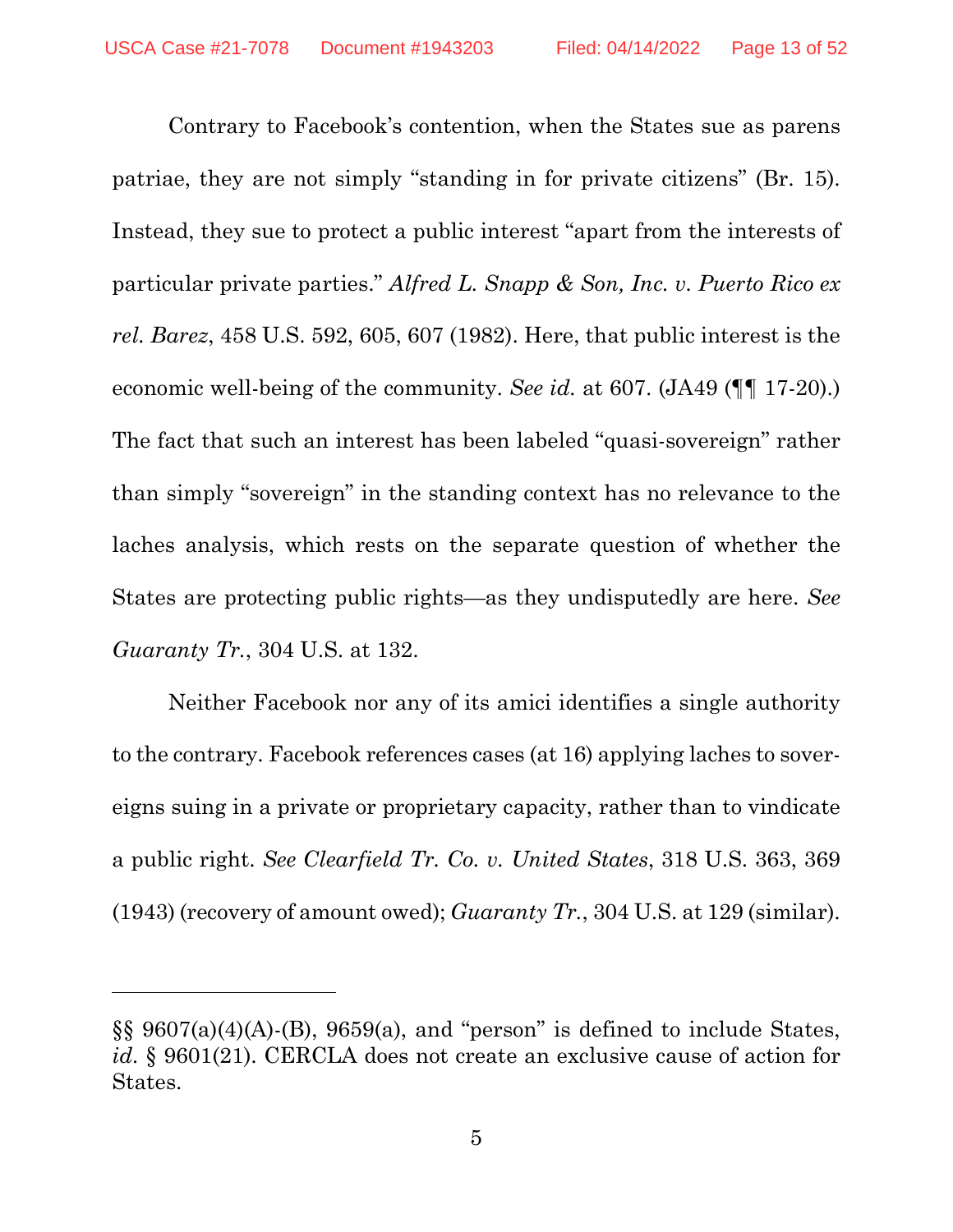Moreover, in *Guaranty Trust*, the sovereign was a foreign entity: the Soviet Union. Because no public rights—much less those of Americans were at issue in these cases, the public-policy considerations against applying laches were not present. *See* 304 U.S. at 135-36.

Facebook also relies (at 19) on *Puerto Rico v. Carpenter Co*., 442 F. Supp. 3d 464 (D.P.R. 2020), and *Nebraska ex rel. Nelson v. Central Interstate Low-Level Radioactive Waste Commission*, 834 F. Supp. 1205 (D. Neb. 1993). But in those cases the sovereign plaintiffs did not dispute the threshold applicability of laches. Thus, the district courts applied laches without considering whether the doctrine applied in the first instance. And in the one appeal that ensued, the Eighth Circuit declined to address laches and affirmed only the district court's holding that Nebraska was subject to a statute of limitation that explicitly applied to States. *See* 26 F.3d 77, 81 (8th Cir. 1994).

*Second*, Section 16 of the Clayton Act underscores the inapplicability of laches against States suing under that statute. Section 16 entitles plaintiffs to injunctive relief " against threatened loss or damage by a violation of the antitrust laws ... when and under the same conditions and principles as injunctive relief ... is granted by courts of equity."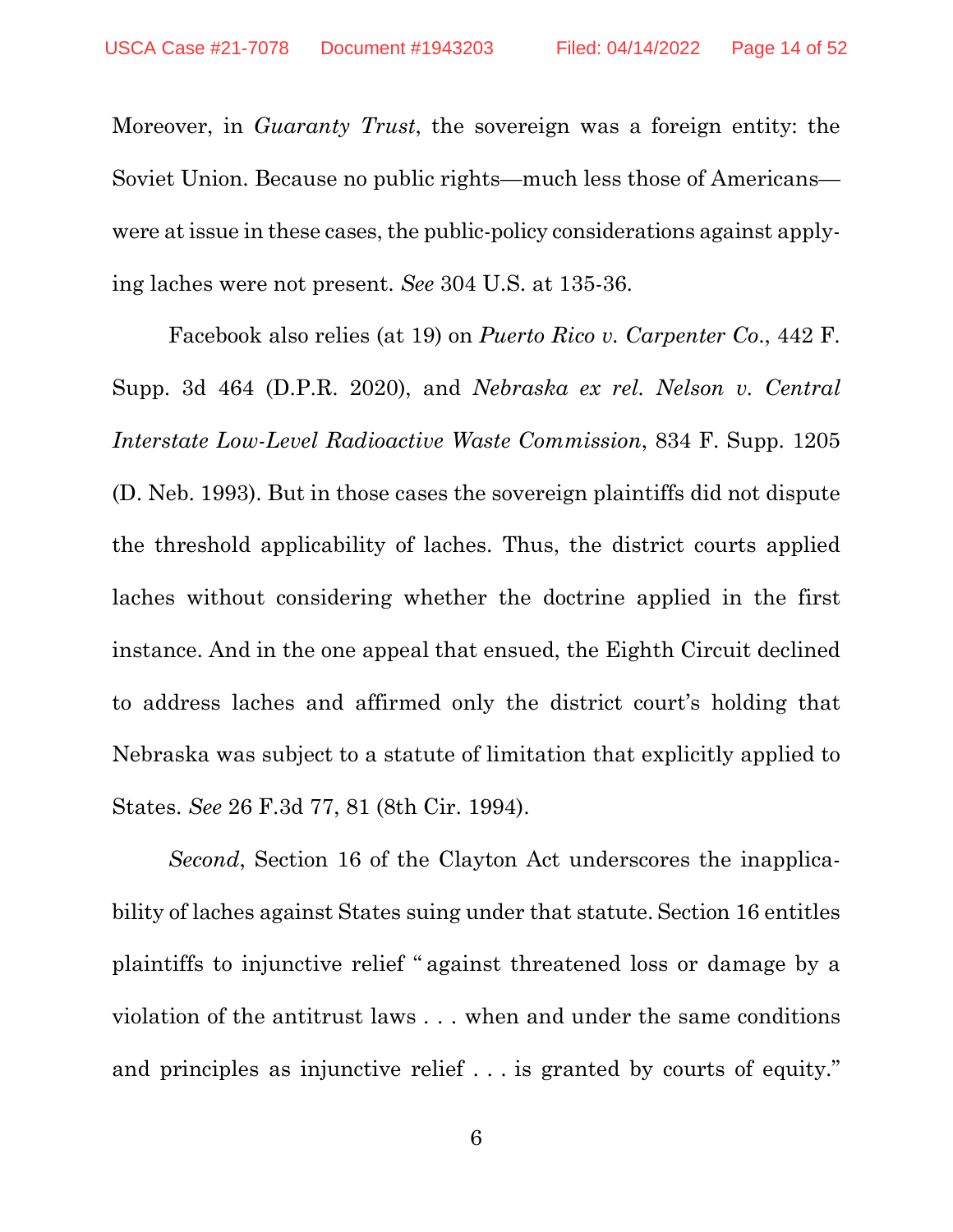15 U.S.C. § 26. It is undisputedly a settled rule of equity that laches does not apply against sovereign States enforcing public rights.

If Congress wanted to override States' longstanding sovereign protection from laches, it would have needed to use "exceedingly clear language." *United States Forest Serv. v. Cowpasture River Pres. Ass'n*, 140 S. Ct. 1837, 1849-50 (2020). Congress did not do so in Section 16. There is no merit to Facebook's attempt (at 20) to distinguish on their facts the cases applying this canon that were referenced in the States' opening brief. Countless cases in many contexts apply the canon to ensure that federal statutes are not read to impliedly "pre-empt the historic powers of the States"—like their protection from laches when suing to protect public rights. *See, e.g.*, *Will v. Michigan Dep't of State Police*, 491 U.S. 58, 65 (1989) (quotation marks omitted).

Facebook misplaces its reliance (at 17-18) on laws not at issue in this case. Facebook notes that a provision permitting States to sue for damages for antitrust violations, 15 U.S.C.  $\S$  15c(a)(1), is subject to a statute of limitations, *id.* § 15b. But that is precisely the type of clear language that is needed to subject States to a time bar, and which Section 16 lacks. Moreover, the time bar in § 15b applies equally to the federal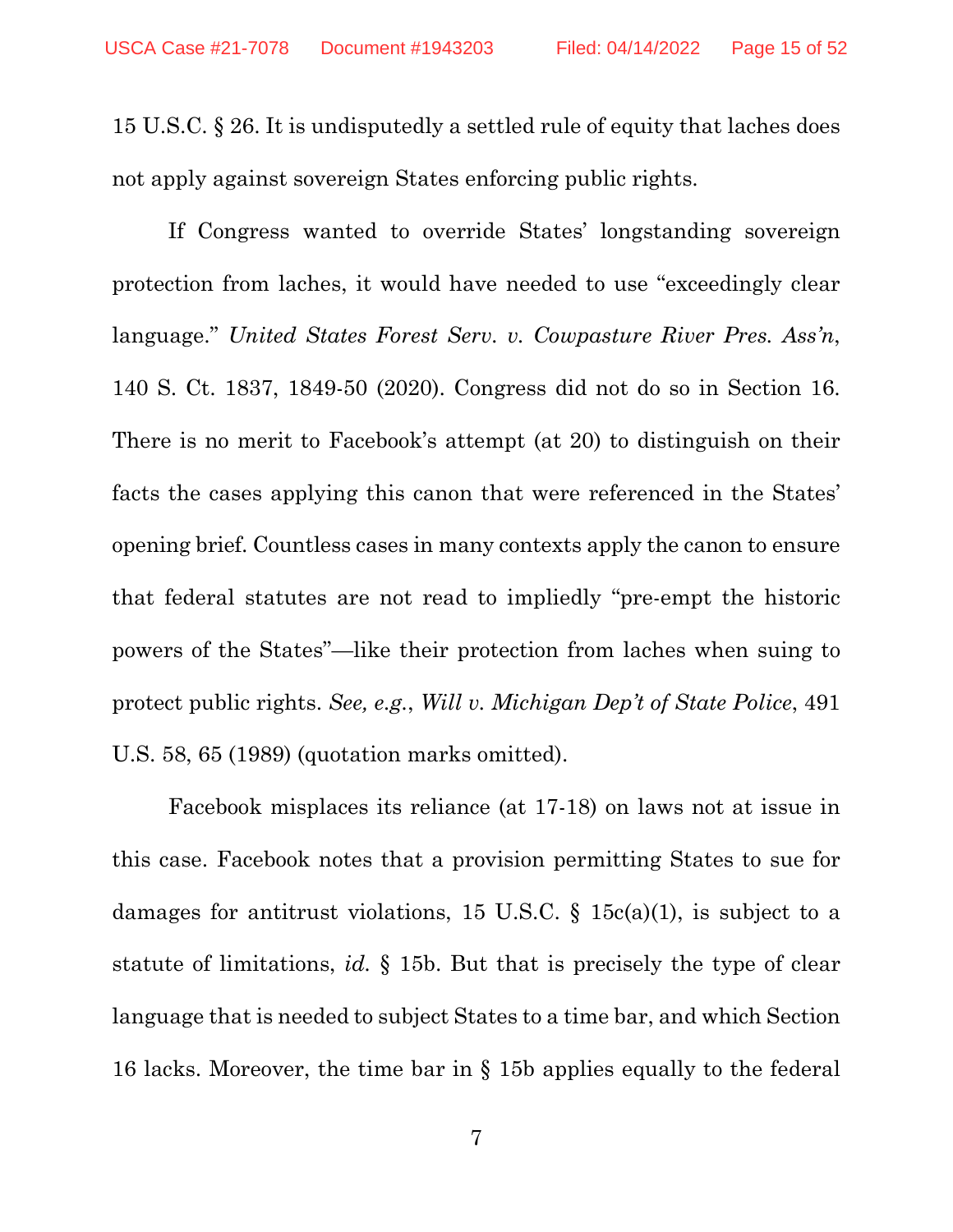government, which undisputedly is not subject to laches. *See id.* (applying limitations period to § 15a, which governs damage suits by the United States). Facebook also notes (at 14) that Congress declined to include in the Clayton Act a provision that would have allowed States to enforce any criminal or civil provision of the federal antitrust laws. But that is irrelevant when Congress did enact Section 16, which permits the civil enforcement by States here.[3](#page-15-0)

Facebook also is wrong to assert (at 14-15) that *California v. American Stores Co*., 495 U.S. 271 (1990), indicates that the States should be subject to laches when suing under Section 16. There, the Court merely observed in dicta that equitable defenses such as laches could apply in Section 16 challenges "by private parties." *Id.* at 296. No other Justice joined Justice Kennedy's concurrence suggesting that the state plaintiff

<span id="page-15-0"></span><sup>3</sup> Other statutory provisions underscore that Congress intended States to have a central role in enforcement of federal antitrust laws. For instance, whenever the U.S. Attorney General sues under the antitrust laws and has reason to believe any State would be entitled to sue based on substantially the same alleged violation, the State must be notified. 15 U.S.C. § 15f.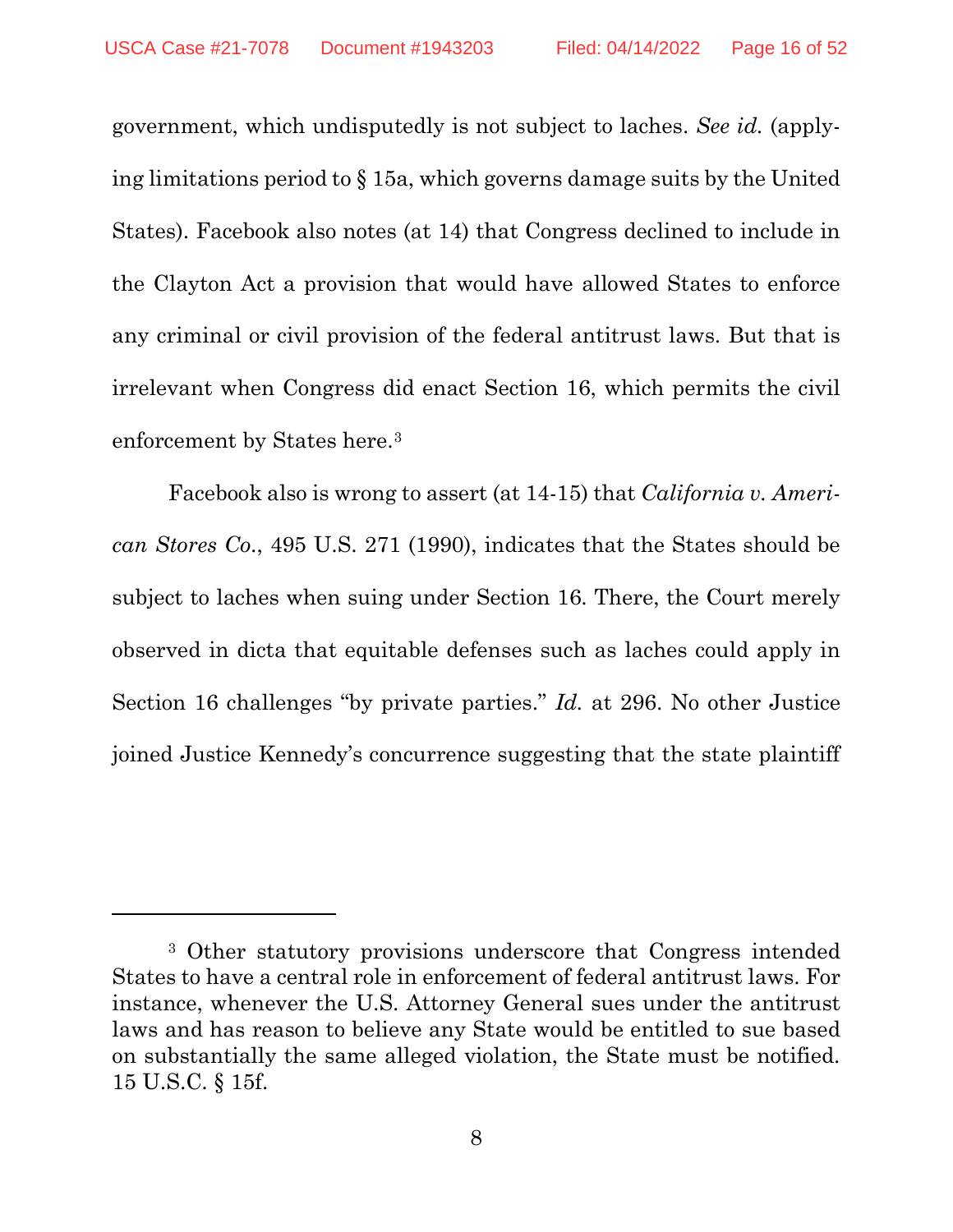might be subject to laches. *See id.* at 298.[4](#page-16-0) Facebook likewise is wrong to maintain (at 14-15) that the federal government has suggested States should be subject to laches when suing under Section 16. The amicus brief Facebook cites did not address laches.[5](#page-16-1) 

Finally, Facebook's amici ignore current realities when they speculate that recognizing the inapplicability of laches to States would harm businesses by enabling "eternal liability." Chamber Br. 3-4, 9-18. It is undisputed that States and the federal government have never been subject to laches when pursuing public rights under their own laws, and amici offer no evidence that abuses have occurred. That is because the States and the federal government are subject to the "safeguards of the public-interest standards" that consistently "guide the government when it is a plaintiff." *International Tel. & Tel. Corp. v. General Tel. & Elecs.* 

<span id="page-16-0"></span><sup>4</sup> Because *American Stores* made no laches holding, it could not have undermined *Russell Stover*'s holding that States are not subject to laches when protecting public rights under federal antitrust law, *see* 541 F. Supp. at 144-45. Facebook is incorrect in asserting otherwise (at 18).

<span id="page-16-1"></span><sup>5</sup> *See* Mem. Amicus Curiae of the United States, *New York v. Microsoft Corp*., No. 98-cv-1233 (D.D.C. Apr. 15, 2002), https://tinyurl.com /9rjxj8jh.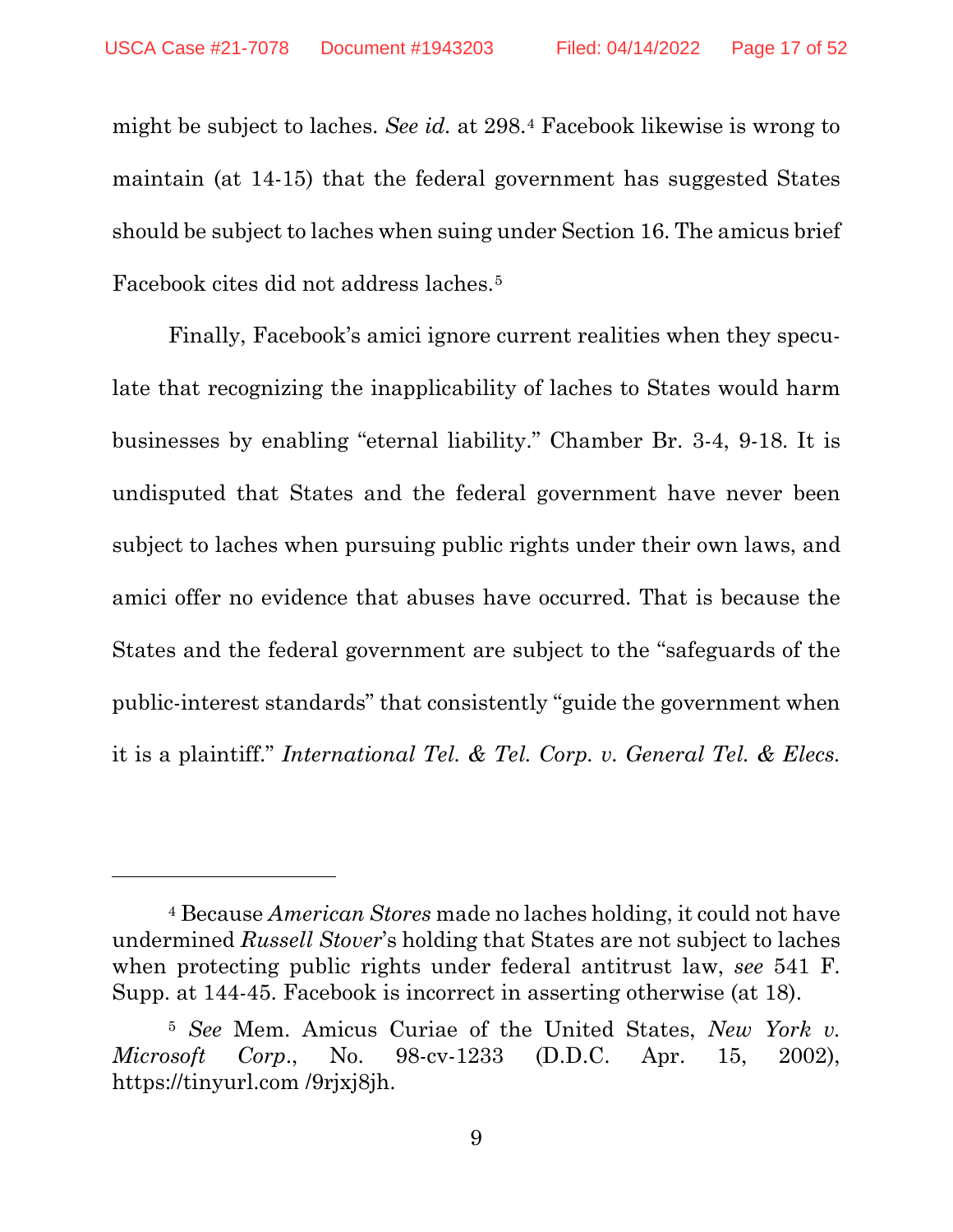*Corp.*, 518 F.2d 913, 926-27 (9th Cir. 1975), *disapproved on other grounds by American Stores*, 495 U.S. 271.

### <span id="page-17-0"></span>**B. Even If Laches Could Apply Against the States, the District Court Erred in Applying Laches Here.**

Even if laches were in theory available in this type of case, laches would provide no basis for dismissal here. Facebook does not dispute that a defendant asserting laches bears the burden of proving both undue prejudice from the timing of the complaint and inexcusable delay in bringing suit. *Daingerfield Island Protective Soc'y v. Lujan*, 920 F.2d 32, 37 (D.C. Cir. 1990). Facebook also does not dispute that, because laches depends largely on factual questions, it generally provides no basis for dismissal on the complaint alone. *See Menominee Indian Tribe of Wisconsin v. United States*, 614 F.3d 519, 532 (D.C. Cir. 2010). In fact, the only case Facebook cites (at 27) where this Court affirmed a dismissal on the basis of laches is a seventy-year-old, one-paragraph decision with no reasoning. *See Love v. Stevens*, 207 F.2d 32 (D.C. Cir. 1953).[6](#page-17-1)

<span id="page-17-1"></span><sup>6</sup> Facebook's out-of-circuit cases are readily distinguishable. *Zuckerman v. Metropolitan Museum of Art* concerned a seventy-year delay and prejudice that was "evident on the face of [the] complaint." 928 F.3d 186,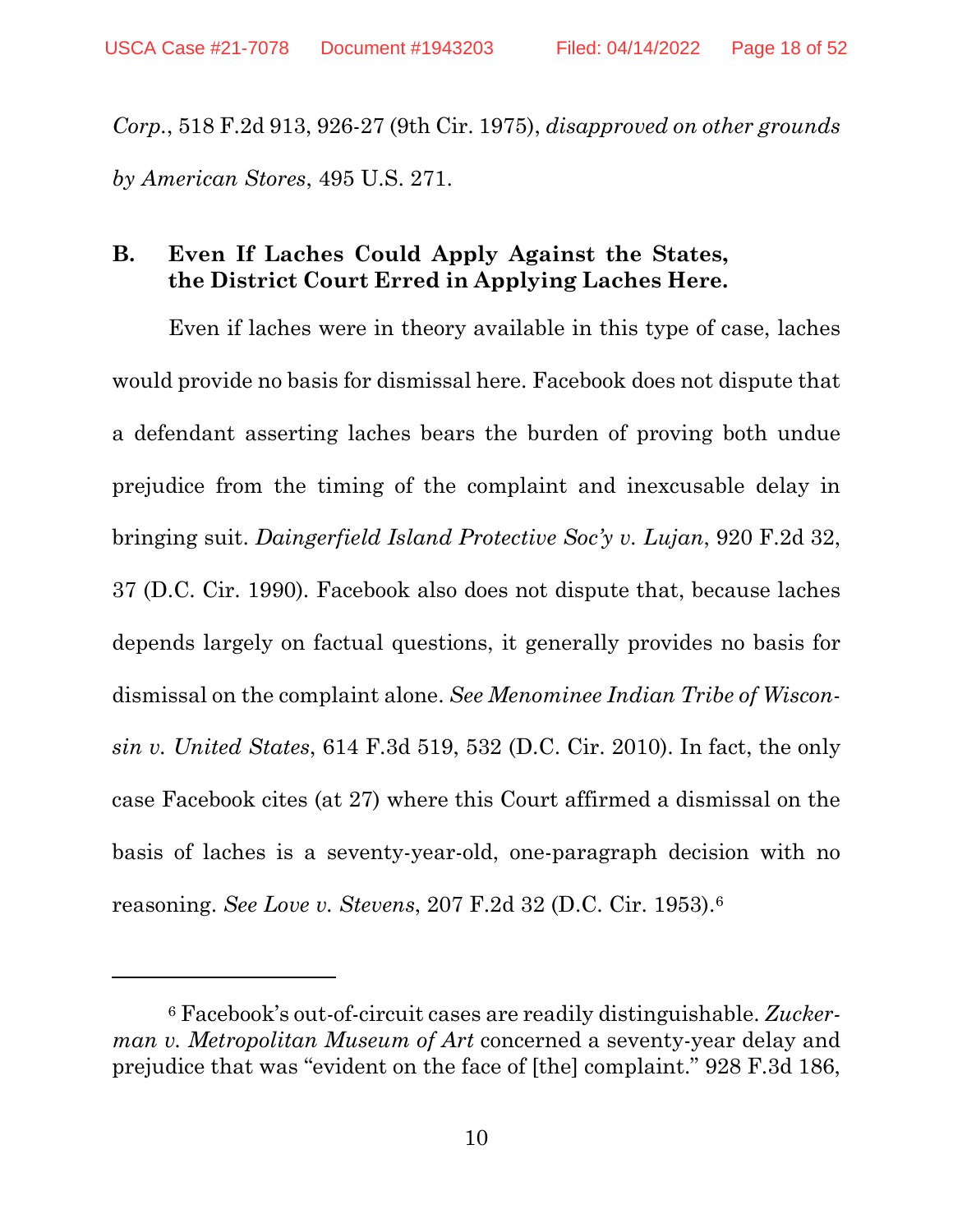Moreover, contrary to Facebook's suggestion (at 28-29), ample authority demonstrates that the equitable laches analysis must give great weight to the States' role protecting the public interest. Indeed, the public interest is the "most important" factor to be considered. *Maryland-Nat'l Cap. Park & Plan. Comm'n v. U.S. Postal Serv*., 487 F.2d 1029, 1042 (D.C. Cir. 1973). When "the public interest is involved, a federal court's equitable powers assume an even broader and more flexible character than when only a private controversy is at stake." *Kansas v. Nebraska*, 574 U.S. 445, 456 (2015) (quotations marks omitted). And when the public interest is appropriately weighed in the equitable analysis, the complaint's allegations reveal no undue prejudice or unreasonable delay.[7](#page-18-0)

<sup>190 (2</sup>d Cir. 2019), *cert. denied*, 140 S. Ct. 1269 (2020). And in *McKinney v. Waterman Steamship Corp.*, an unrebutted and unobjected-to affidavit proved laches. 925 F.2d 1, 4-5 (1st Cir. 1991).

<span id="page-18-0"></span><sup>7</sup> Facebook misplaces its reliance on a trial-court laches finding in *Reveal Chat Holdco LLC v. Facebook, Inc.*, 2021 WL 1615349, at \*5 (N.D. Cal. Apr. 26, 2021), because private plaintiffs—not States—brought that case, and the Ninth Circuit in any event did not reach the laches issue on appeal, *see* 2022 WL 595696 (9th Cir. Feb. 28, 2022).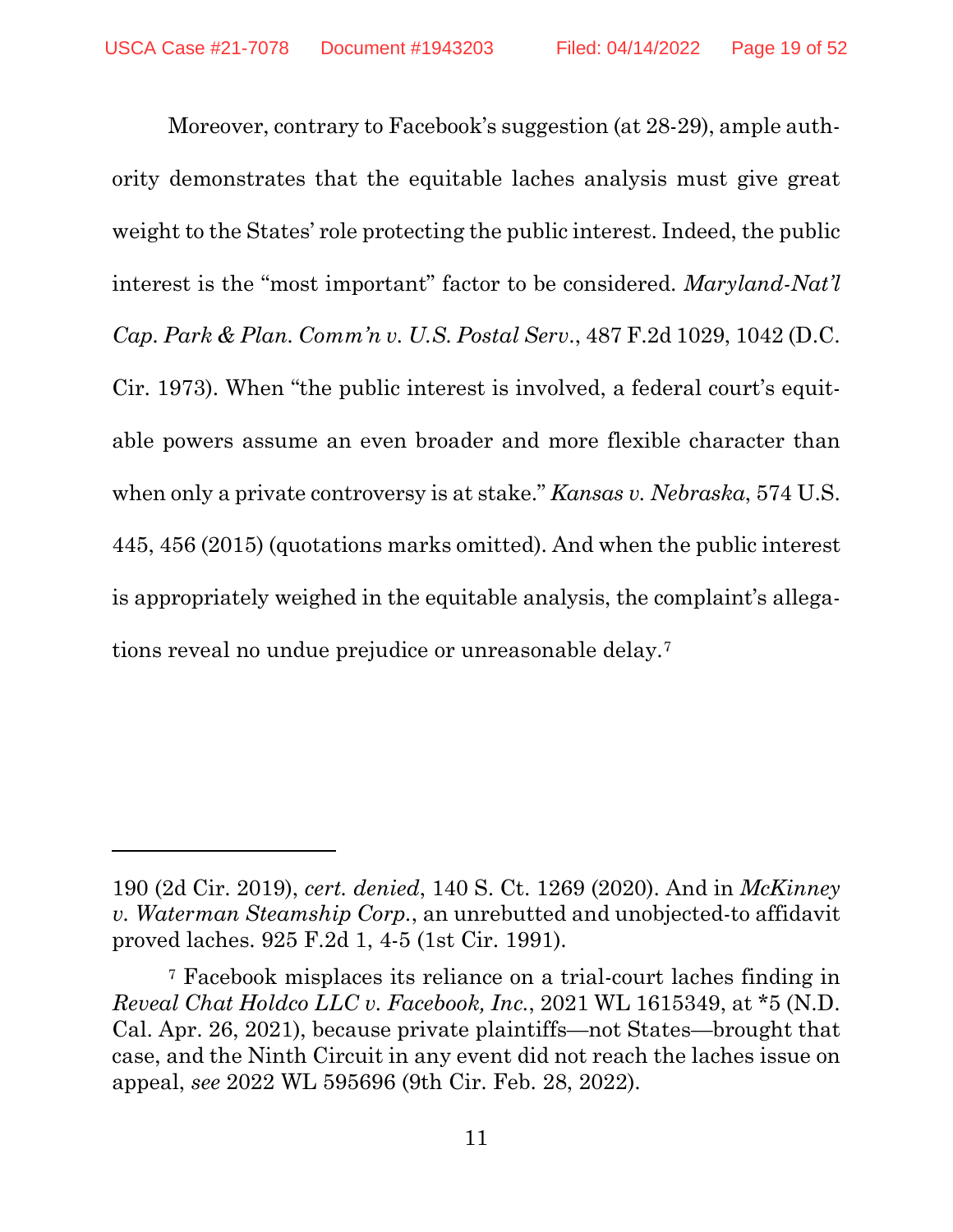#### 1. The district court improperly presumed prejudice.

<span id="page-19-0"></span>The States' complaint demonstrates no undue prejudice. When Facebook asserts (at 25-27) that a divestiture remedy would be prejudicial because Facebook purportedly has invested in and integrated Instagram and WhatsApp, Facebook erroneously disregards the complaint's allegations that Facebook acquired Instagram and WhatsApp to stifle competition from them—and thus did not seriously invest in and integrate them. See Opening Br. 33-35. In evaluating a motion to dismiss, the Court must accept the complaint's allegations as true and "grant[] plaintiff[s] the benefit of all inferences that can be derived from the facts alleged." Ralls Corp. v. Committee on Foreign Inv. in the U.S., 758 F.3d 296, 314-15 (D.C. Cir. 2014) (quotation marks omitted).

In any event, none of the allegations that Facebook identifies (at 26) supports Facebook's assertions of undue prejudice. For instance, the complaint makes clear that a pre-acquisition suggestion to integrate Instagram  $(JA72$  (115))

 (JA367-368 (¶¶ 125-126).) An allegation that Facebook used WhatsApp data to promote Facebook's core platform likewise does

12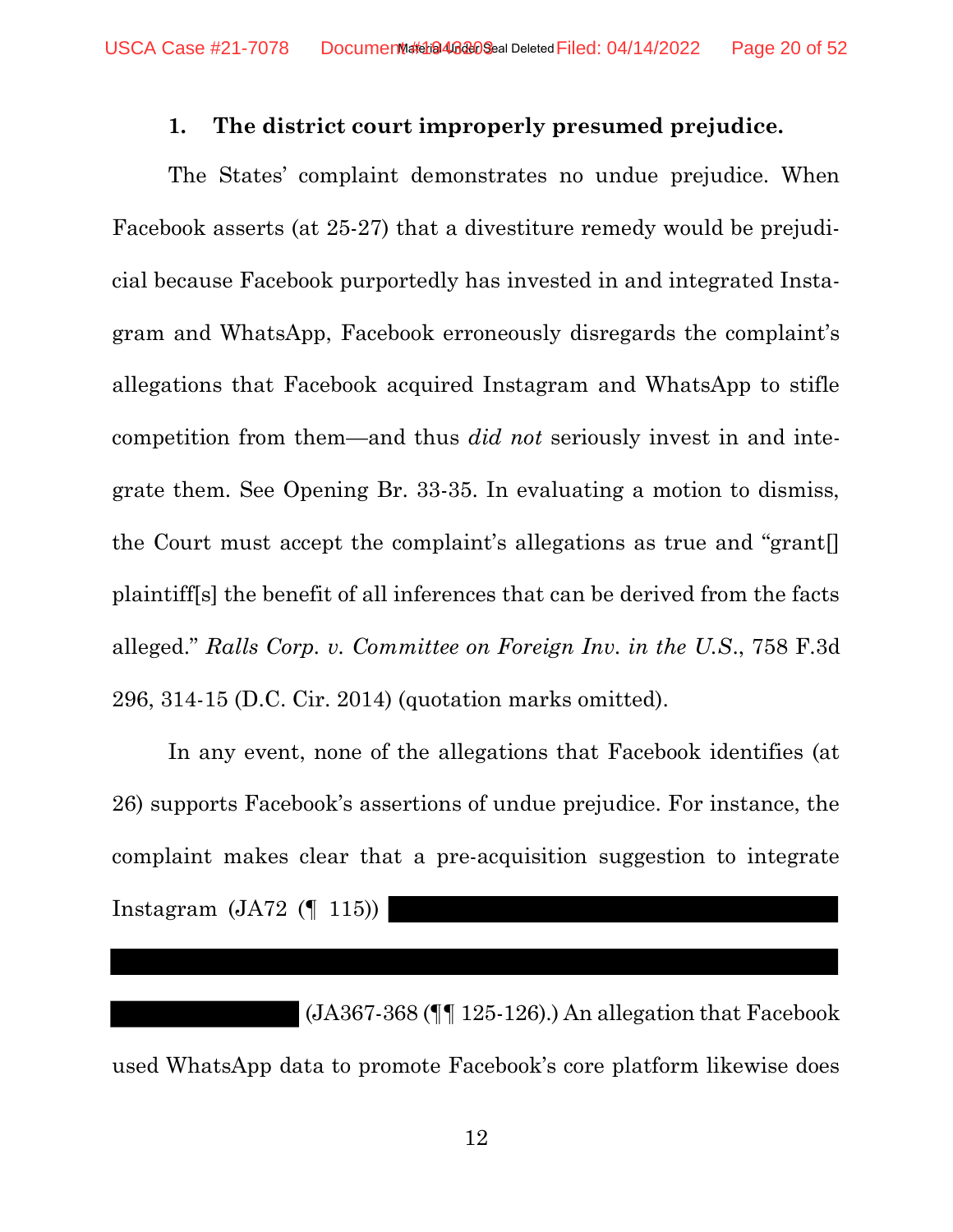not demonstrate that undue prejudice would result from divestiture. Instead, the allegation underscores why laches should not apply here, by showing that Facebook's anticompetitive data usage contradicted its assurances at the time of the acquisition that it would *not* use WhatsApp data this way. (JA87 (¶¶ 176-177).)

Facebook is not aided by its reliance (at 25, 27) on *Pro-Football, Inc. v. Harjo*, 567 F. Supp. 2d 46, 60-61 (D.D.C. 2008), *aff'd in part*, 565 F.3d 880 (D.C. Cir. 2009), and *Bridgestone/Firestone Research, Inc. v. Automobile Club de l'Ouest de la France*, 245 F.3d 1359, 1362-63 (Fed. Cir. 2001). In those cases, decided on full evidentiary records, the party asserting laches *undisputedly* made a substantial investment that would be wholly wasted if the other party prevailed. Here, by contrast, the complaint provides no such undisputed proof of prejudice.

More fundamentally, any concern about purported burdens of divestiture should be addressed at the remedies stage, not at the motionto-dismiss stage. At this juncture, no court has yet found liability, let alone begun to consider appropriate relief. Moreover, the States seek other, purely prospective relief—such as limitations and preconditions on Facebook's future acquisitions. Facebook has not explained why its arguments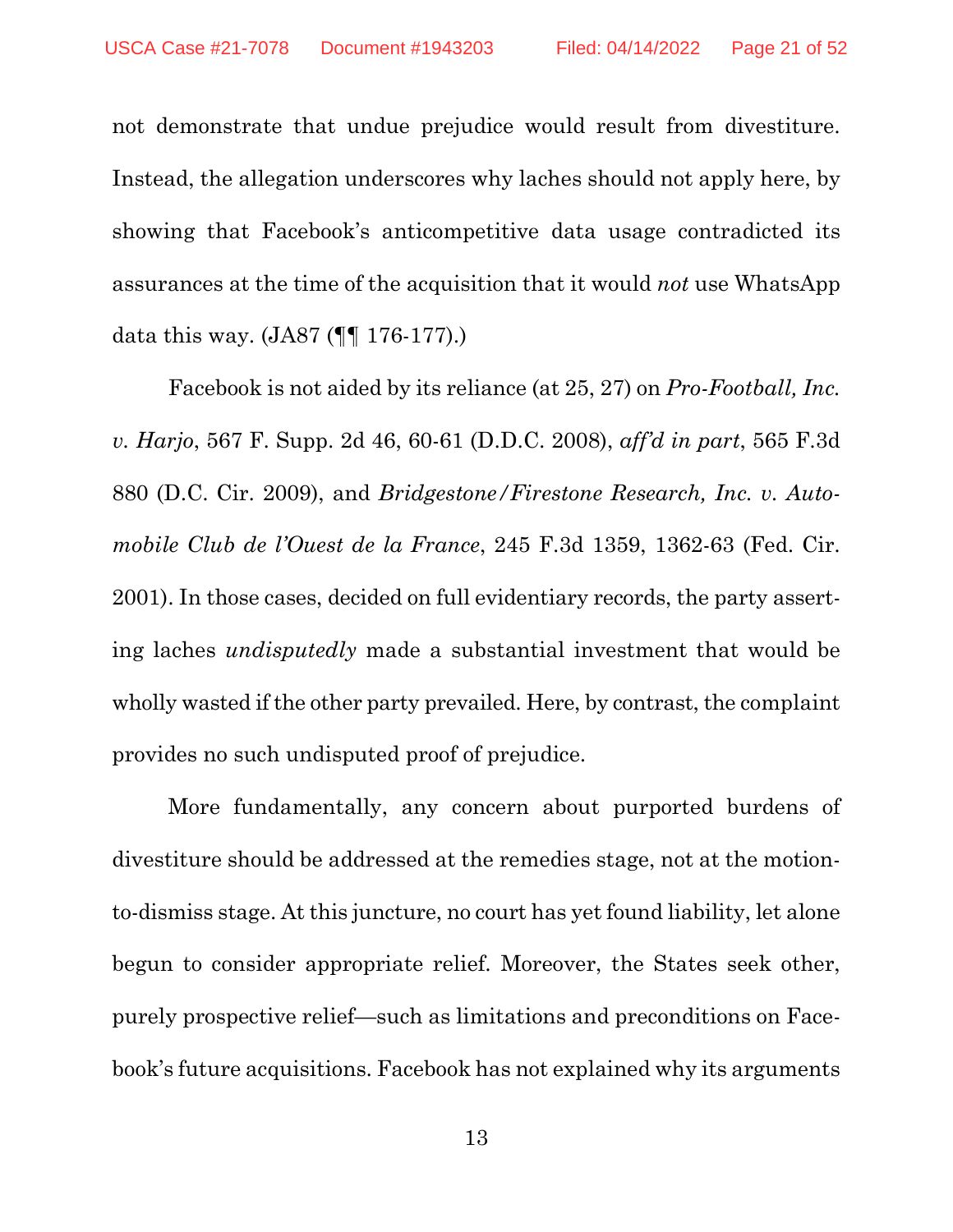about the costs of unwinding should matter to such forward-looking remedies. That fact distinguishes the out-of-circuit cases Facebook cites (*e.g.*, at 25-26), in which the *only* equitable relief the plaintiffs sought was divestiture. *See Ginsburg v. InBev NV/SA*, 623 F.3d 1229, 1233 (8th Cir. 2010); *Taleff v. Southwest Airlines Co.*, 828 F. Supp. 2d 1118, 1125 (N.D. Cal. 2011), *aff'd*, 554 F. App'x 598 (9th Cir. 2014); *Antoine L. Garabet, M.D., Inc. v. Autonomous Techs. Corp*., 116 F. Supp. 2d 1159, 1160 (C.D. Cal. 2000). The district court thus erred in assuming prejudice based on assumptions about divestiture alone.

The FTC's pending, parallel claims for divestiture further underscore the lack of prejudice to Facebook. There is no merit to Facebook's concern that accepting the States' position would allow any private person to seek equitable relief using a pending federal government lawsuit "as a shield against untimeliness." Br. 30. The States' arguments here reflect their special role protecting public rights in parallel with the federal government.

Finally, Facebook has offered no authority from this circuit supporting the district court's erroneous presumption of prejudice or undermining this Court's repeated holding that "laches cannot rest simply on the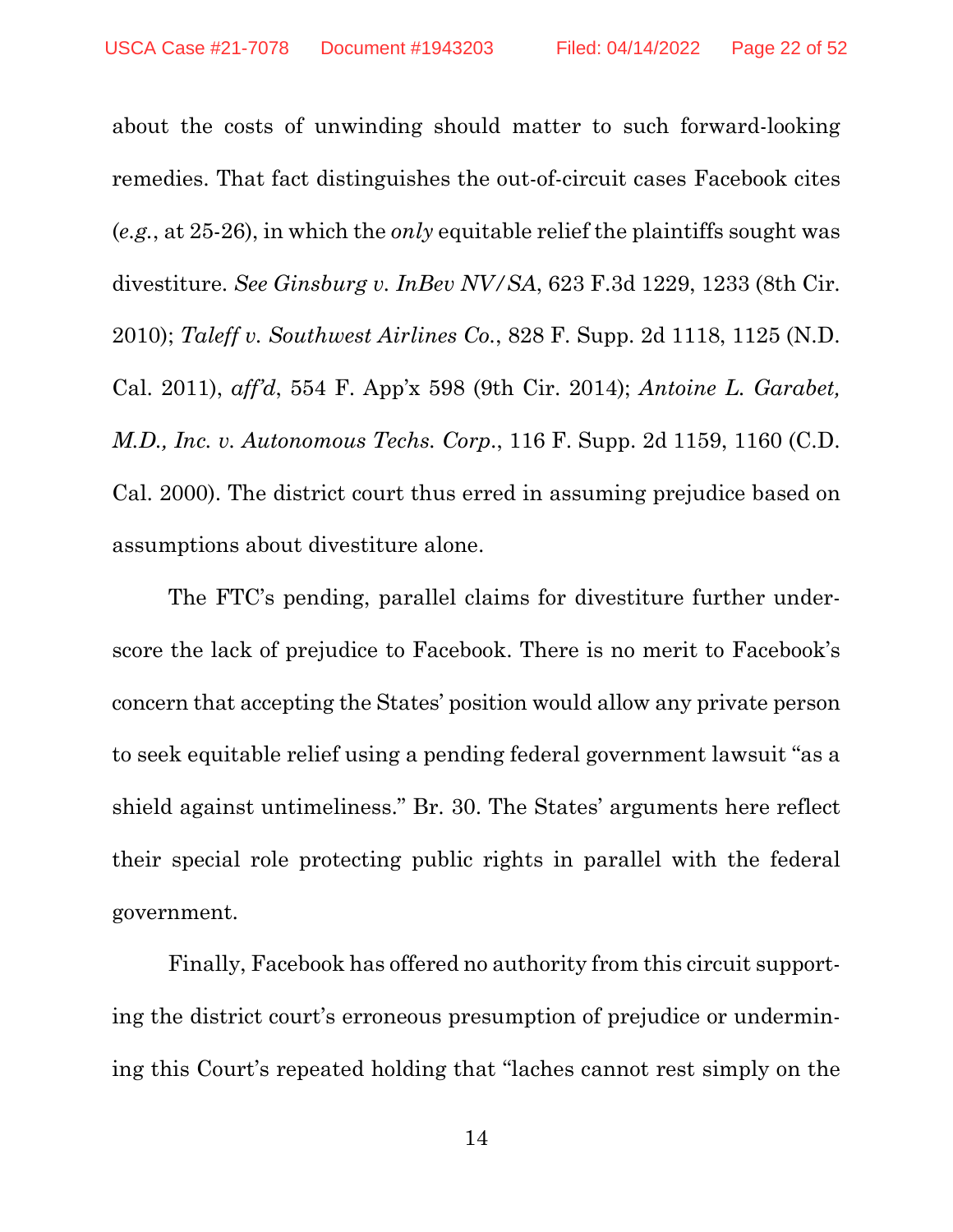length of delay." *Daingerfield Island*, 920 F.2d at 37; *see Menominee Indian*, 614 F.3d at 532. Although *Daingerfield Island* involved a NEPA claim, as noted by Facebook (at 25), nothing in that case suggests that its holding does not apply equally to other claims. *See* 920 F.2d 32. In any event, the States rebutted any presumption of prejudice through the showings discussed above.

#### <span id="page-22-0"></span>**2. The district court improperly assumed unreasonable delay.**

The States did not act unreasonably in filing suit only after Facebook's anticompetitive buy-or-bury course of conduct became clear. As the States explained (Opening Br. 36-38), they lacked sufficient information to file when Facebook acquired Instagram and WhatsApp, in part because Facebook *actively misrepresented* the anticompetitive intent and effects of its acquisitions at the time. Facebook has no substantive answer to this point. Nor does Facebook refute the States' observation (Opening Br. 39- 40) that law enforcers should judiciously evaluate competitive concerns before initiating an enforcement action, and should not be stripped of their critical law-enforcement authority merely because they took the time to do so.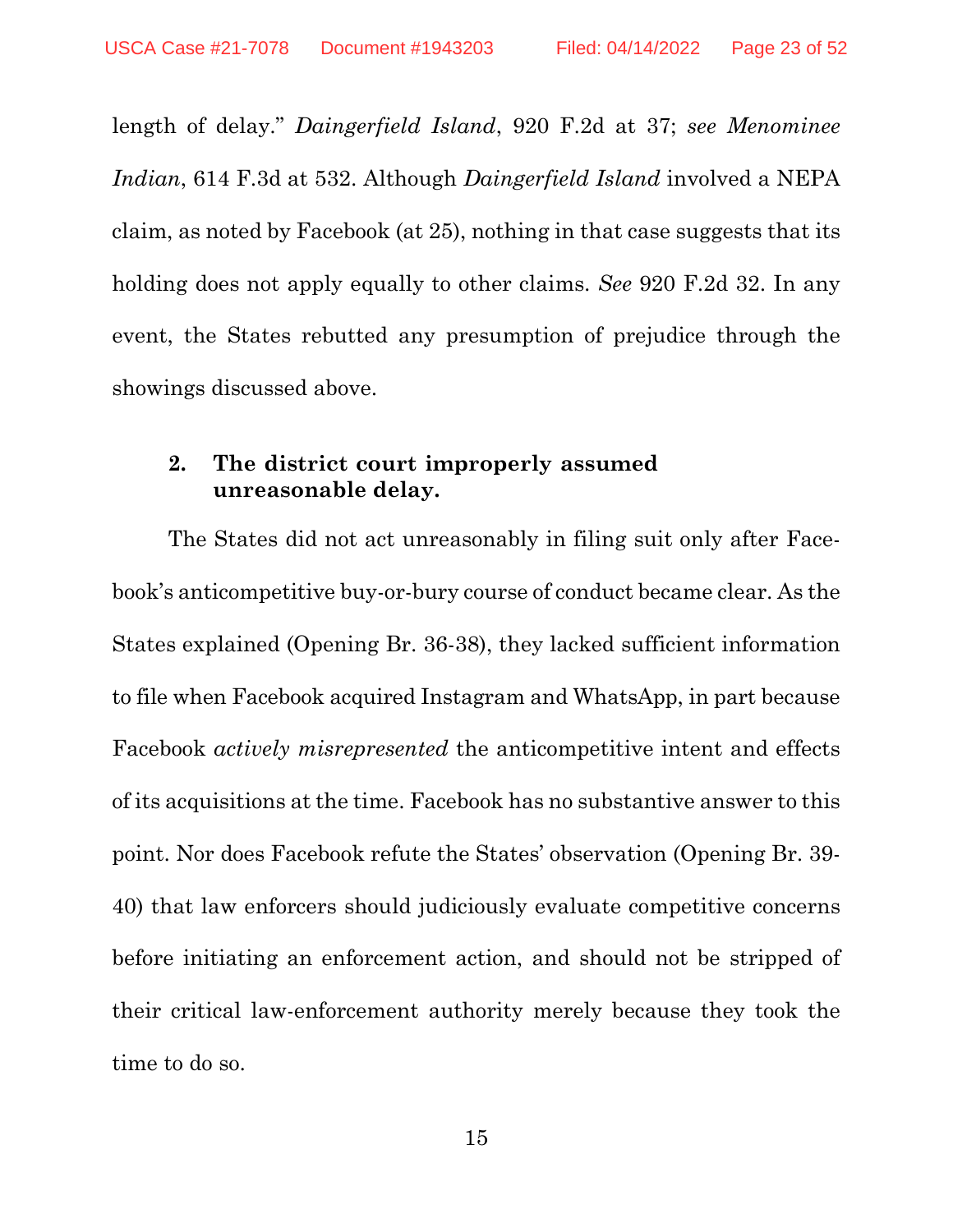Facebook's own cited authority confirms that, even for private plaintiffs, waiting to file a complaint may be permissible where the time is "used to evaluate and prepare a complicated claim." *Evergreen Safety Council v. RSA Network Inc*., 697 F.3d 1221, 1227 (9th Cir. 2012) (quotation marks omitted). Facebook misses the mark in contending (at 23-24) that the States were required to challenge Facebook's ongoing buy-orbury course of conduct when the course of conduct began. As the States explained (Opening Br. 36-39), they acted appropriately in challenging Facebook's course of conduct when subsequent disclosures and the cumulative impact of the conduct revealed its unlawfulness.[8](#page-23-0) *See also Hanover Shoe, Inc. v. United Shoe Mach. Corp*., 392 U.S. 481, 502 n.15 (1968) (violation inflicting "continuing and accumulating harm" continuously accrues).

Contrary to Facebook's assertions (at 21-22), the States argued below that the timing of their complaint was justified. The States explained below, as they do on appeal, that their complaint challenges an ongoing

<span id="page-23-0"></span><sup>8</sup> That is equally so for challenges under Clayton Act § 7 and Sherman Act § 2. Thus, Facebook is incorrect to suggest that the States are "effectively abandon[ing]" their Section 7 claims. Br. 24 n.8.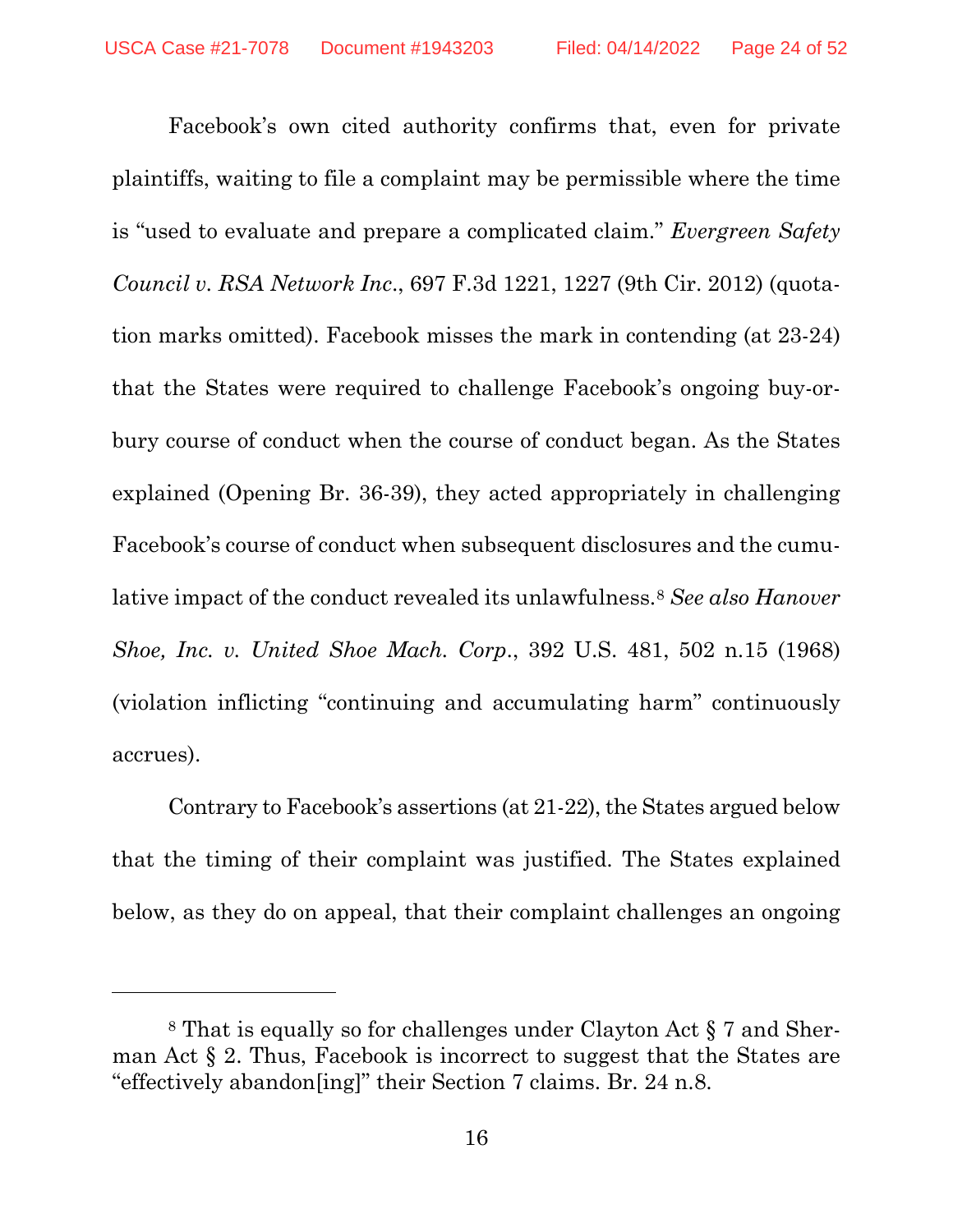course of conduct. (*See* Dkt. 122, at 12-14.) And they also explained that the full basis for their antitrust claims only became clear after Facebook's course of conduct was well underway, when the cumulative effects of the ongoing course of conduct and the fact of Facebook's misrepresentations became apparent. (*See id.* at 13 (citing Compl. ¶¶ 174-180).[\)9](#page-24-3)

#### **POINT II**

#### **THE STATES' COMPLAINT SUFFICIENTLY ALLEGED THEIR PLATFORM-BASED CLAIM**

<span id="page-24-1"></span><span id="page-24-0"></span>The district court erred in multiple independent ways when dismissing the portion of the States' Section 2 claim that is based on Facebook's exploitation of its platform to bury competitive threats.

### <span id="page-24-2"></span>**A. Injunctive Relief Is Available to Remedy Facebook's Platform-Related Misconduct and That Misconduct's Ongoing Effects.**

As the States demonstrated (Opening Br. 44-50), the district court

failed to recognize that the complaint's allegations state a claim for

<span id="page-24-3"></span><sup>9</sup> Regardless, once a claim or defense "is properly presented"—as the States' claims plainly were below—"parties are not limited to the precise arguments they made below." *Koch v. Cox*, 489 F.3d 384, 391 (D.C. Cir. 2007) (quotation marks omitted).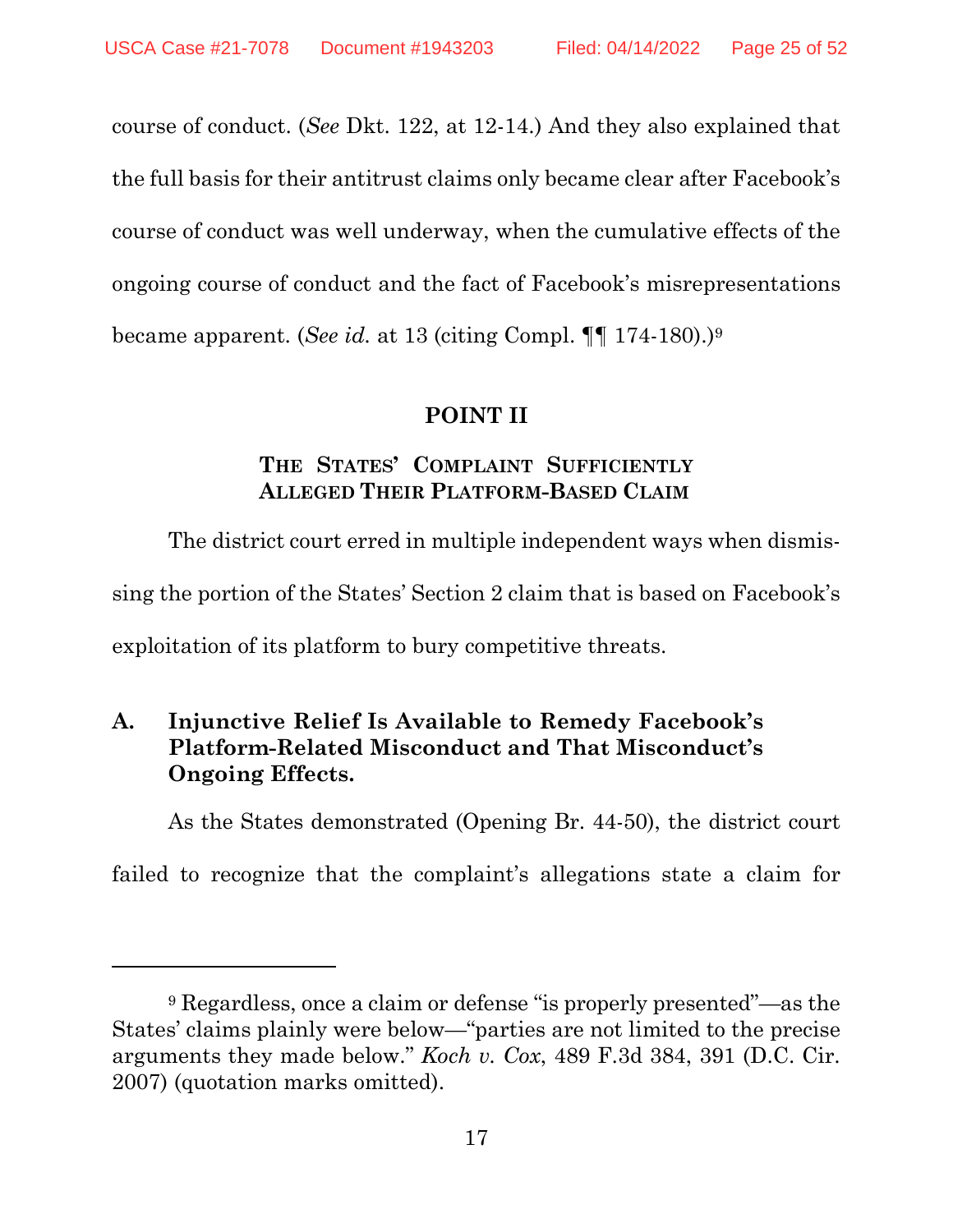injunctive relief. *See also* U.S. Amicus Br. 27-31. Although Facebook asserts that it ceased its unlawful policies in 2018, Facebook does not dispute that (1) the complaint alleges no such cessation; (2) injunctive relief remains available unless the circumstances make "absolutely clear" that unlawful conduct will not recur, *Friends of the Earth, Inc. v. Laidlaw Env't Servs. (TOC), Inc.*, 528 U.S. 167, 190 (2000); and (3) ongoing anticompetitive effects may justify injunctive relief to remedy purely past misconduct.

Facebook mischaracterizes the States' complaint in suggesting (*e.g.*, at 51, 54) that the States claim only a handful of instances where Facebook abused its platform control to harm potential rivals (JA95 (¶ 206)), all from a few years before the complaint was filed. The States' Section 2 claim challenges a wide-ranging buy-or-bury course of conduct that remains ongoing. (*See, e.g.*, JA45-46, 69, 110 (¶¶ 4-6, 104-105, 257-260).) That anticompetitive course of conduct can and should be enjoined.

Facebook misplaces its reliance (at 52) on a 2018 press release attached to the States' *motion-to-dismiss opposition*. On its motion, Facebook argued that it had ceased its platform policies—an assertion contrary to the complaint's allegations. The States included the release with their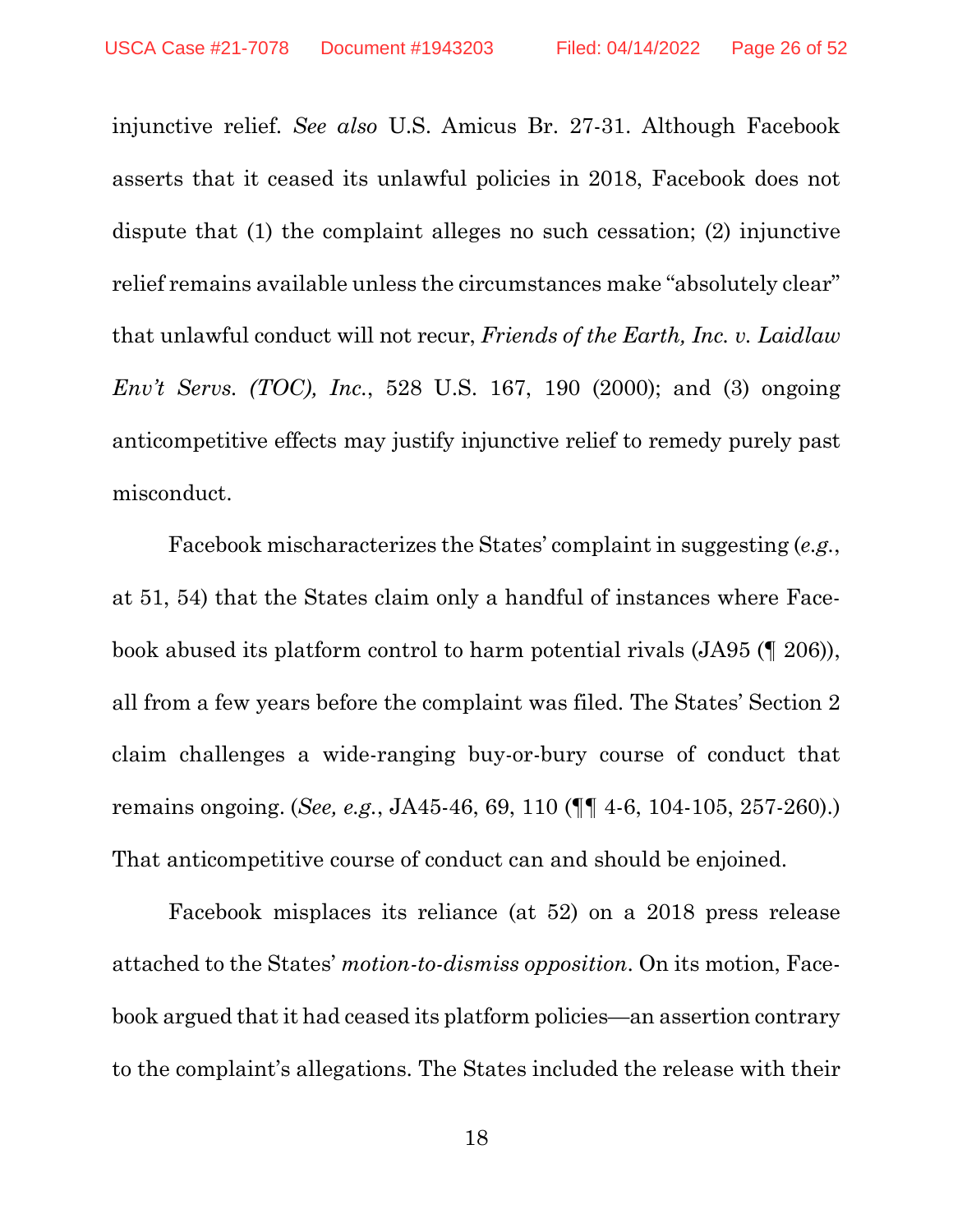opposition to show that Facebook had announced the cessation of one (but not all) of the platform policies, and that the announcement occurred only in response to public scrutiny following disclosure of documents reflecting Facebook's anticompetitive conduct. (Dkt. 122, at 13.) *See Banneker Ventures, LLC v. Graham*, 798 F.3d 1119, 1133-34 (D.C. Cir. 2015) (explaining absurdities that would result from rule of automatic incorporation).

Facebook has no response to the States' showing (Opening Br. 44, 46-47) that ceasing a formal policy only to avoid law-enforcement scrutiny underscores the continuing need for an injunction—particularly where, as here, Facebook has a history of concealing its anticompetitive actions. Facebook's continued refusal to acknowledge its past misconduct further highlights the appropriateness of an injunction.

Facebook likewise does not refute the States' showing (Opening Br. 47-50) that, even if Facebook ceased all its unlawful policies and did not intend to reinstate them, injunctive relief still would be appropriate to "eliminat[e] the consequences" of its past unlawful conduct. *National Soc'y of Pro. Eng'rs v. United States*, 435 U.S. 679, 698 (1978). Facebook asserts (at 53-54) that a court cannot separate the consequences of Facebook's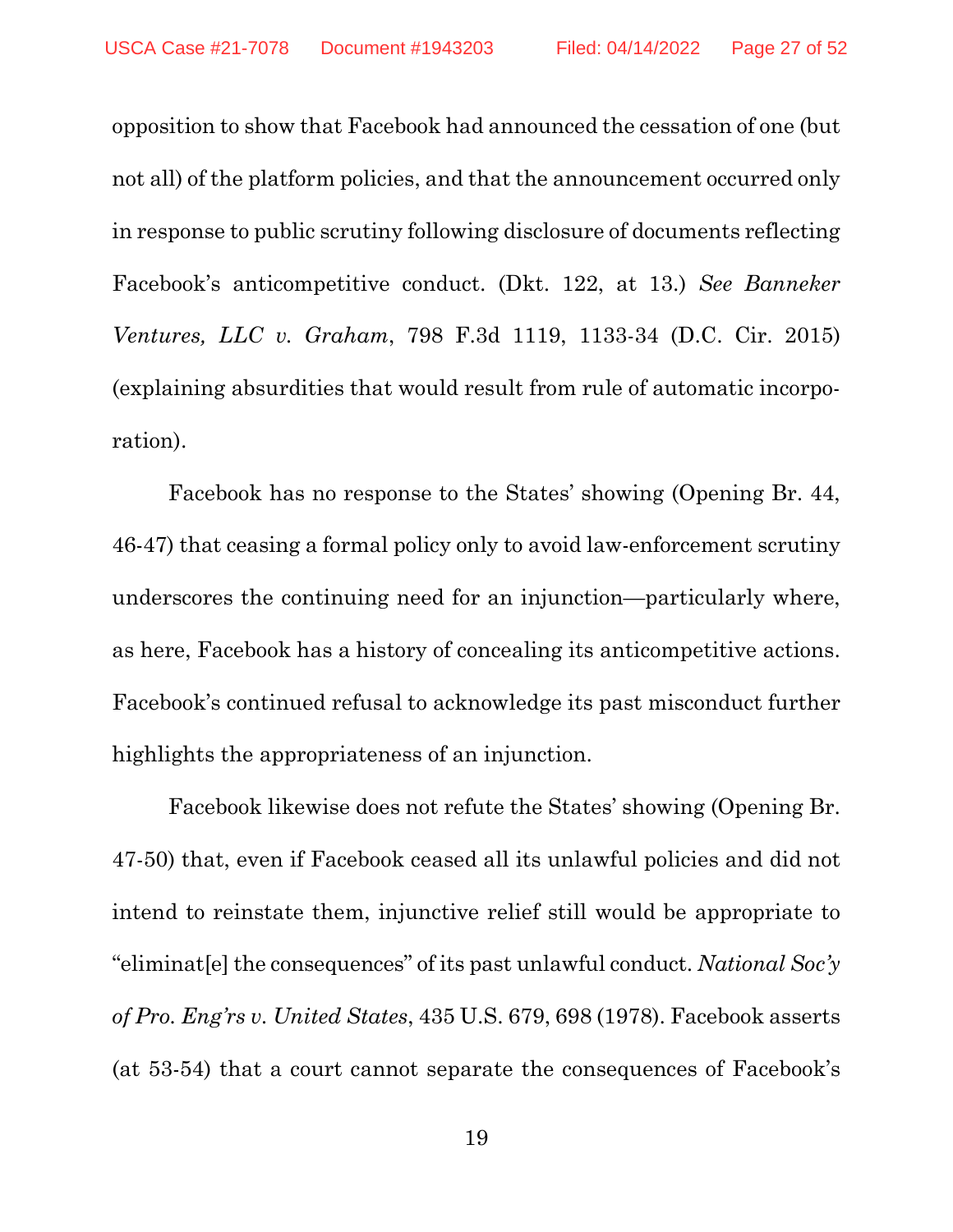unlawful platform conduct from the consequences of other events. But Facebook does not explain why that would be so, and it ignores courts' broad discretion and flexibility to craft injunctive relief in the public interest, *see Kansas*, 574 U.S. at 456, particularly under the antitrust laws, *see, e.g., Zenith Radio Corp. v. Hazeltine Rsch., Inc*., 395 U.S. 100, 130-31 (1969); *Viamedia, Inc. v. Comcast Corp*., 951 F.3d 429, 480 (7th Cir. 2020), *cert. denied*, 141 S. Ct. 2877 (2021).

Courts regularly approve injunctive relief to remedy effects of past anticompetitive conduct (and prevent new anticompetitive conduct), including in circumstances analogous to those here. For instance, in *Microsoft*, this Court approved wide-ranging injunctive relief to restore competition and protect it in the future, including requirements to pry open Microsoft's Windows monopoly and disclose APIs and other technology to permit interoperability with Microsoft's operating system. *See United States v. Microsoft Corp*., 231 F. Supp. 2d 144, 164-93 (D.D.C. 2002), *aff'd sub nom. Massachusetts v. Microsoft Corp*., 373 F.3d 1199 (D.C. Cir. 2004). Similar relief would be available here. At a minimum, there is no basis for dismissal before an evidentiary hearing on the availability of such relief. *See United States v. Microsoft Corp*., 253 F.3d 34, 101 (D.C. Cir. 2001).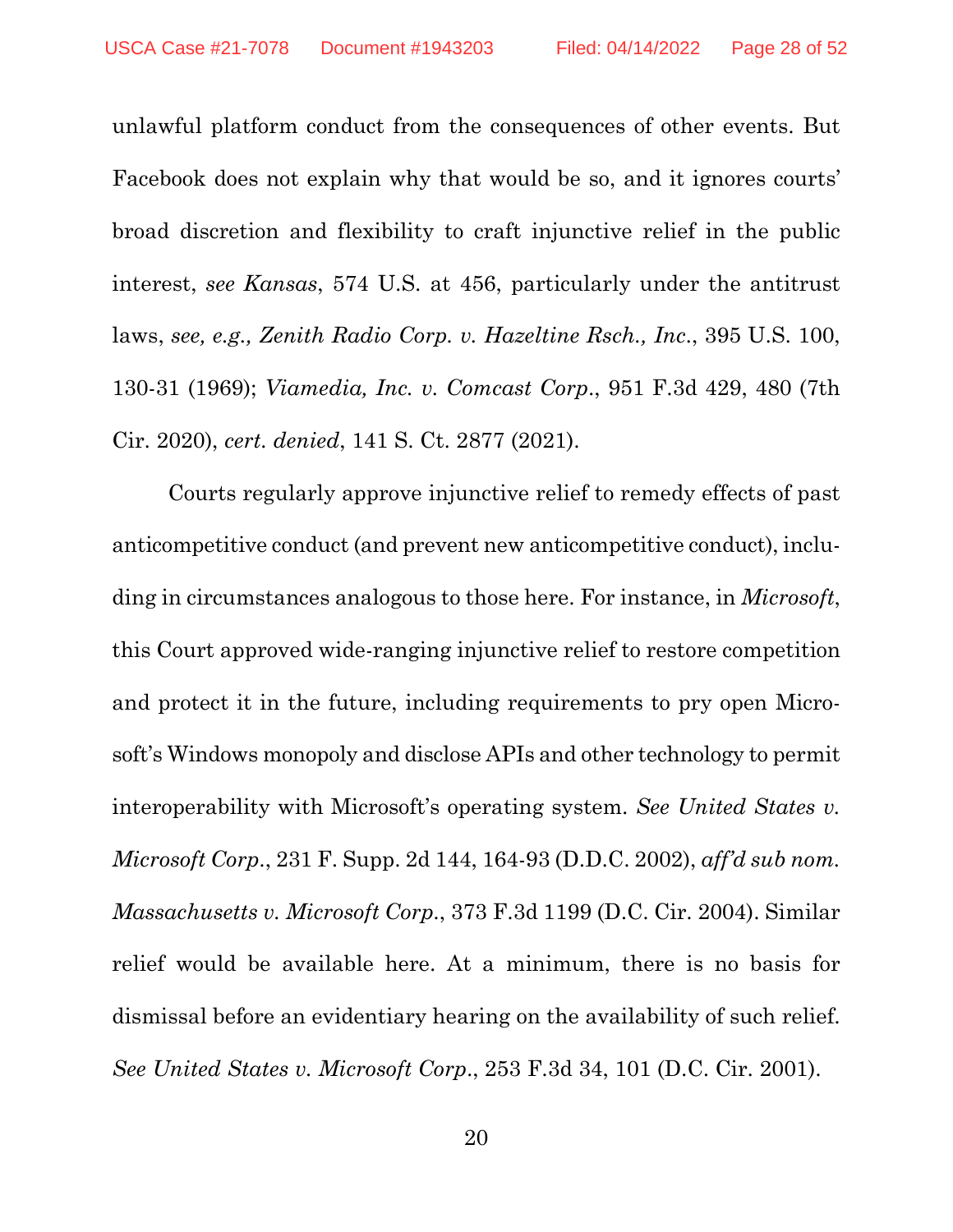Finally, there is no merit to Facebook's new defense (at 54-55) that laches bars the States' platform-based claim. As an initial matter, Facebook forfeited that defense by failing to raise it when moving to dismiss. (*See* Dkt. 123, at 8 (arguing only that laches bars "the States' *Acquisition*  Challenges" (emphasis added)); Dkt. 114-1, at 8-12 (similar).) And even if the defense were not forfeited, it would be meritless for the same reasons it is meritless as to the acquisition-based claims. See *supra* at 3-17. Indeed, the argument for laches is especially weak as to the platform-based claim. For example, Facebook has made no allegations about prejudice resulting from the timing of the platform-based claim.

#### <span id="page-28-0"></span>**B. The District Court Disregarded Properly Pleaded Allegations Regarding Facebook's Platform Policy and Governing Law.**

The district court erred in holding that Facebook's policy forbidding apps from linking or integrating with competitive threats was not actionable merely because the policy purportedly did not apply to *all* apps accessing Facebook's platform. Facebook does not dispute the States' showing (Opening Br. 52-53) that a policy need not bar all rivals "from all means of distribution" in order to violate Section 2. *Microsoft*, 253 F.3d at 64. Rather, any policy having "a significant effect in preserving [the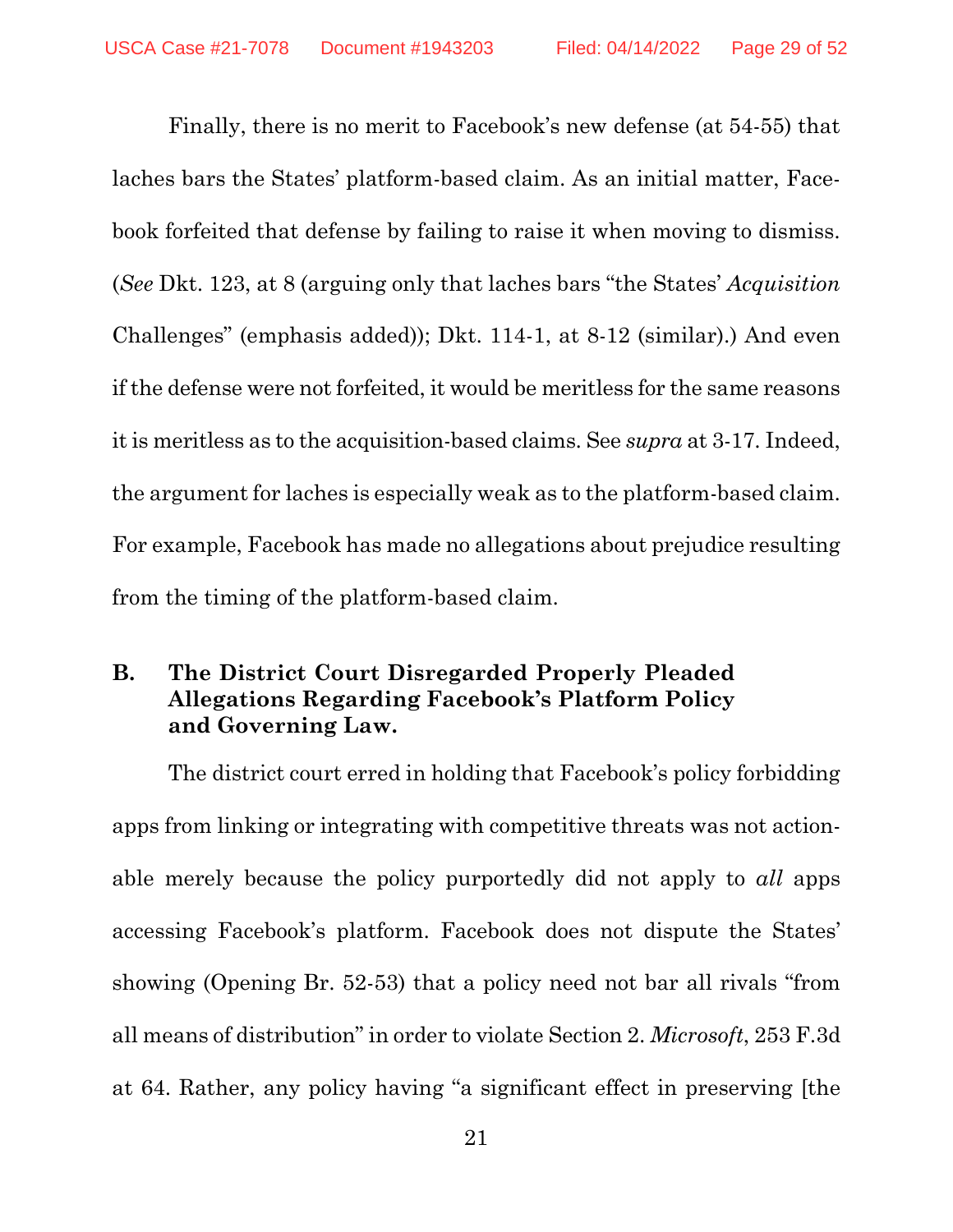monopolist's] monopoly" may be unlawful. *United States v. Dentsply Int'l, Inc*., 399 F.3d 181, 191 (3d Cir. 2005). The States allege that Facebook's platform policies had exactly that effect. (*See, e.g.*, JA93, 95-102, 388-395 (¶¶ 199-200, 206-231).)

In any event, Facebook also does not dispute that the district court disregarded allegations from the complaint when holding that Facebook's policy did not apply to all apps. See Opening Br. 50-52. Although Facebook contends (at 45-46) that the district court properly considered the policy's text when construing it to apply only to "canvas" apps operating exclusively within the Facebook platform, that contention fails twice over. First, the purported policy text referring to "Apps on Facebook" on which the district court relied (JA254-255) is not in the States' complaint; nor is it attached to Facebook's motion to dismiss, as Facebook erroneously suggests.[10](#page-29-0) Second, Facebook ignores the States' showing (Opening Br. 51-52) that the "Apps on Facebook" reference does not clearly limit the

<span id="page-29-0"></span><sup>10</sup> Facebook attached no policy to its motion to dismiss the States' complaint. (*See* Dkt. 114.) And Facebook attached only a *different* policy to its motion to dismiss the FTC's complaint; that policy does not include the no-linking-or-integrating provision and "Apps on Facebook" language at issue. (*See* FTC Dkt. 56-6.)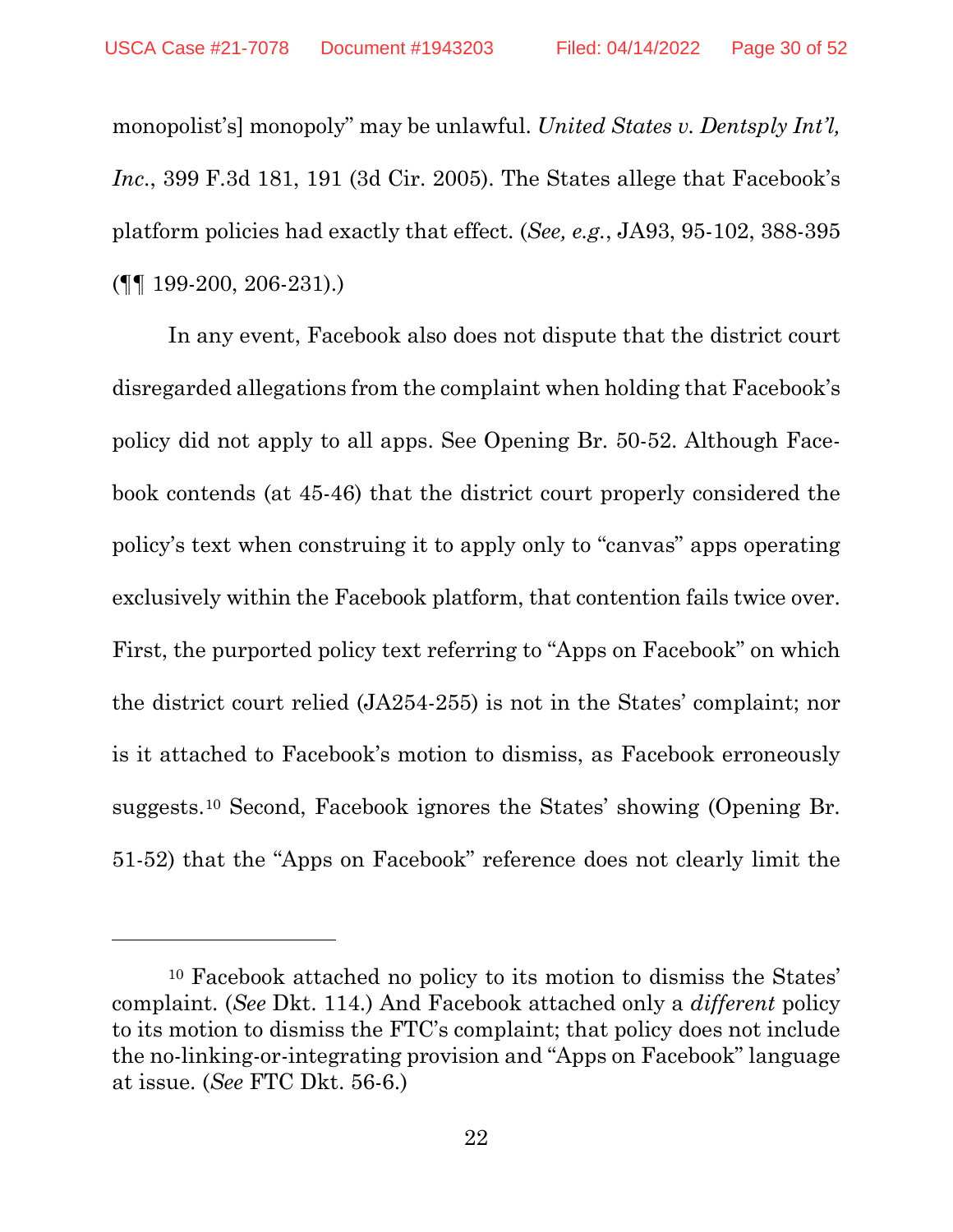policy to canvas apps. While Facebook may seek to prove later that its policy was so limited, at the pleading stage, the district court was required to take as true the States' allegation that the policy applied to "any apps" accessing its platform (JA93 (¶ 199)) and to give the States "the benefit of all inferences" from their allegations, *Ralls*, 758 F.3d at 315 (quotation marks omitted). The district court erred in failing to do so.

#### <span id="page-30-1"></span><span id="page-30-0"></span>**C. The States Plausibly Alleged That Facebook's Platform-Related Misconduct Violates Sherman Act § 2.**

#### **1. The components of Facebook's unified course of conduct cannot be evaluated in isolation.**

Facebook does not dispute that the district court failed to consider the platform-related misconduct alleged by the States within the broader context of Facebook's buy-or-bury course of conduct. The States' complaint alleges that Facebook's platform-related misconduct is part of a larger course of conduct wherein Facebook buys competitive threats or (where buying is not feasible or desirable) uses its platform control to bury them. The complaint further alleges that Facebook has used this strategy to entrench its dominance and "sen[d] a message" that Facebook will not tolerate challenges to its dominance. (JA102 (¶ 231).) The district court, however, erroneously failed to analyze the buy-or-bury course of conduct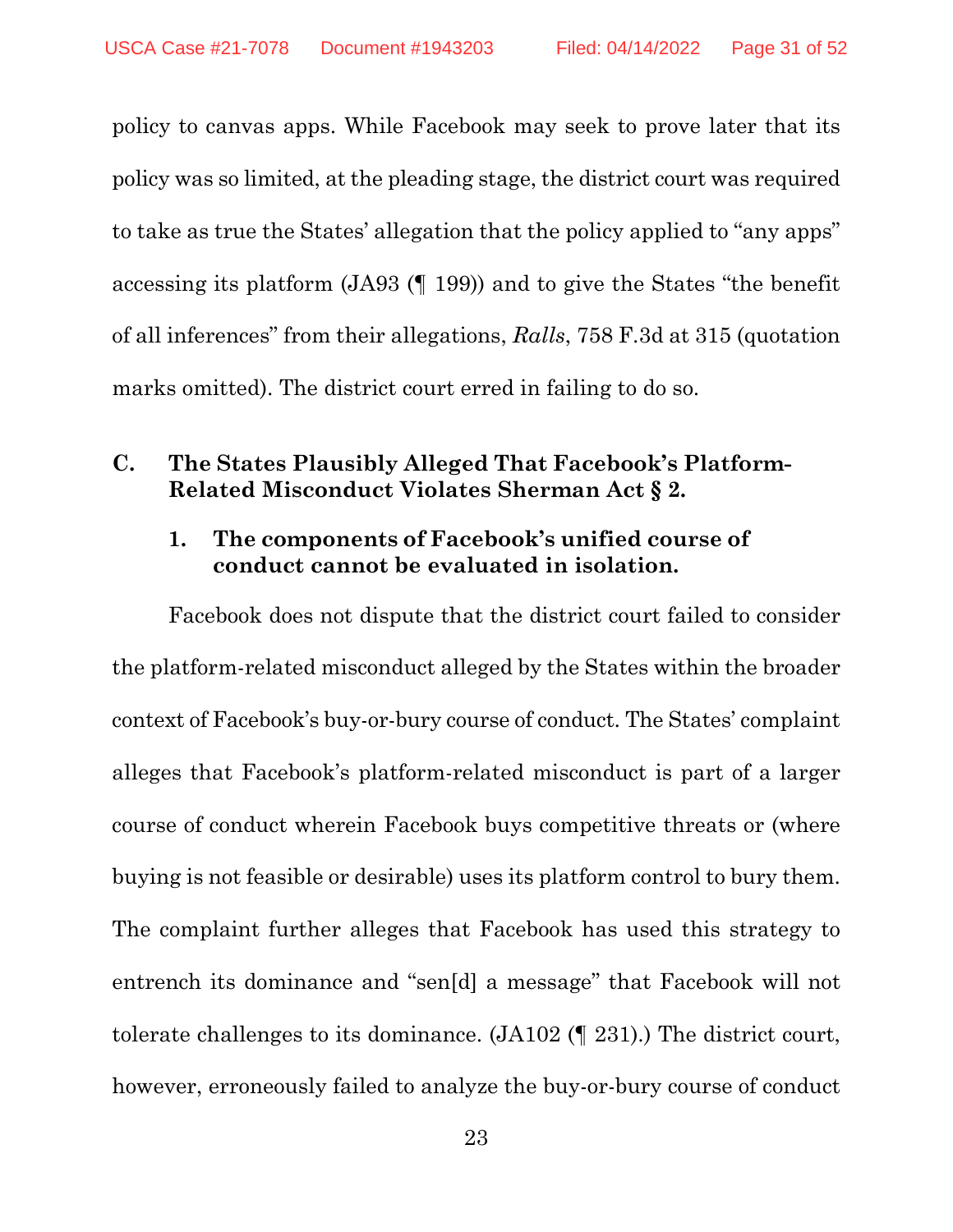as a whole. The district court thus missed the amplifying effect of Facebook's mutually reinforcing attacks on competition. See Opening Br. 55- 58. *See also* U.S. Amicus Br. 8-13; Economists Amicus Br. in Supp. of Pls.- Appellants 6-25.

Facebook misses the point in contending (at 46-48) that its course of conduct cannot be unlawful unless each of the component parts of that conduct are unlawful. The States are not arguing that Facebook's platform conduct is only unlawful as part of a larger course of conduct; they are arguing that the unlawfulness of Facebook's platform conduct can only be fully understood in the context of the larger buy-or-bury course of conduct alleged in the complaint. The district court erred in "tightly compartmentalizing the various factual components and wiping the slate clean after scrutiny of each." *Continental Ore Co. v. Union Carbide & Carbon Corp.*, 370 U.S. 690, 699 (1962).<sup>[11](#page-31-0)</sup>

<span id="page-31-0"></span><sup>11</sup> The alleged anticompetitive course of conduct also distinguishes this case from the out-of-circuit trial-court decisions that Facebook cites (at 37-38), which found unrelated, discrete antitrust allegations against Facebook or MySpace insufficient to support liability. Moreover, contrary to Facebook's suggestion, at least one court has allowed monopolization claims to proceed against Facebook for platform-related misconduct. *See Kickflip, Inc. v. Facebook, Inc*., 999 F. Supp. 2d 677, 686-88 (D. Del. 2013).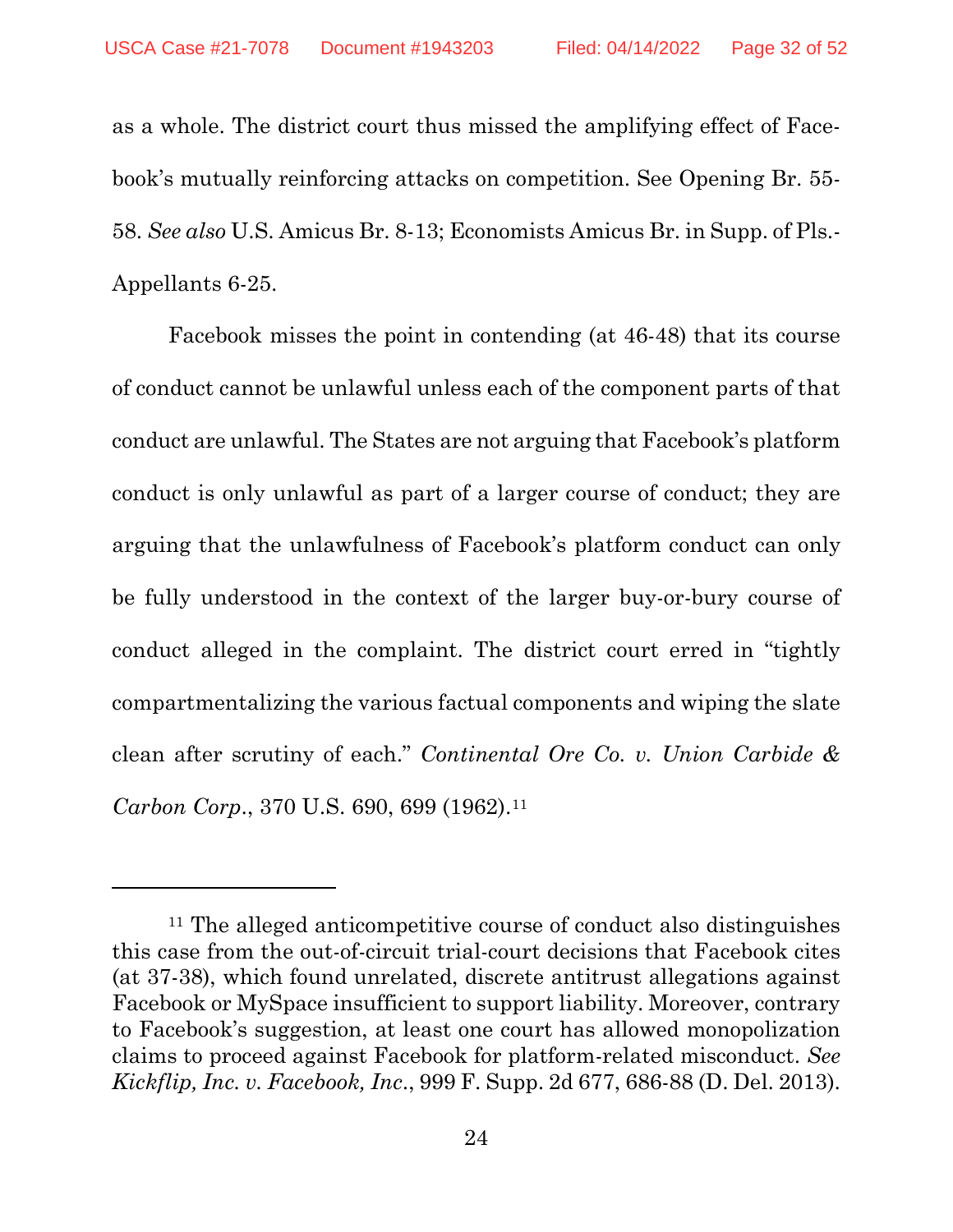#### <span id="page-32-0"></span>**2. Facebook engaged in misconduct that cannot be characterized as a lawful refusal to deal.**

There are two main flaws in Facebook's argument that its platform conduct should be considered a lawful refusal to deal.

*First*, the platform-related misconduct that the States alleged cannot be characterized as a refusal to deal. As an initial matter, Facebook does not dispute that the States alleged substantial efforts by Facebook to protect its monopoly through affirmative actions to harm potential rivals. See Opening Br. 59. For instance, the States alleged that Facebook exploited its platform control to covertly degrade the functionality and distribution of content linked to potential rival Phhhoto. Neither the district court nor Facebook has explained how such allegations could be characterized as a refusal to deal, or how they fail to state a monopolization claim. That fact alone requires reversal.

Facebook's leveraging of its platform to induce app developers to refrain from actions that might pose a competitive threat also cannot be dismissed as a mere refusal to deal. That anticompetitive conditioning parallels the conditions on access to an operating system platform that this Court, in *Microsoft*, held to violate Section 2. *See* 253 F.3d 34. Conditions like these are not mere refusals to deal. They go beyond a unilateral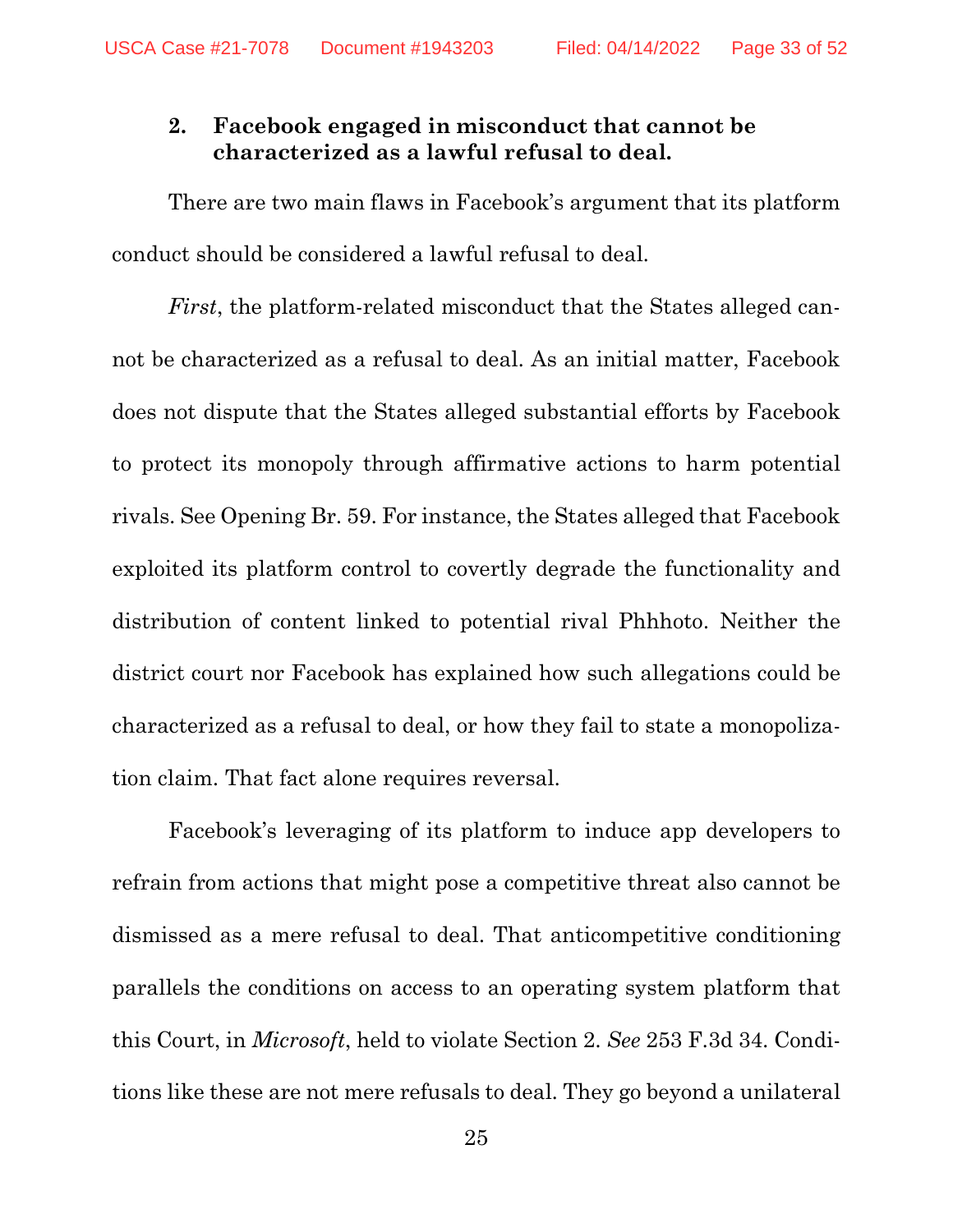decision not to transact with others, and instead impose constraints that alter the conduct of other firms—for instance, by discouraging or limiting those firms from dealing with competitors, or taking their own actions to compete. Facebook's conditions thus impose different harms to competition from those of a mere refusal to deal. *See* U.S. Amicus Br. 14-19.

There is no merit to Facebook's attempt (at 43-44) to distinguish *Microsoft* and *Lorain Journal Co. v. United States*, 342 U.S. 143 (1951), on the basis that, in those cases, the defendants imposed conditions through "exclusive-dealing" arrangements that prohibited customers from transacting with the defendants' competitors. As the States showed (Opening Br. 59-61), those arrangements worked similarly to Facebook's policies, which prohibit app developers from integrating with competing platforms or competing themselves.

Facebook is incorrect in suggesting (at 44) that its conditions were not really conditions because app developers could still adapt their products for another platform. The complaint provides no basis to assume that such adaptation would be feasible, much less cost-efficient. *See Microsoft*, 253 F.3d at 64 (monopolist may not block rivals from "costefficient" means of distribution). Indeed, the complaint specifically alleges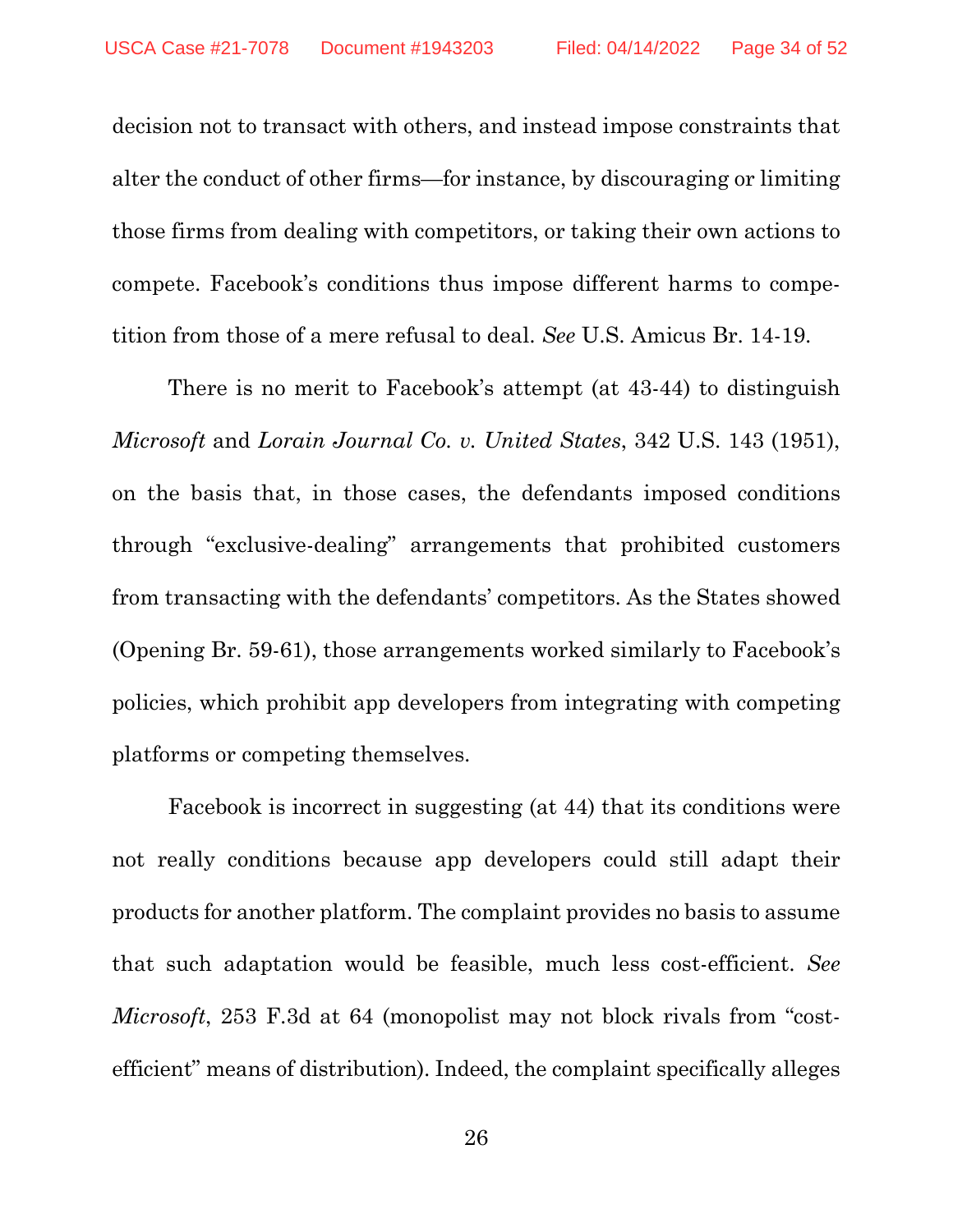a lack of viable platform alternatives. (*See, e.g.*, JA53-55, 60-61, 353-354  $(\P\P\$  38-46, 66-72).

*Second*, the States plausibly alleged that Facebook's platform policies violate Section 2 even if those policies are construed as a refusal to deal. The States allege that Facebook's policy of squashing nascent competitive threats as soon as they are perceived to pose a threat exhibits precisely the predatory purpose and effect that violates Section 2. *See Aspen Skiing Co. v. Aspen Highlands Skiing Corp*., 472 U.S. 585, 602-05 (1985). Facebook has no answer to this Court's warning that such conduct by a monopolist targeting nascent competition is "'inimical to the purpose of the Sherman Act'"—particularly in markets that, like the personal social networking market, are characterized by substantial barriers to entry resulting from network effects. See Opening Br. 65-66 (quoting *Microsoft*, 253 F.3d at 79).

Facebook recognizes that a refusal to deal may be unlawful where a monopolist discontinues a preexisting, profitable "'course of dealing'" and the discontinuation "'suggest[s] a willingness to forsake short-term profits to achieve an anti-competitive end.'" Br. 35-36 (quoting *Novell, Inc. v. Microsoft Corp*., 731 F.3d 1064, 1074-75 (10th Cir. 2013)). Putting aside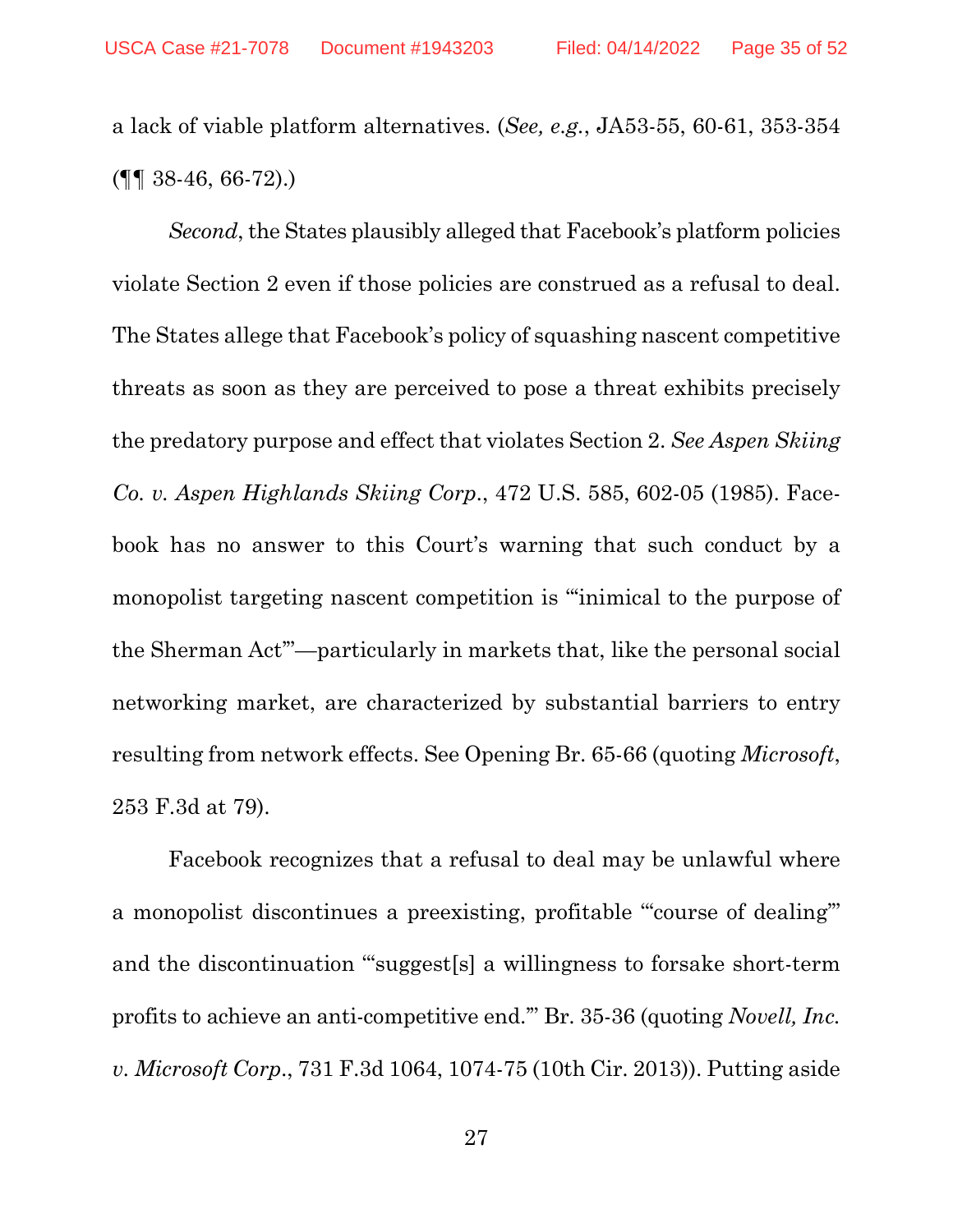that neither *Aspen Skiing* nor any authority in this circuit establishes any "checklist" requiring particular conduct to make a refusal to deal unlawful (U.S. Amicus Br. 19-24), the States' allegations satisfy Facebook's own standard.

The States allege that once Facebook gained sufficient market power, Facebook discontinued its longstanding policy of broadly opening its platform to app developers, and it closed its platform to apps that Facebook came to view as competitive threats. In doing so, Facebook showed a willingness to sacrifice the profitable data and user engagement it gained from the potentially competing apps in the short-term, in order to stifle competition and reap monopoly gains in the long term. See Opening Br. 6-7, 11-13, 66-67.[12](#page-35-0) 

Contrary to Facebook's claims (at 36), its industry-wide reversal is not meaningfully distinguishable from the single-firm reversal at issue in *Aspen Skiing*. Facebook's closing of its platform to apps posing a

<span id="page-35-0"></span><sup>12</sup> Facebook's assertions (*e.g.*, at 30, 32, 36) that the competing apps received "free" access to Facebook's platform are inconsistent with the complaint, which makes clear that the apps paid for their access by providing Facebook with valuable user data and features, and, for some time, a 30% revenue share for in-app purchases. (*See, e.g.*, JA62-63, 92 (¶¶ 80- 82, 195-196).)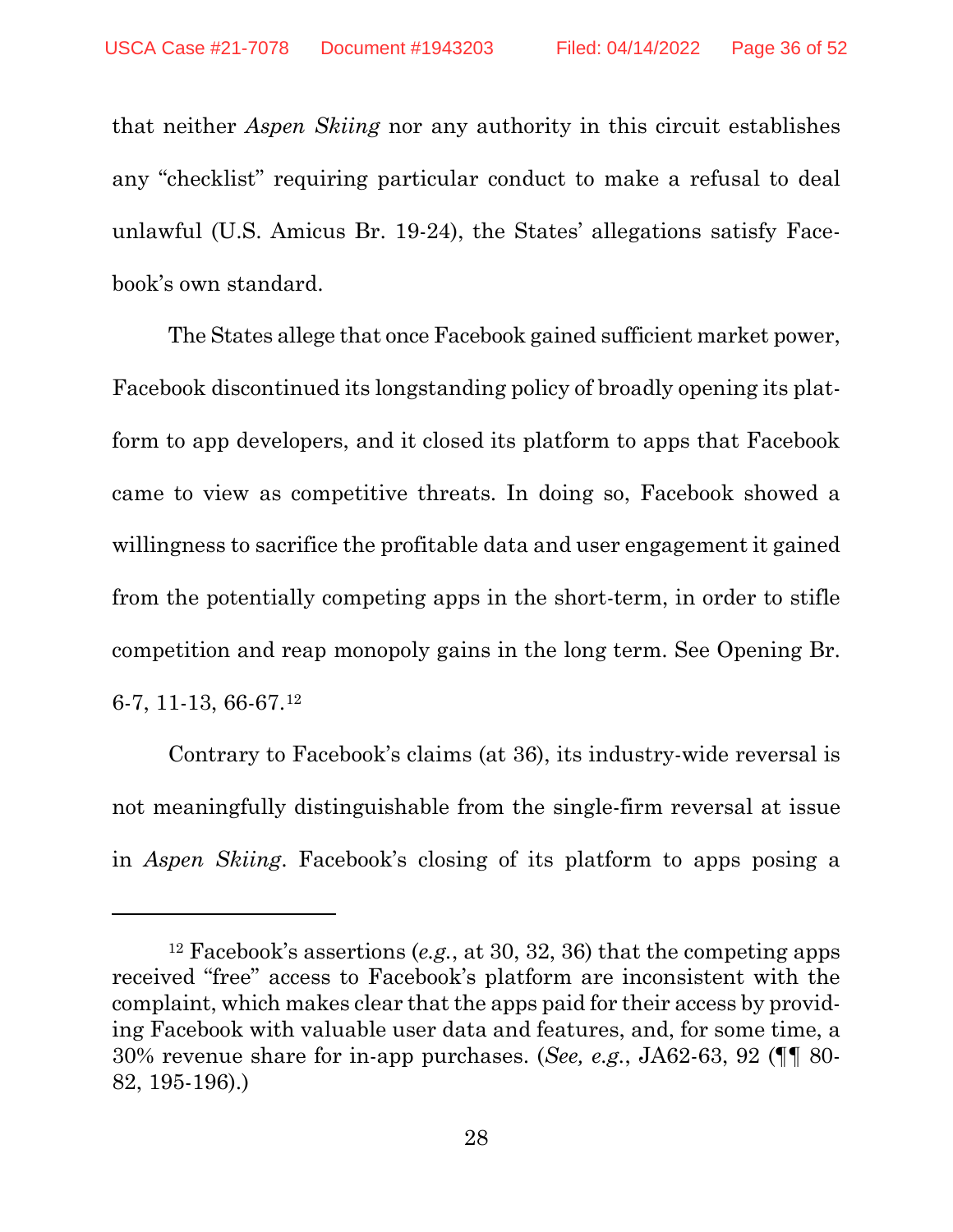competitive threat was underpinned by the same predatory intent and has had similar anticompetitive effects to the reversal in *Aspen Skiing*. Facebook's reversal is thus similarly unlawful. Indeed, the Supreme Court has recognized the potential unlawfulness of an industry-wide reversal in another monopolization case. *See Eastman Kodak Co. v. Image Tech. Servs., Inc*., 504 U.S. 451, 458, 483 (1992).

Facebook also errs in discounting (at 38-39) the specific cutoffs of potential competitor apps that the States alleged. The States alleged that, for all these apps, short-term profits from data and engagement "took a backseat to the long-term benefits of keeping Facebook's moat wide and its monopoly intact." (*See, e.g*., JA90, 102 (¶¶ 186, 231).) There was no reason for the States to repeat their generally applicable allegations as to each app.

Facebook likewise mischaracterizes (at 49-51) the States' argument regarding Facebook's anticompetitive purpose. The States do not argue that Facebook's platform-related misconduct is unlawful merely because Facebook had an anticompetitive purpose; they allege extensive anticompetitive effects as well, as the district court acknowledged (JA249). The additional allegations of Facebook's anticompetitive purpose, which include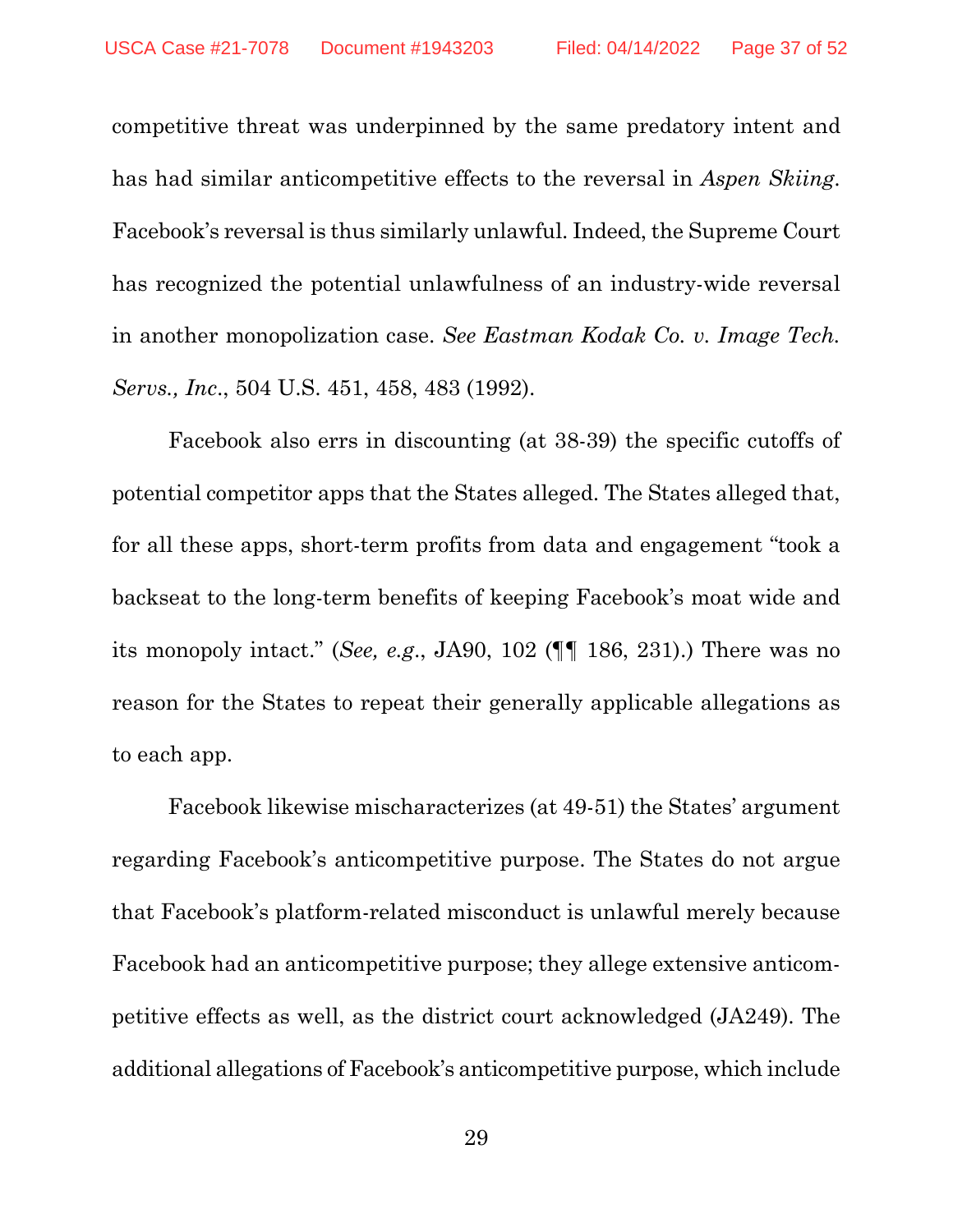numerous direct quotes from Facebook's leadership, simply underscore that Facebook has been engaged in a predatory scheme, rather than a mere lawful refusal to deal. *See Aspen Skiing*, 472 U.S. at 605, 608 n.39 (predation may be supported by evidence of intent "to drive others from the market" by means other than competition on the merits, which "may be in the form of statements made by the officers or agents of the company" (quotation marks omitted)).

Facebook misplaces its reliance (*e.g.*, at 31-34, 42) on *Verizon Communications Inc. v. Law Offices of Curtis V. Trinko, LLP*, 540 U.S. 398 (2004) and *Pacific Bell Telephone Co. v. linkLine Communications, Inc.*, 555 U.S. 438 (2009), which concerned an industry where a specialized regulatory structure made antitrust scrutiny of access denials unnecessary. As *Trinko* emphasized, courts "must always be attuned to the particular structure and circumstances of the industry," and the telecommunications industry at issue in those cases had a specialized "regulatory structure designed to deter and remedy anticompetitive harm." 540 U.S. at 411-12; *see linkLine*, 555 U.S. at 442-43; *id.* at 458-59 (Breyer, J., concurring). In that context, the courts concluded that the existing regulatory structure's "extensive provision for access" to the defendants'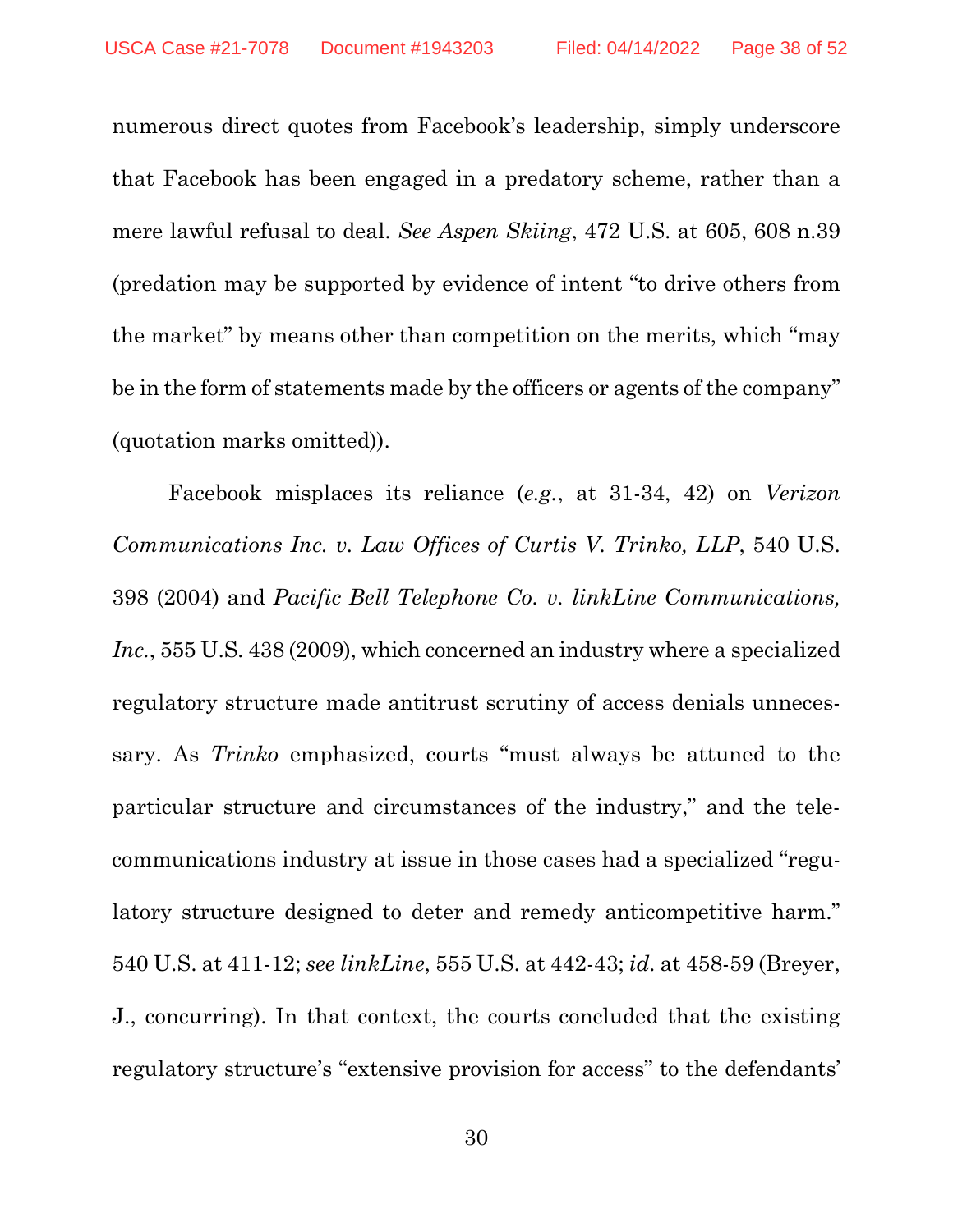networks made it "unnecessary to impose a judicial doctrine of forced access" through antitrust scrutiny of the defendants' refusal to deal. *Trinko*, 540 U.S. at 410-11. Here, by contrast, there is no specialized regulatory structure governing access to Facebook's platform that would make antitrust scrutiny unnecessary.

Facebook is wrong to rely on speculation (at 33-34) regarding possible negative effects of "forced sharing" on its incentives for innovation and investment. For one thing, Facebook's desire to maximize its own incentives for innovation and investment cannot excuse unlawful conduct—particularly on a motion to dismiss. In any event, Facebook offers no evidence that it would not have sufficient incentives to innovate and invest if it were enjoined from implementing a predatory policy to cut off apps it previously welcomed when they are deemed to pose a threat to Facebook's monopoly. The threat of antitrust enforcement might well increase Facebook's innovation and investment by forcing it to compete on the merits, rather than through exploitation of monopoly power. And, as the complaint makes clear, app developers plainly would have greater incentives for innovation and investment if antitrust enforcement protected apps from being arbitrarily cut off from Facebook's platform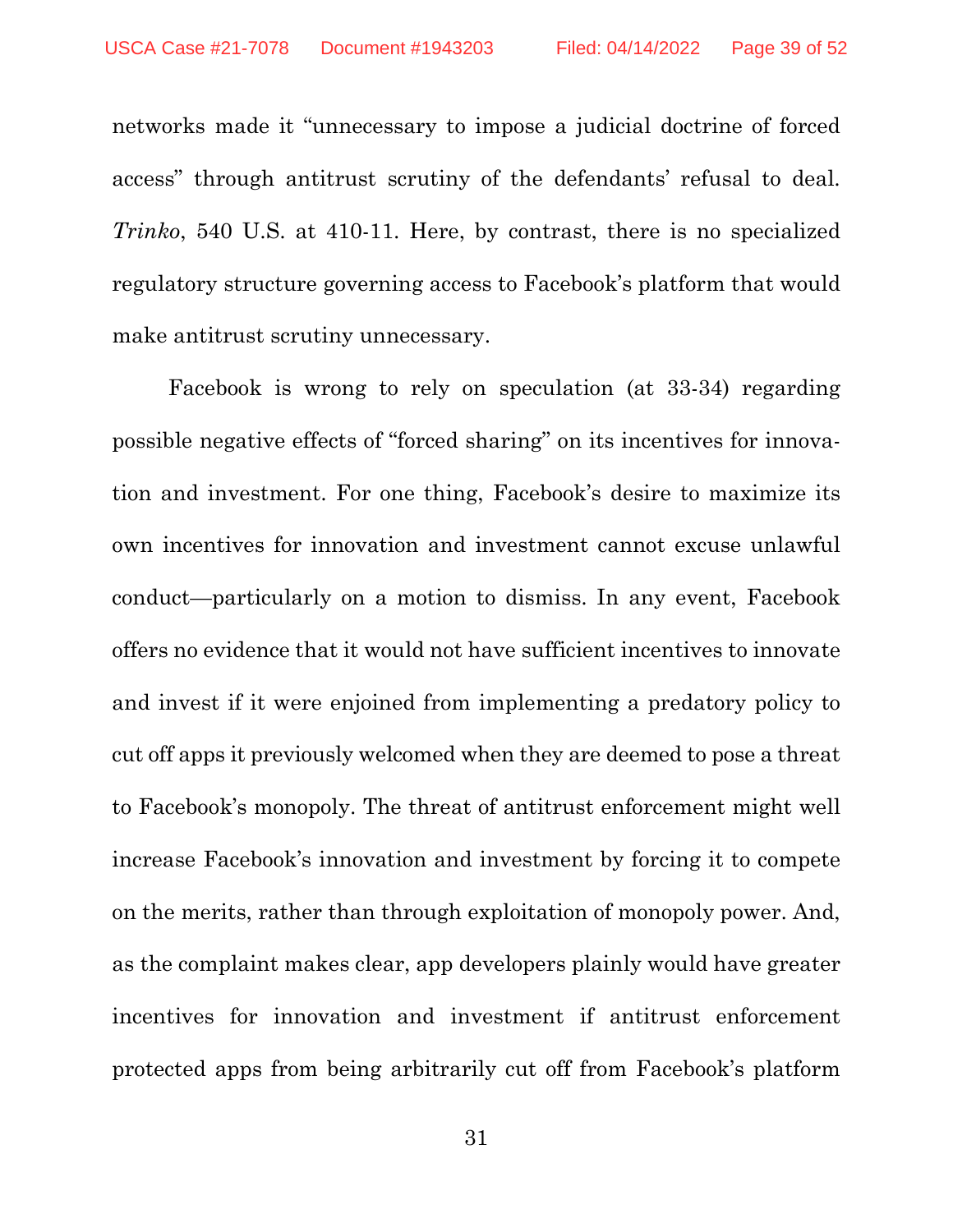upon incurring the "wrath of Mark." (*See, e.g.*, JA46, 106-107, 389, 394- 395 (¶¶ 6, 211-212, 229-231, 246-247).)

Facebook's observation (at 7 n.2) that some other online services have policies purportedly analogous to one of its policies is beside the point. Facebook admits that those services have "no arguable 'market power'" (Br. 32), and "[b]ehavior that otherwise might comply with antitrust law may be impermissibly exclusionary when practiced by a monopolist," *Dentsply*, 399 F.3d at 187. Regardless, Facebook has not pointed to any judicial determination that these other policies are lawful standing alone—much less as part of a broader anticompetitive course of conduct like Facebook's.

*Finally*, any doubts about how to understand Facebook's conduct and its effect on competition cannot be decided against the States at the pleading stage, when the States receive "the benefit of all inferences" from their allegations, *Ralls*, 758 F.3d at 315 (quotation marks omitted). Facebook has not shown that its conduct was exclusively lawful based on the complaint alone. Although Facebook notes (at 48-49) that there are antitrust cases that can be decided on the pleadings, this is not one of them. The particular defenses here—such as whether Facebook engaged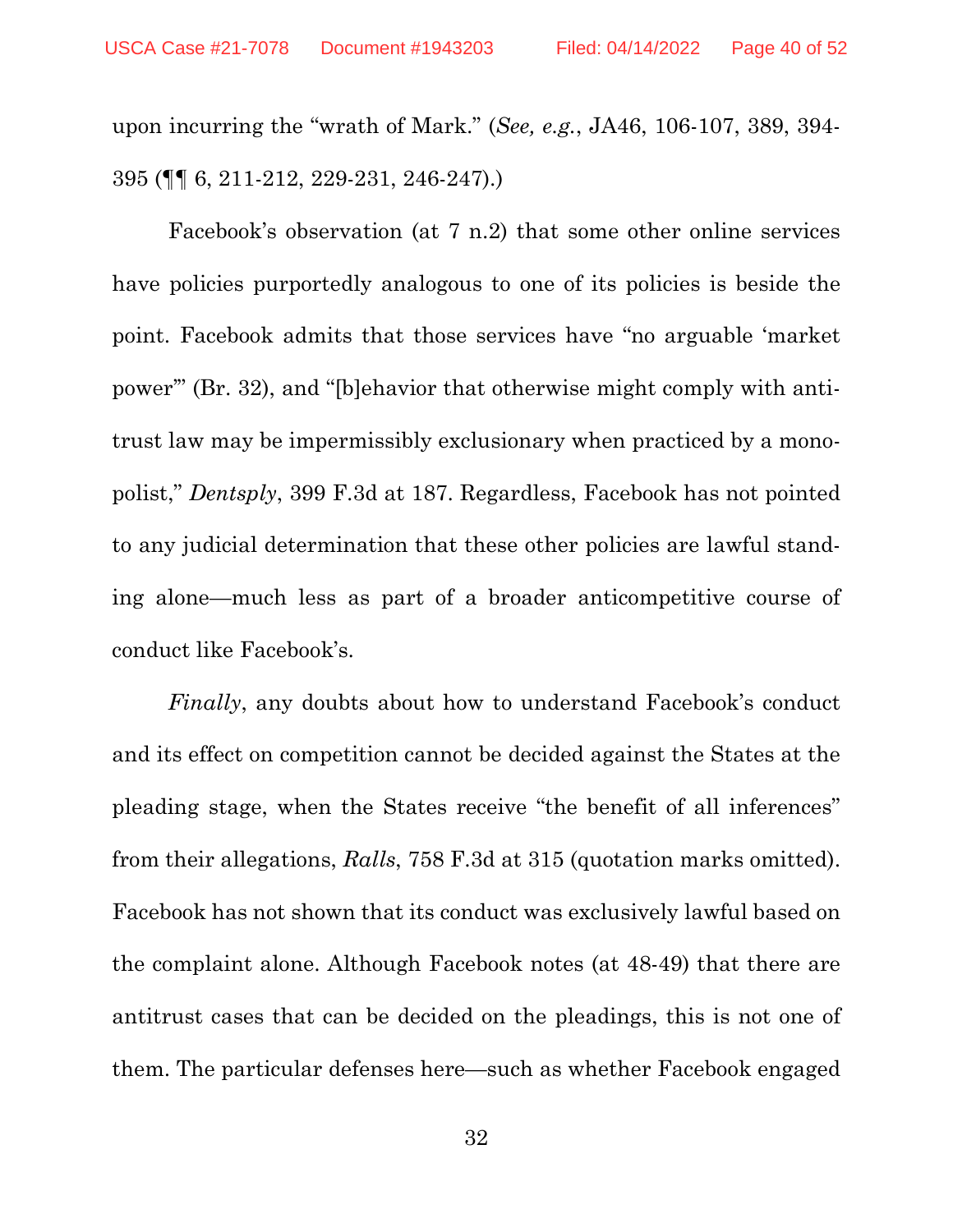exclusively in conduct that must be characterized as a refusal to deal and was non-predatory—"depend[] upon ... question[s] of fact," and thus are "not cognizable in support of a motion to dismiss." *See Covad Commc'ns Co. v. Bell Atl. Corp.*, 398 F.3d 666, 676 (D.C. Cir. 2005).

Indeed, the need for fact development is particularly acute here, where Facebook's own amici underscore that this case involves a digital market "fundamentally different" from the markets in past cases (Wash. Legal Found. Br. 25) and "novel conduct" the competitive effects of which often are not initially clear (Sidak & Teece Br. 7).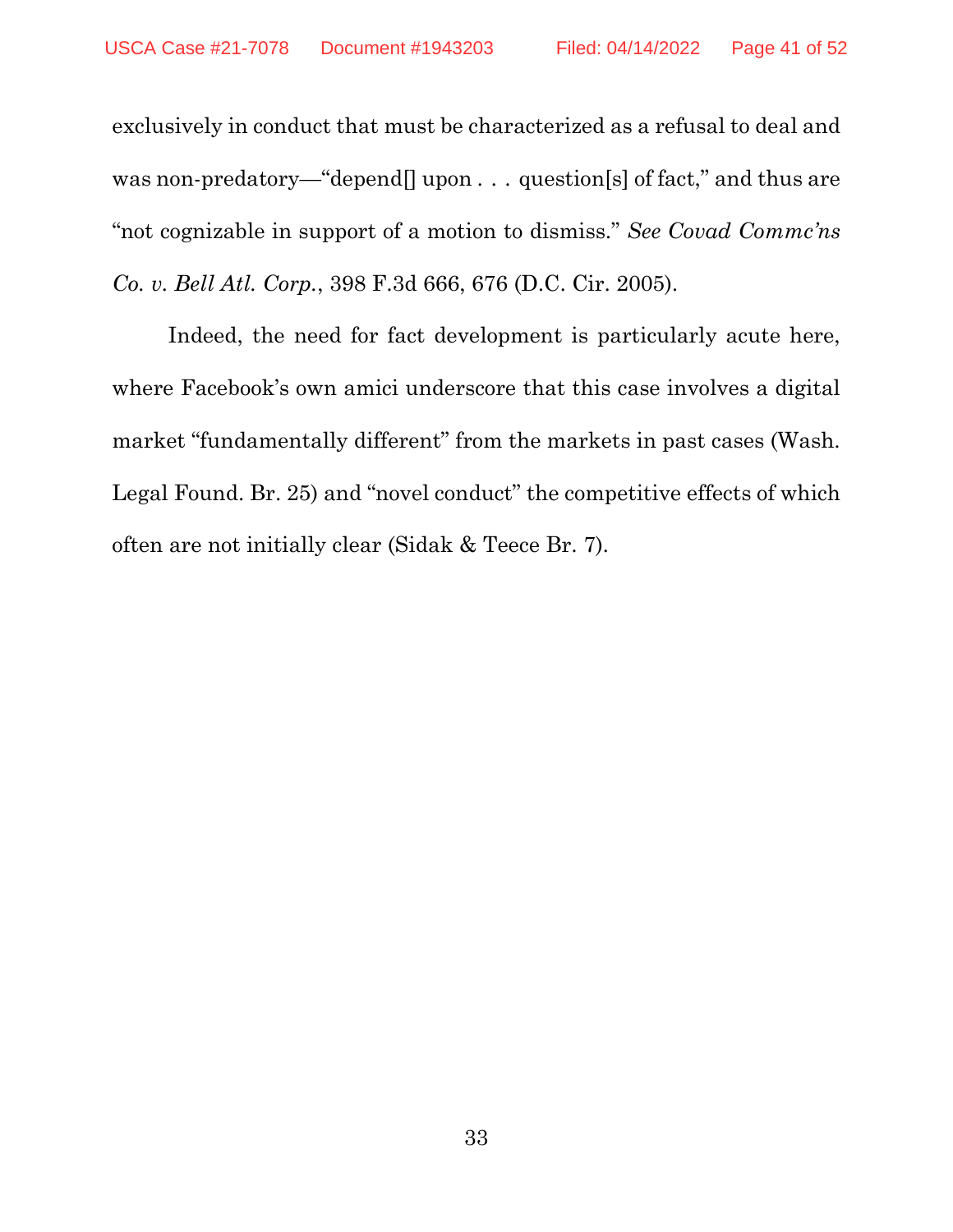### **CONCLUSION**

<span id="page-41-0"></span>The Court should reverse and remand for further proceedings.

Dated: New York, New York April 14, 2022

Respectfully submitted,

LETITIA JAMES *Attorney General State of New York* Attorney for Plaintiffs-Appellants

By: . */s/ Philip J. Levitz* . PHILIP J. LEVITZ Assistant Solicitor General

> 28 Liberty Street New York, NY 10005 (212) 416-6325

BARBARA D. UNDERWOOD  *Solicitor General*  ANISHA S. DASGUPTA  *Deputy Solicitor General* PHILIP J. LEVITZ *Assistant Solicitor General of Counsel* 

*(Counsel listing continues on the following pages.)*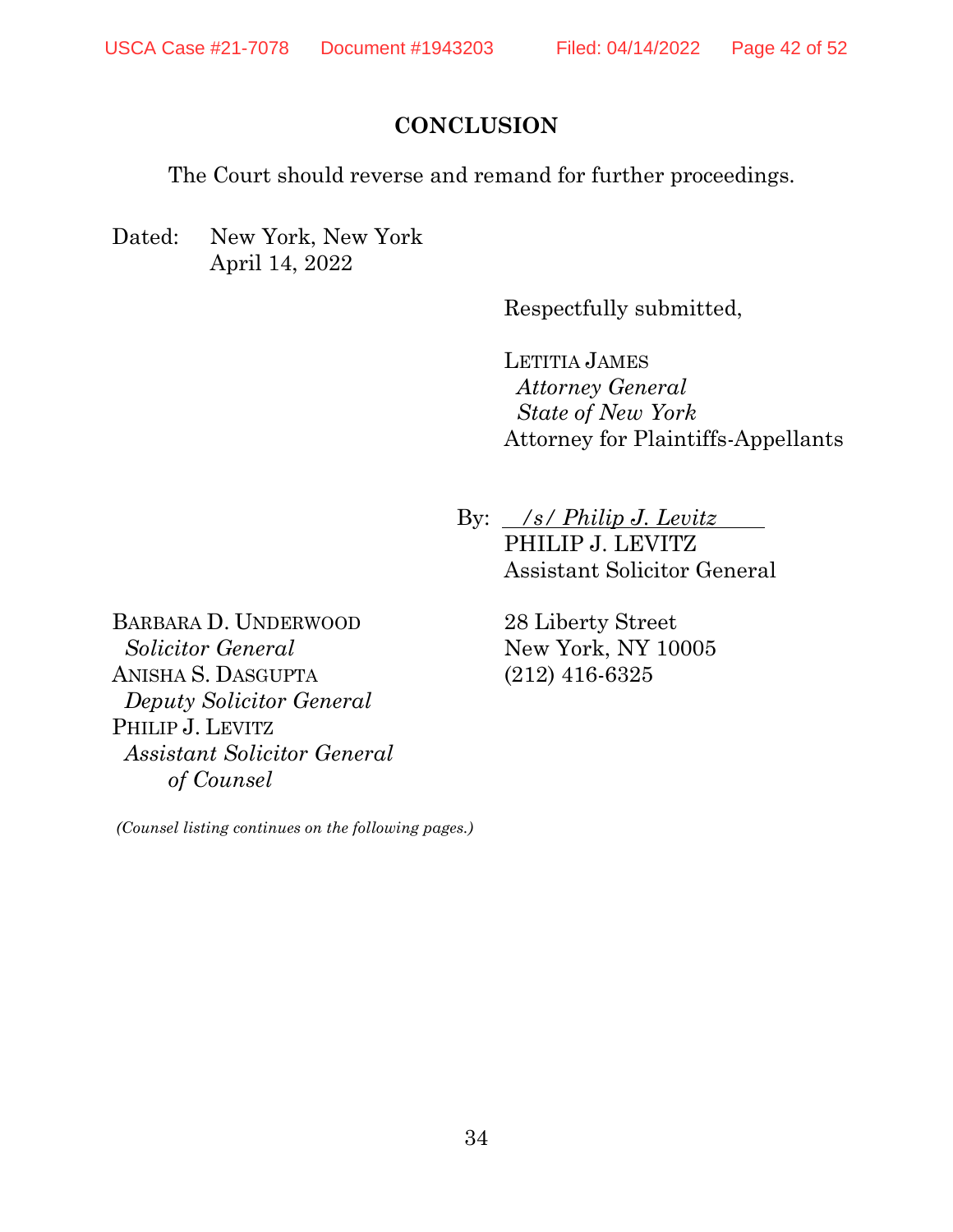#### FOR THE DISTRICT OF **COLUMBIA**

KARL A. RACINE  *Attorney General* Caroline S. Van Zile Megan D. Browder 400 6th Street, NW Washington, DC 20001 (202) 727-3400

#### FOR THE STATE OF CALIFORNIA

ROB BONTA  *Attorney General* Paula L. Blizzard Mina Noroozkhani 455 Golden Gate Avenue, Suite 11000 San Francisco, CA 94102-7004 (415) 510-3765

#### FOR THE STATE OF COLORADO

PHILIP J. WEISER  *Attorney General* Jeffrey H. Blattner Diane R. Hazel Carla J. Baumel 1300 Broadway Denver, CO 80203 (720) 508-6000

#### FOR THE STATE OF FLORIDA

ASHLEY MOODY  *Attorney General* Nicholas D. Niemiec The Capitol PL-01 Tallahassee, FL 32399-1050 (850) 414-3300

#### FOR THE STATE OF IOWA

THOMAS J. MILLER  *Attorney General* Max M. Miller 1305 East Walnut Street Hoover Building, 2nd Floor Des Moines, IA 50319-0001 (515) 281-5164

#### FOR THE STATE OF NEBRASKA

DOUGLAS J. PETERSON  *Attorney General* Shereece Dendy-Sanders Joseph M. Conrad 2115 State Capitol Lincoln, NE 68508 (402) 471-3833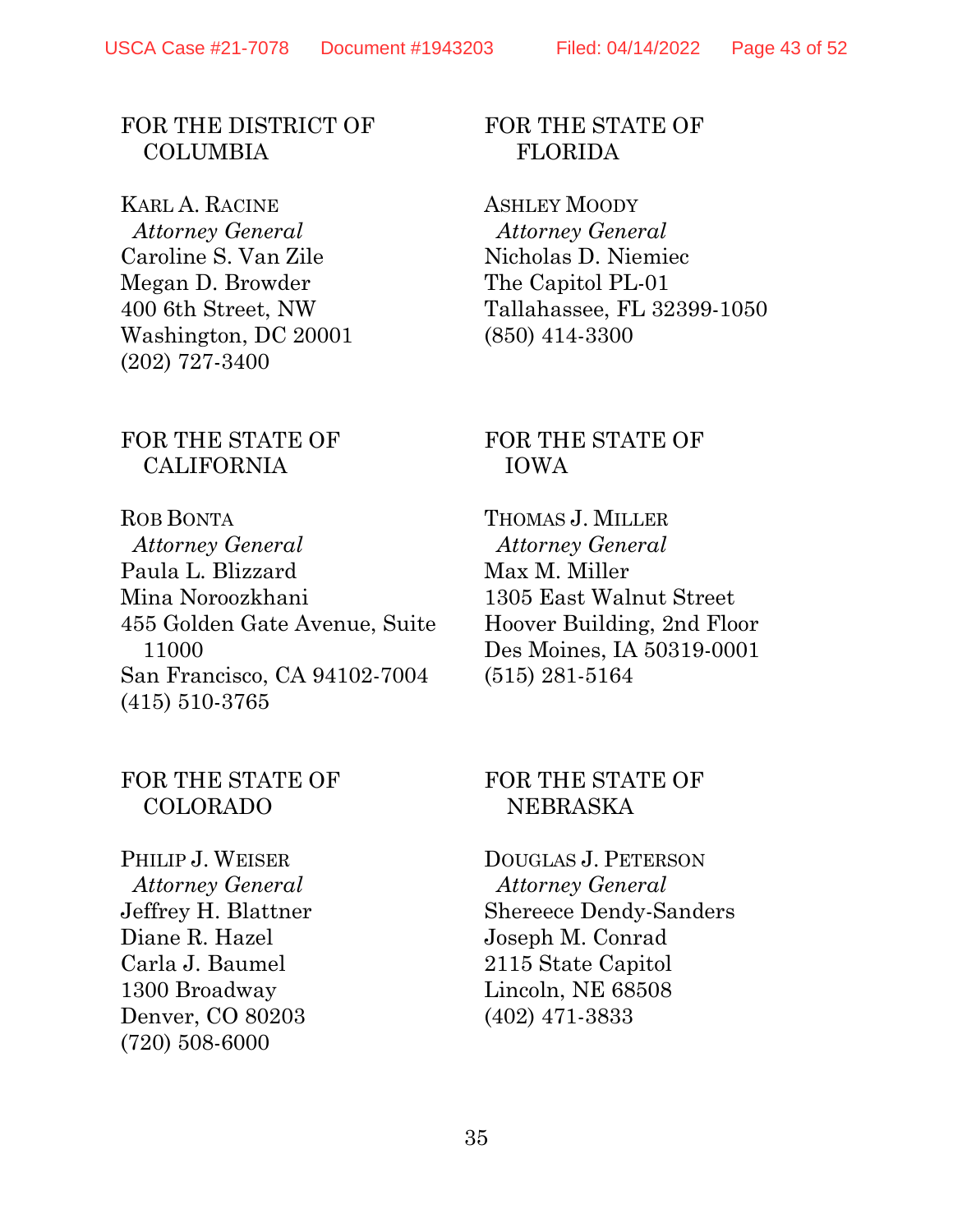#### FOR THE STATE OF NORTH CAROLINA

JOSHUA H. STEIN  *Attorney General* Sarah G. Boyce PO Box 629 Raleigh, NC 27690 (919) 716-6400

#### FOR THE STATE OF OHIO

DAVE YOST  *Attorney General* Jennifer L. Pratt Beth A. Finnerty James C. Roberts 30 East Broad Street, 26th Floor Columbus, OH 43215 (614) 466-4328

#### FOR THE STATE OF ALASKA

TREG R. TAYLOR  *Attorney General* Mary Hunter Gramling PO Box 110300 Juneau, AK 99811-0300 (907) 465-2133

#### FOR THE STATE OF ARIZONA

MARK BRNOVICH  *Attorney General* Drew Ensign 2005 North Central Avenue Phoenix, AZ 85004 (602) 542-5252

#### FOR THE STATE OF **TENNESSEE**

HERBERT H. SLATERY III  *Attorney General & Reporter* J. David McDowell PO Box 20207 Nashville, TN 37202 (615) 741-7663

#### FOR THE STATE OF ARKANSAS

LESLIE RUTLEDGE  *Attorney General* Johnathan R. Carter 323 Center Street, Suite 200 Little Rock, AR 72201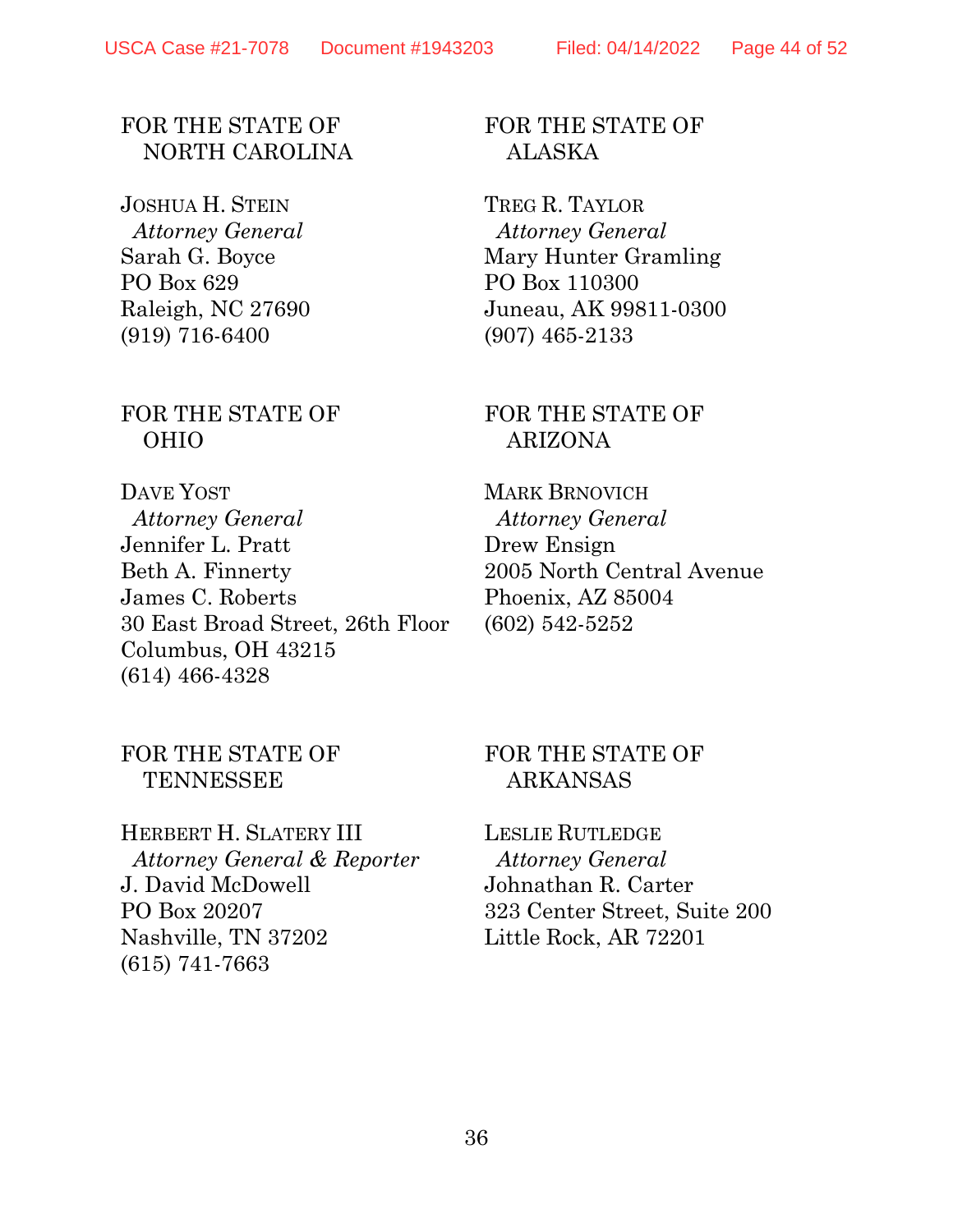#### FOR THE STATE OF **CONNECTICUT**

WILLIAM TONG  *Attorney General* Clare E. Kindall 165 Capitol Avenue Hartford, CT 06106

#### FOR THE STATE OF DELAWARE

KATHLEEN JENNINGS  *Attorney General* Michael A. Undorf 820 North French Street, 5th Floor Wilmington, DE 19801 (302) 577-8600

#### FOR THE TERRITORY OF GUAM\*

LEEVIN TAITANO CAMACHO  *Attorney General* 590 South Marine Corps Drive, Suite 901 Tamuning, GU 96913

#### FOR THE STATE OF HAWAII

HOLLY T. SHIKADA  *Attorney General* Rodney I. Kimura 425 Queen Street Honolulu, HI 96813 (808) 586-1180

#### FOR THE STATE OF IDAHO

LAWRENCE G. WASDEN  *Attorney General* David B. Young 954 West Jefferson Street, 2nd Floor PO Box 83720 Boise, ID 83720 (208) 334-2424

#### FOR THE STATE OF ILLINOIS

KWAME RAOUL  *Attorney General* Alex Hemmer 100 West Randolph Street, 12th Floor Chicago, IL 60601 (312) 814-3000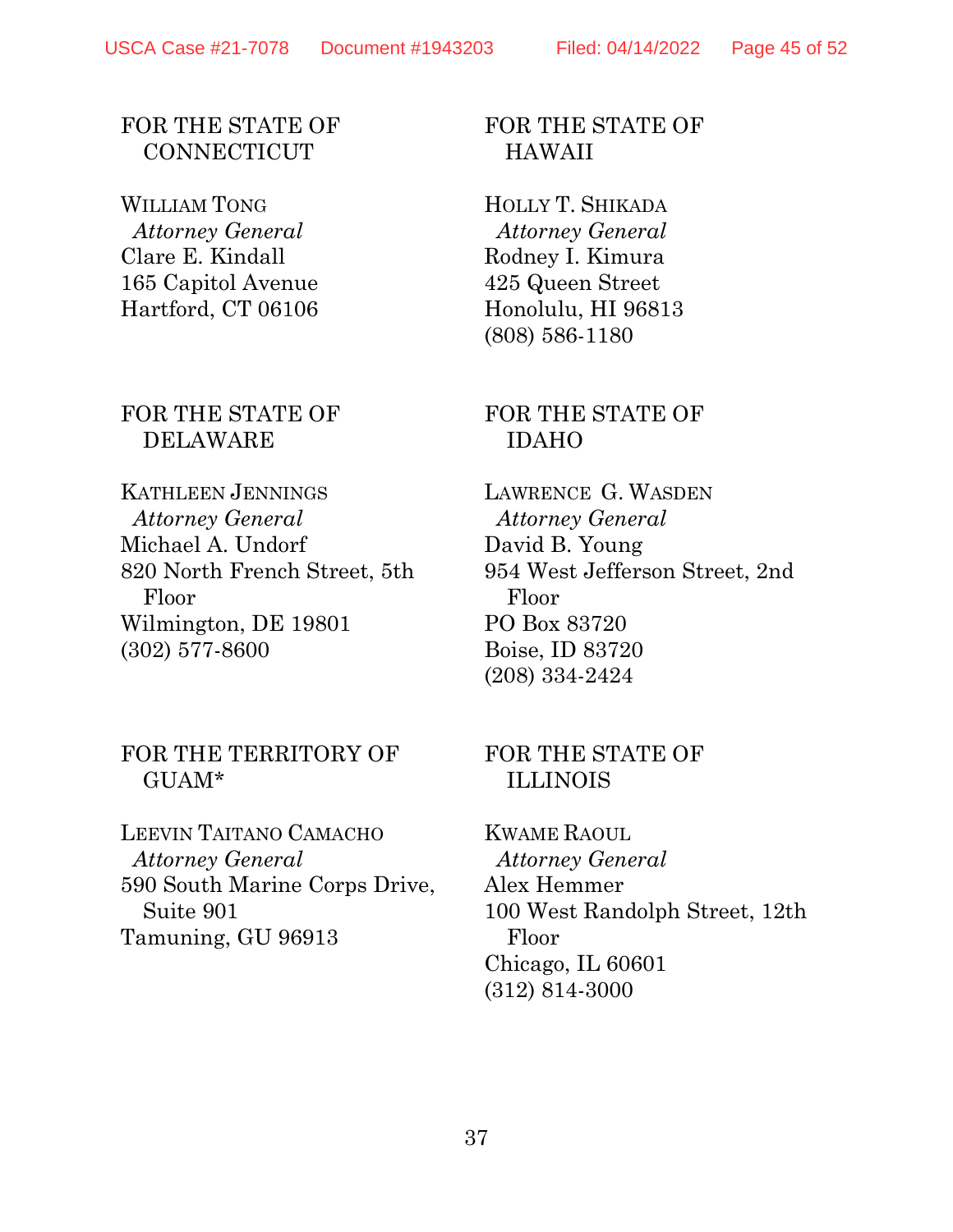#### FOR THE STATE OF INDIANA

TODD ROKITA  *Attorney General* Matthew Michaloski Scott Barnhart 302 West Washington Street Indiana Government Center South, 5th Floor Indianapolis, IN 46204 (317) 234-1479

### FOR THE STATE OF LOUISIANA\*

JEFF LANDRY  *Attorney General* 1885 North Third Street, 4th Floor Baton Rouge, LA 70802

#### FOR THE STATE OF KANSAS

DEREK SCHMIDT  *Attorney General* Jeffrey A. Chanay 120 SW 10th Avenue, 3rd Floor Topeka, KS 66612 (785) 296-2215

#### FOR THE COMMONWEALTH OF KENTUCKY

DANIEL CAMERON  *Attorney General* Jonathan Farmer 1024 Capital Center Drive, Suite 200 Frankfort, KY 40601 (502) 696-5300

#### FOR THE STATE OF MAINE

AARON M. FREY  *Attorney General* Christina M. Moylan Elizabeth Reardon 6 State House Station Augusta, ME 04333-0006 (207) 626-8800

#### FOR THE STATE OF MARYLAND

BRIAN E. FROSH  *Attorney General* Adam D. Snyder Schonette Jones Walker Gary Honick 200 Saint Paul Place Baltimore, MD 21202 (410) 576-3000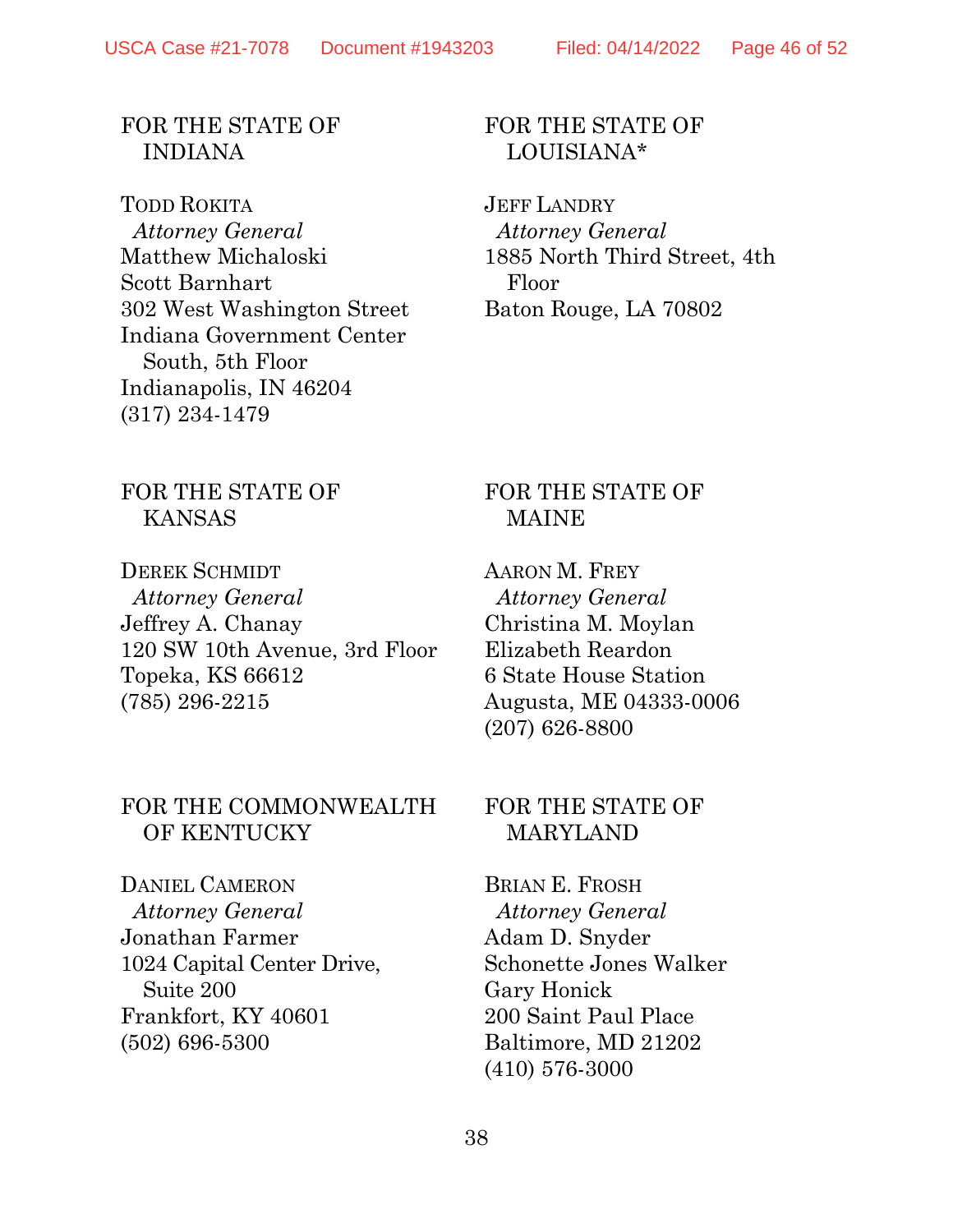# FOR THE COMMONWEALTH

OF MASSACHUSETTS

MAURA HEALEY  *Attorney General* Michael B. MacKenzie One Ashburton Place, 18th Floor Boston, MA 02108 (617) 727-2200

#### FOR THE STATE OF **MISSISSIPPI**

LYNN FITCH  *Attorney General* Elisabeth Hart Pepper Martin PO Box 220 Jackson, MS 39205

### FOR THE PEOPLE OF THE STATE OF MICHIGAN

DANA NESSEL  *Attorney General* Scott A. Mertens PO Box 30736 Lansing, MI 48933 (517) 335-0746

#### FOR THE STATE OF MINNESOTA\*

KEITH ELLISON  *Attorney General* 445 Minnesota Street, Suite 1400 St. Paul, MN 55101

#### FOR THE STATE OF MISSOURI

ERIC SCHMITT  *Attorney General* Stephen M. Hoeplinger 815 Olive St., Suite 200 St. Louis, MO 63101 (314) 340-7849

#### FOR THE STATE OF MONTANA\*

AUSTIN KNUDSEN  *Attorney General* PO Box 200151 Helena, MT 59620-0151 (406) 444-4500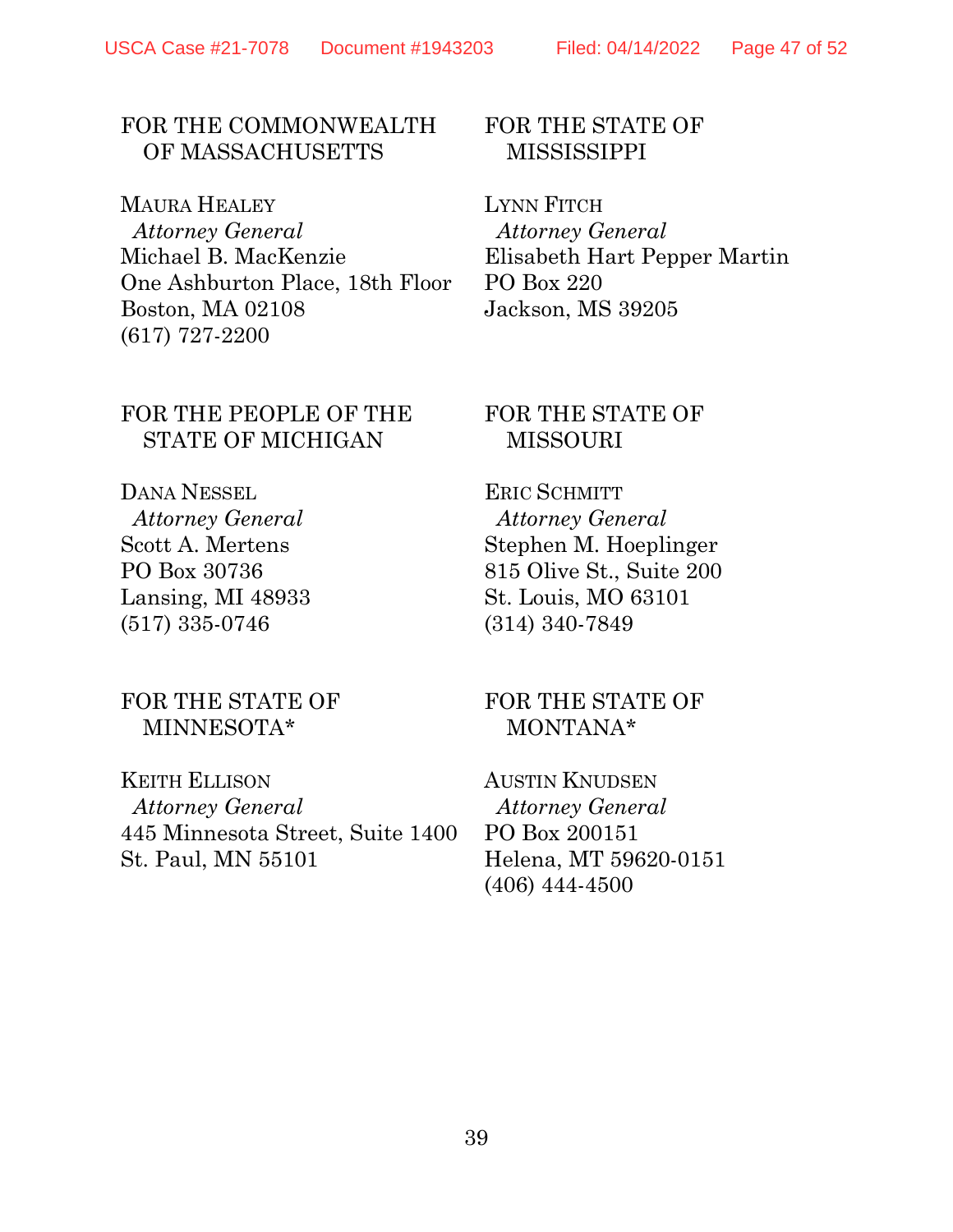#### FOR THE STATE OF NEVADA

AARON D. FORD  *Attorney General* Marie W.L. Martin 100 North Carson Street Carson City, NV 89701-4717 (775) 684-1100

#### FOR THE STATE OF NEW HAMPSHIRE\*

JOHN M. FORMELLA  *Attorney General* 33 Capitol Street Concord, NH 03301-6397 (603) 271-3658

#### FOR THE STATE OF NEW JERSEY

MATTHEW J. PLATKIN  *Acting Attorney General* Isabella R. Pitt PO Box 45029 124 Halsey Street, 5th Floor Newark, NJ 07102 (973) 648-7819

#### FOR THE STATE OF NEW MEXICO

HECTOR H. BALDERAS  *Attorney General* Brian E. McMath 408 Galisteo Street Villagra Building Santa Fe, NM 87504 (505) 490-4060

#### FOR THE STATE OF NORTH DAKOTA

DREW H. WRIGLEY  *Attorney General* Parrell D. Grossman 1720 Burlington Drive, Suite C Bismarck, ND 58504-7736 (701) 328-5570

#### FOR THE STATE OF OKLAHOMA

JOHN O'CONNOR  *Attorney General* Caleb J. Smith 313 NE 21st Street Oklahoma City, OK 73105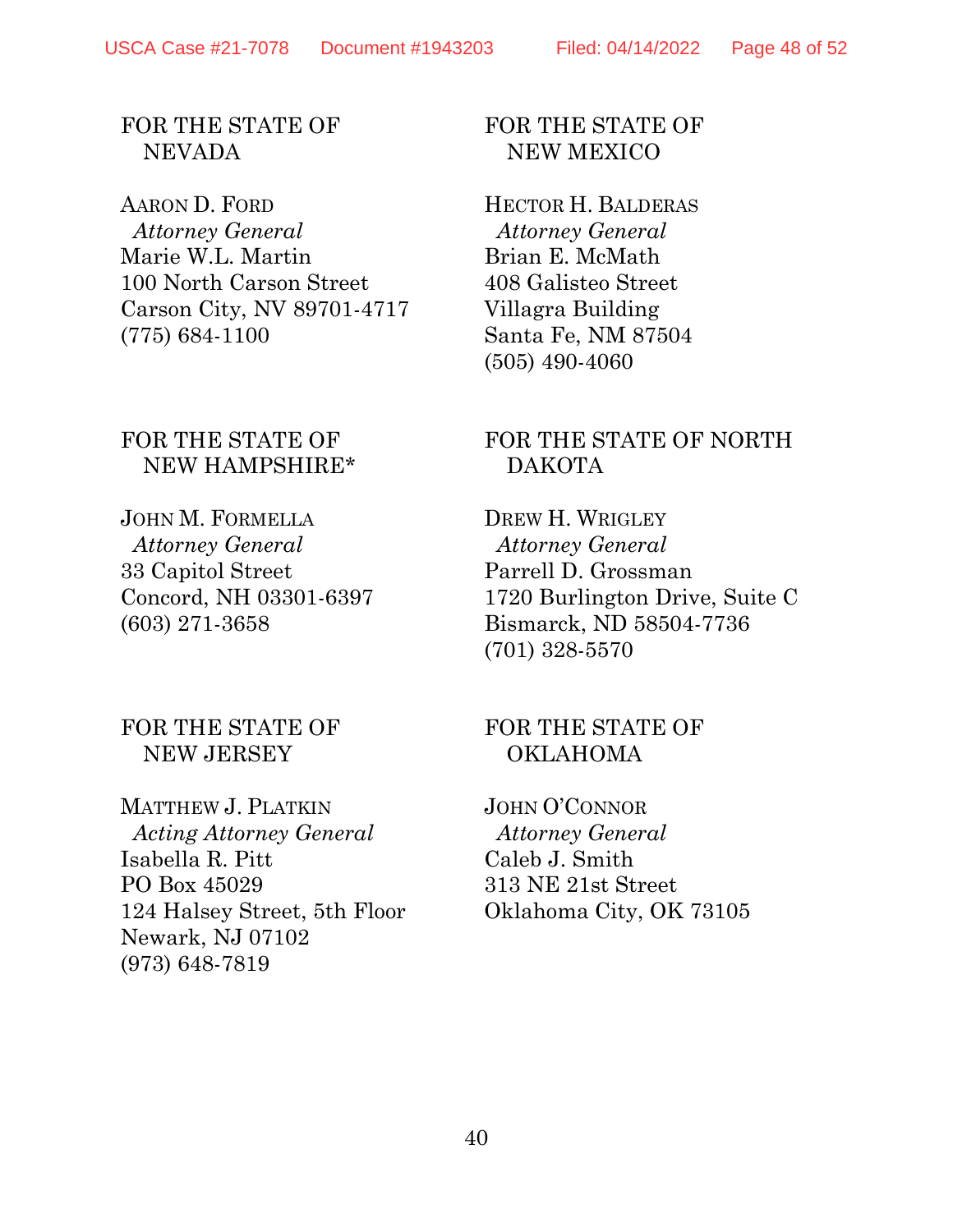#### FOR THE STATE OF **OREGON**

ELLEN F. ROSENBLUM  *Attorney General* Cheryl F. Hiemstra 1162 Court Street NE Salem, OR 97301 (503) 934-4400

#### FOR THE COMMONWEALTH OF PENNSYLVANIA

JOSH SHAPIRO  *Attorney General* Tracy W. Wertz 14th Floor Strawberry Square Harrisburg, PA 17120 (717) 787-4530

#### FOR THE STATE OF **TEXAS**

KEN PAXTON  *Attorney General* William J. Shieber 300 West 15th Street Austin, TX 78701 (512) 463-4012

#### FOR THE STATE OF UTAH

SEAN D. REYES  *Attorney General* Melissa A. Holyoak PO Box 140873 160 East 300 South, 5th Floor Salt Lake City, UT 84114-0873 (801) 366-0113

#### FOR THE STATE OF RHODE ISLAND

PETER F. NERONHA  *Attorney General* Michael W. Field 150 South Main Street Providence, RI 02903 (401) 274-4400

#### FOR THE STATE OF VERMONT

THOMAS J. DONOVAN JR.  *Attorney General* Rachel E. Smith 109 State Street Montpelier, VT 05609-1001 (802) 828-3171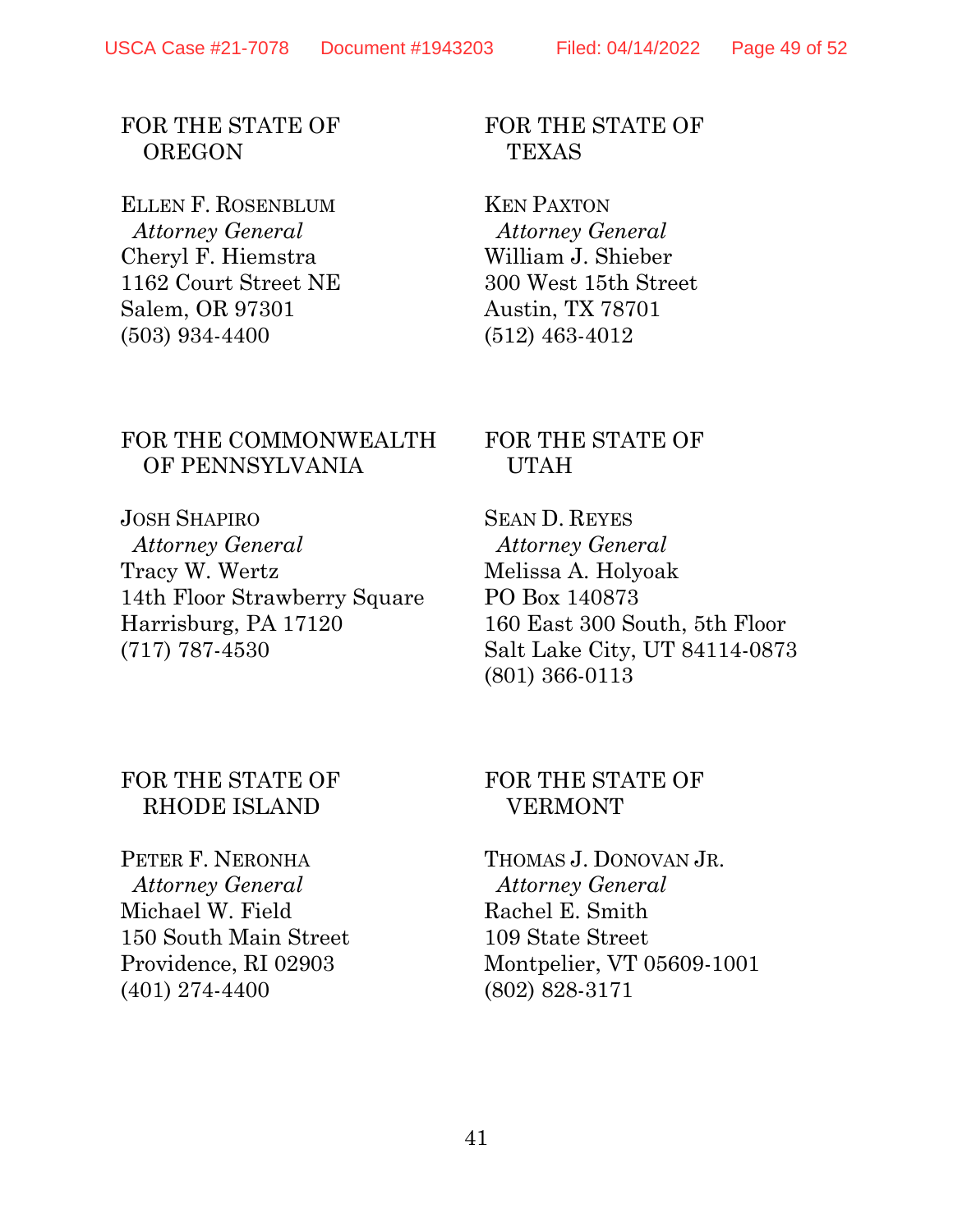#### FOR THE COMMONWEALTH OF VIRGINIA

JASON S. MIYARES  *Attorney General* Tyler T. Henry 202 North 9th Street Richmond, VA 23219 (804) 692-0485

#### FOR THE STATE OF WASHINGTON

ROBERT W. FERGUSON  *Attorney General* Amy N.L. Hanson 800 Fifth Avenue, Suite 2000 Seattle, WA 98104 (206) 464-5419

#### FOR THE STATE OF WISCONSIN

JOSHUA L. KAUL  *Attorney General* Gwendolyn J. Cooley PO Box 7857 17 West Main Street Madison, WI 53707-7857

#### FOR THE STATE OF WYOMING

BRIDGET HILL  *Attorney General* Melissa Westby 109 State Capitol 200 West 24th Street Cheyenne, WY 82002 (307) 777-7841

#### FOR THE STATE OF WEST VIRGINIA

PATRICK MORRISEY  *Attorney General* Tanya L. Godfrey PO Box 1789 Charleston, WV 26326 (304) 558-8986

\* Appellants identified with an asterisk have authorized counsel for the State of New York to represent them in this appeal.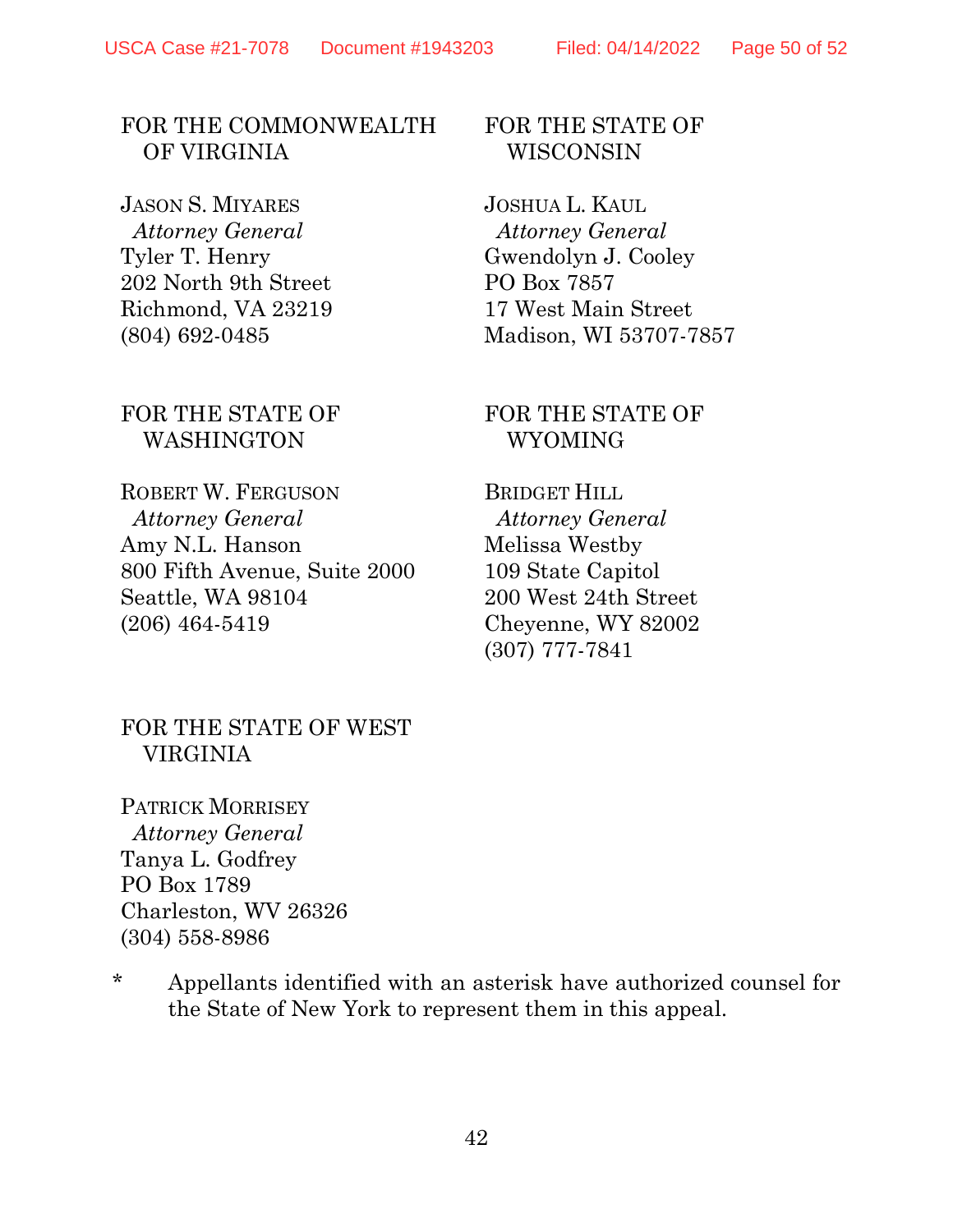#### CERTIFICATE OF COMPLIANCE

Pursuant to Federal Rule of Appellate Procedure 32(g)(1), I certify that this brief complies with the type-volume limitations of Federal Rule of Appellate Procedure 28.1(e) because it contains 6,500 words, excluding the portions of the brief exempted by Federal Rule of Appellate Procedure 32(f) and Circuit Rule 32(e)(1). This brief complies with the typeface and type style requirements of Federal Rules of Appellate Procedure  $32(a)(5)$  and  $32(a)(6)$  because it has been prepared in a proportionally spaced typeface using Microsoft Word in Century Schoolbook and 14 point font.

Dated: New York, NY April 14, 2022

/s/ Philip J. Levitz .